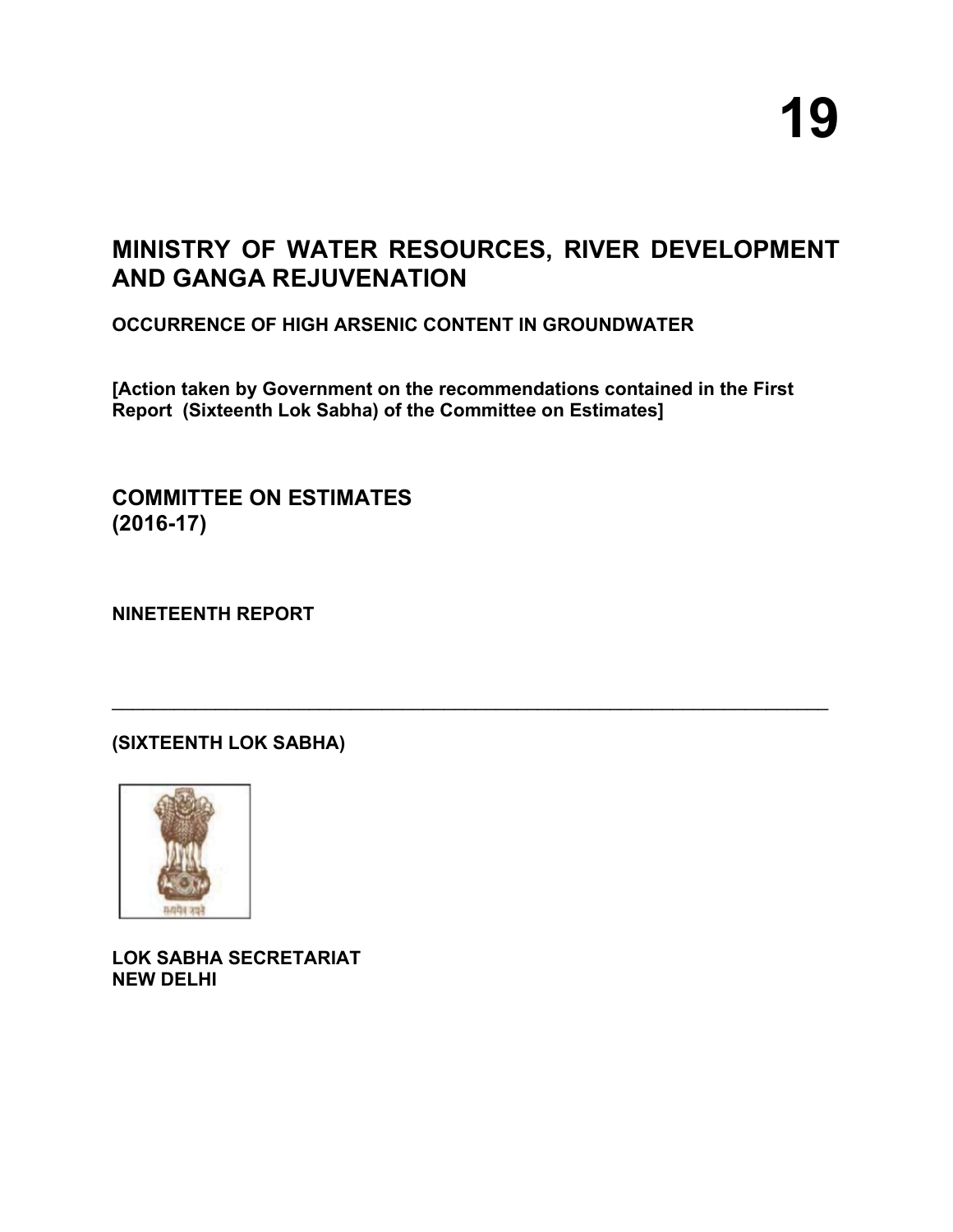## **NINETEENTH REPORT**

# **COMMITTEE ON ESTIMATES (2016-17)**

**(SIXTEENTH LOK SABHA)**

# **MINISTRY OF WATER RESOURCES, RIVER DEVELOPMENT AND GANGA REJUVENATION**

**[Action taken by Government on the recommendations contained in First Report (Sixteenth Lok Sabha) of the Committee on Estimates]**

(Presented to Lok Sabha on 11.08.2016)

 $\mathcal{L}_\text{max}$  and  $\mathcal{L}_\text{max}$  and  $\mathcal{L}_\text{max}$  and  $\mathcal{L}_\text{max}$  and  $\mathcal{L}_\text{max}$  and  $\mathcal{L}_\text{max}$ 



**LOK SABHA SECRETARIAT NEW DELHI August, 2016 / Shravana, 1938 (Saka)**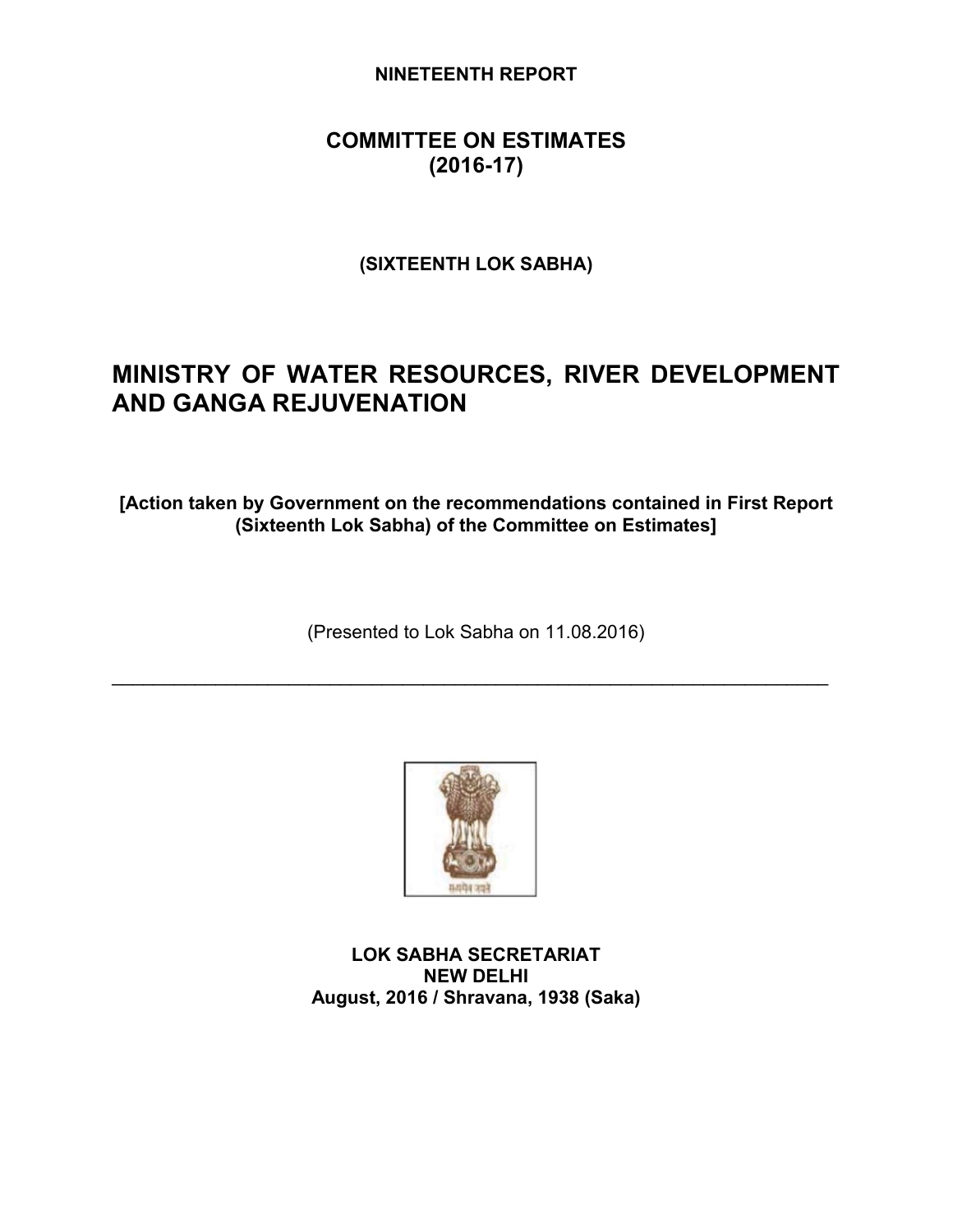**Price : ₹ \_\_\_\_\_**

## **© 2016 BY LOK SABHA SECRETARIAT**

**Published under Rule 382 of the Rules of Procedure and Conduct of Business in Lok Sabha (Sixteenth Edition) and printed by the General Manager, Government of India Press, Minto Road, New Delhi – 110002.**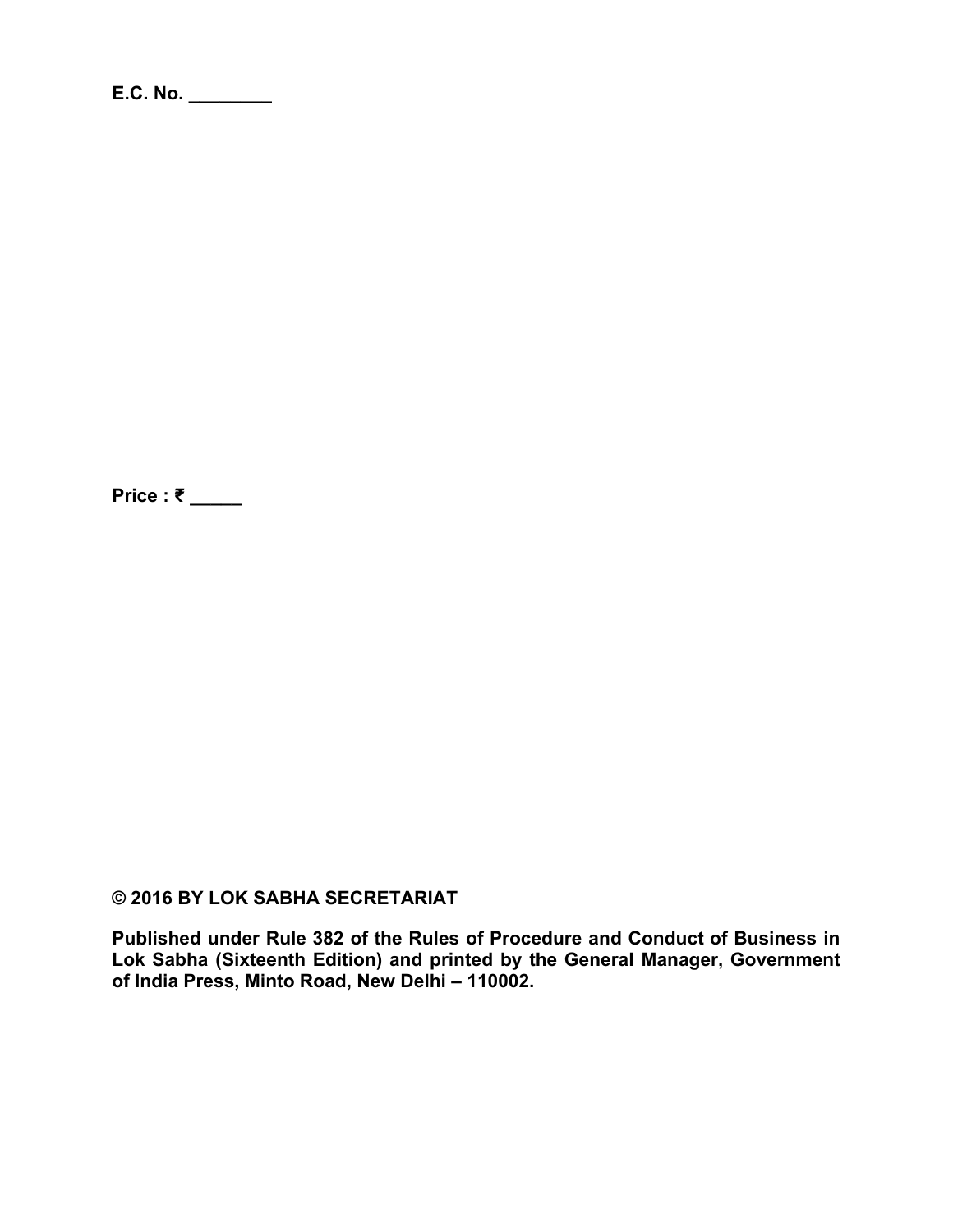## **CONTENTS**

|                     |                                                                                                                                                    | <b>PAGE</b> |  |  |
|---------------------|----------------------------------------------------------------------------------------------------------------------------------------------------|-------------|--|--|
|                     | <b>COMPOSITION OF THE COMMITTEE ON ESTIMATES (2016-17)</b>                                                                                         | (iii)       |  |  |
| <b>INTRODUCTION</b> |                                                                                                                                                    | (v)         |  |  |
| <b>CHAPTER I</b>    | Report                                                                                                                                             | 1           |  |  |
| <b>CHAPTER II</b>   | Recommendations/Observations<br>which<br>have<br>been<br>accepted by Government                                                                    | 21          |  |  |
| <b>CHAPTER III</b>  | Recommendations/Observations which the Committee do<br>not desire to pursue in view of Government's replies                                        | 38          |  |  |
| <b>CHAPTER IV</b>   | Recommendations/Observations in respect of which<br>replies of Government's replies have not been accepted<br>by the Committee                     | 39          |  |  |
| <b>CHAPTER V</b>    | Recommendations/Observations in respect of which final<br>replies of Government are still awaited                                                  | 45          |  |  |
| <b>ANNEXURES</b>    |                                                                                                                                                    |             |  |  |
|                     | <b>APPENDICES</b>                                                                                                                                  |             |  |  |
|                     | Minutes of the Tenth Sitting (Committee on Estimates<br>(i)<br>2015- 16) and Eighth Sitting of the Committee on                                    |             |  |  |
|                     | Analysis of the Action Taken by the Government<br>(ii)<br>on the Recommendations/Observations contained<br>in the First Report of the Committee on |             |  |  |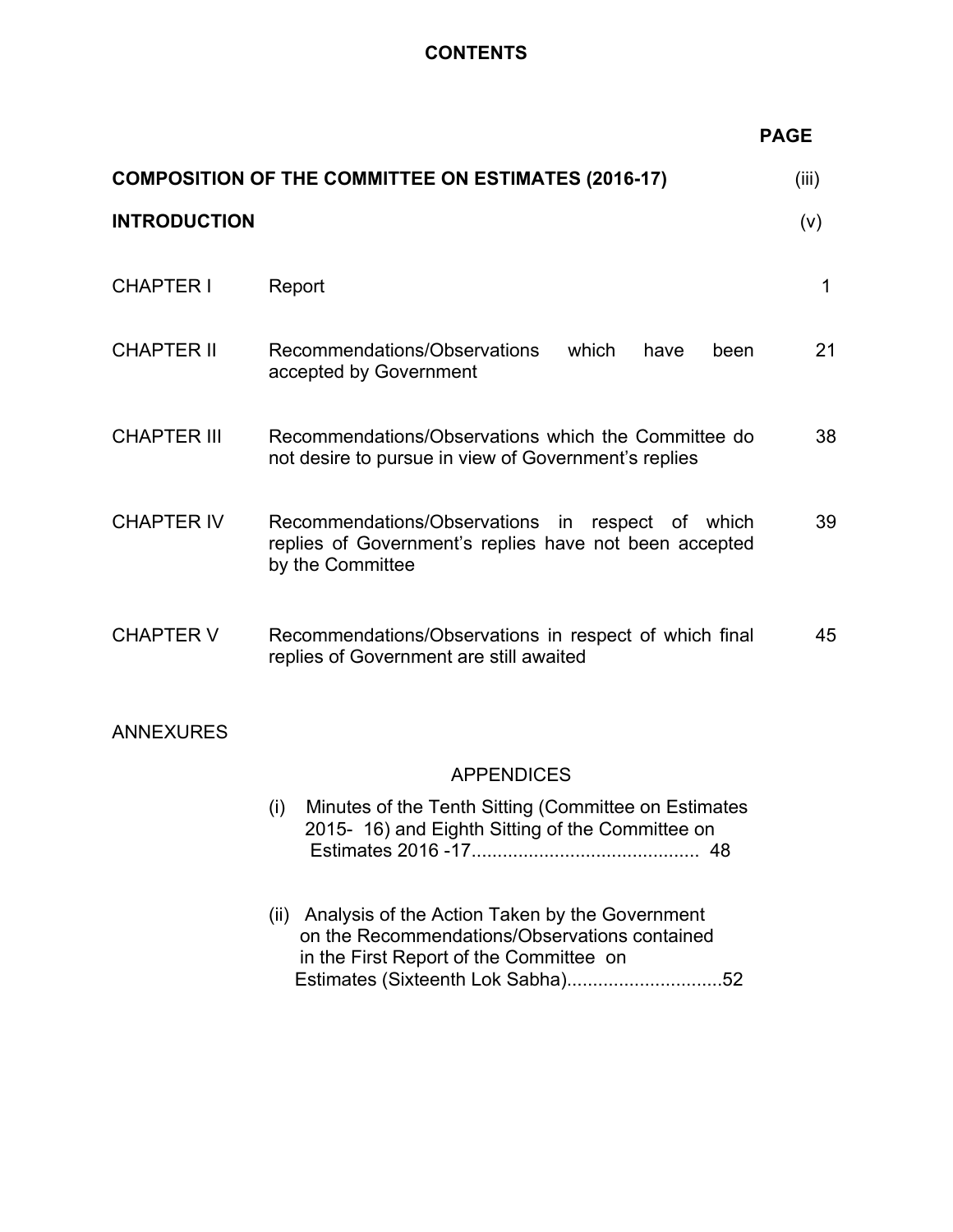#### **COMPOSITION OF THE COMMITTEE ON ESTIMATES (2016-17)**

Dr. Murli Manohar Joshi – Chairperson

#### **MEMBERS**

- 2. Shri Sultan Ahmed
- 3. Shri A. Arunmozhithevan
- 4. Shri George Baker
- 5. Shri Kalyan Banerjee
- 6. Shri Ashok Shankarrao Chavan
- 7. Shri Dushyant Chautala
- 8. Shri Ashwini Kumar Choubey
- 9. Shri Ram Tahal Choudhary
- 10. Col. Sonaram Choudhary
- 11. Shri Ramen Deka
- 12. Shri Sanjay Dhotre
- 13. Shri P.C. Gaddigoudar
- 14. Shri Sudheer Gupta
- 15. Smt. Kavitha Kalvakuntla
- 16. Shri P. Kumar
- 17. Smt. Poonam Mahajan
- 18. Shri K.H. Muniyappa
- 19. Shri Rajesh Pandey<br>20. Shri Ravindra Kumar
- Shri Ravindra Kumar Pandey
- 21. Shri Raosaheb Danve Patil
- 22 \* Shri Bhagirath Prasad
- 23. Shri Konakalla Narayan Rao
- 24. Md. Salim
- 25. Shri Arvind Ganpat Sawant
- 26. Shri Gajendra Singh Shekhawat
- 27. Shri Anil Shirole
- 28. Shri Jugal Kishore Sharma
- 29. Shri Rajesh Verma
- 30. Shri Jai Prakash Narayan Yadav

Elected Vide Lok Sabha Bulletin Part-II No. 3908 dated 28.07.2016 vice Shri Arjun Ram Meghwal appointed as Minister.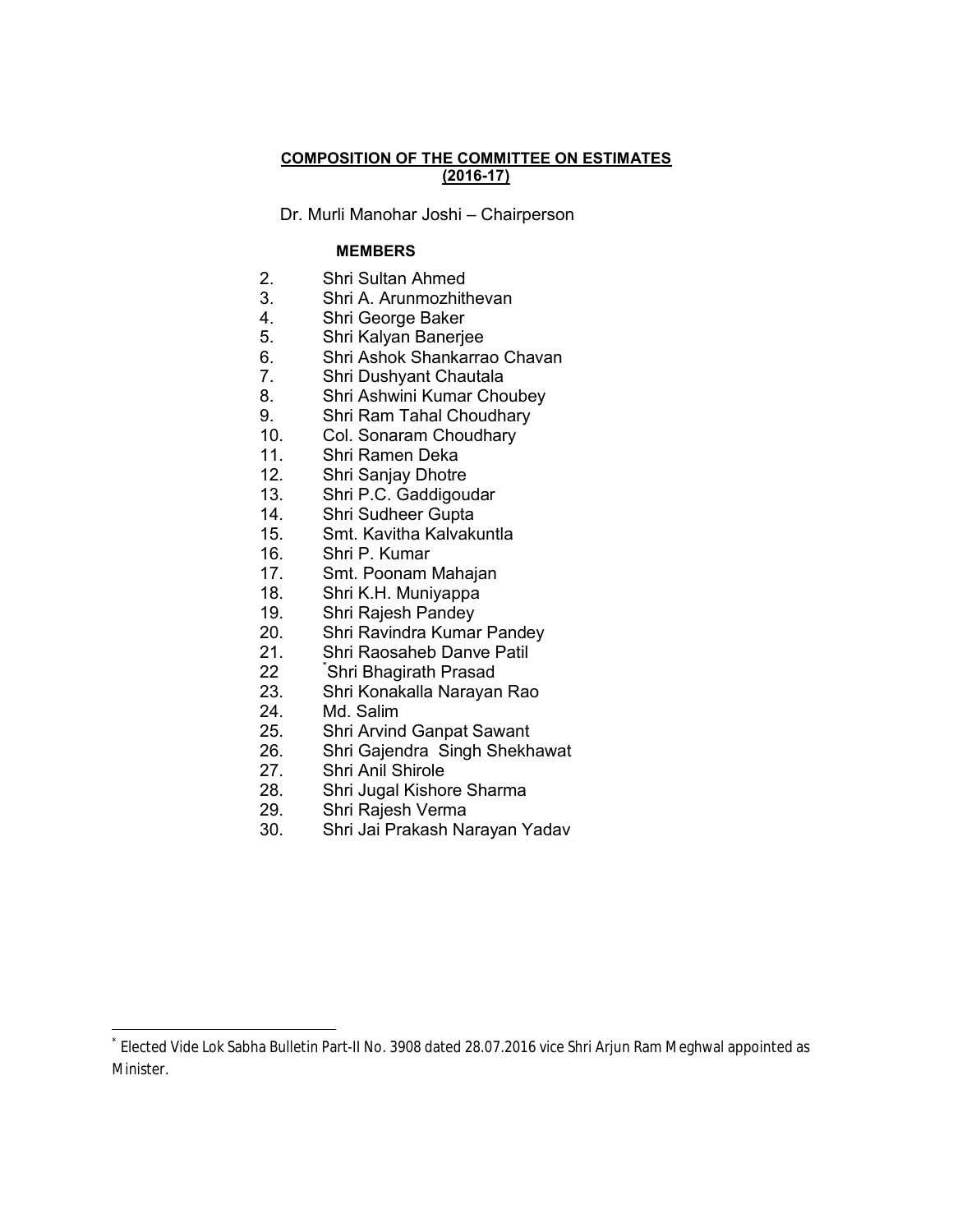# **SECRETARIAT**

| 1. | Shri Devender Singh    | <b>Additional Secretary</b> |
|----|------------------------|-----------------------------|
|    | Shri Vipin Kumar       | Director                    |
|    | Shri Srinivasulu Gunda | <b>Additional Director</b>  |
| 4. | Ms. Rachna Saxena      | <b>Executive Officer</b>    |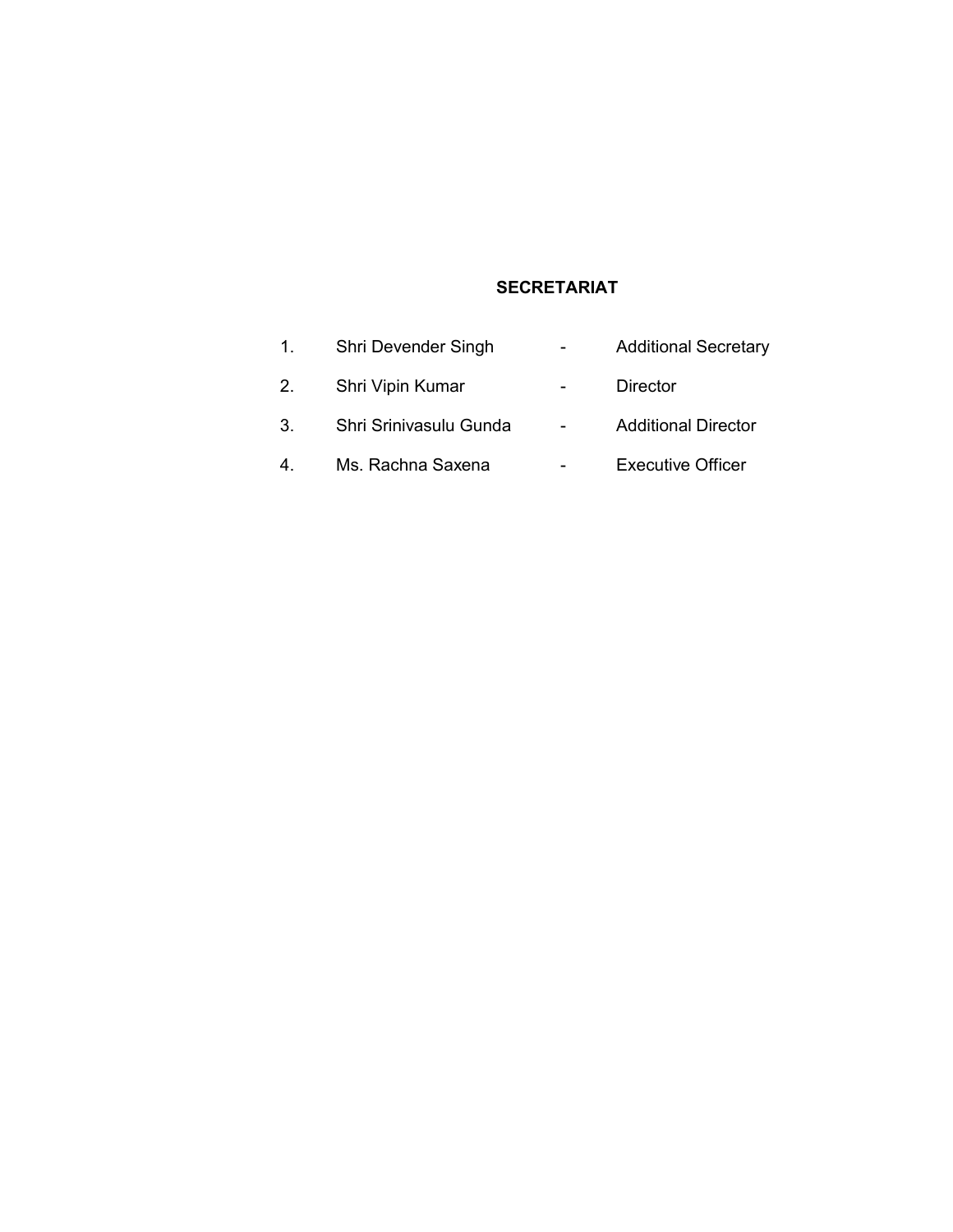# **CHAPTER I**

## **REPORT**

This Report of the Committee deals with the action taken by the Government on the recommendations contained in the First Report (Sixteenth Lok Sabha) on the subject 'Occurrence of High Arsenic Content in Ground Water' pertaining to the Ministry of Water Resources, River Development and Ganga Rejuvenation.

1.2 The First Report (Sixteenth Lok Sabha) was presented to Lok Sabha on 11.12.2014. It contained 28 observations/recommendations. Action Taken Notes on all these observations/recommendations were received from the Ministry of Water Resources, River Development and Ganga Rejuvenation on 10.08.2015. However, on scrutiny, some of the replies were found to be generic or perfunctory in nature. In respect of some there were no specific replies. Accordingly, the Ministry of Water Resources, River Development and Ganga Rejuvenation were requested to furnish specific and relevant replies to the Committee.

1.3 The updated ATR to the recommendations on which the Ministry did not furnish specific replies were received on 25.04.2016. Replies to the observations and recommendations contained in the Report have broadly been categorized as under:-

(i) Recommendations/Observations which have been accepted by the Government: Sl. Nos. 1,3, 4, 5, 7, 9, 10,11, 12, 16, 17,18, 19, 20, 21, 24, 25, 26, 27, 28 (Total 20) (Chapter-II)

(ii) Recommendations/Observations which the Committee do not desire to pursue in view of Government's reply: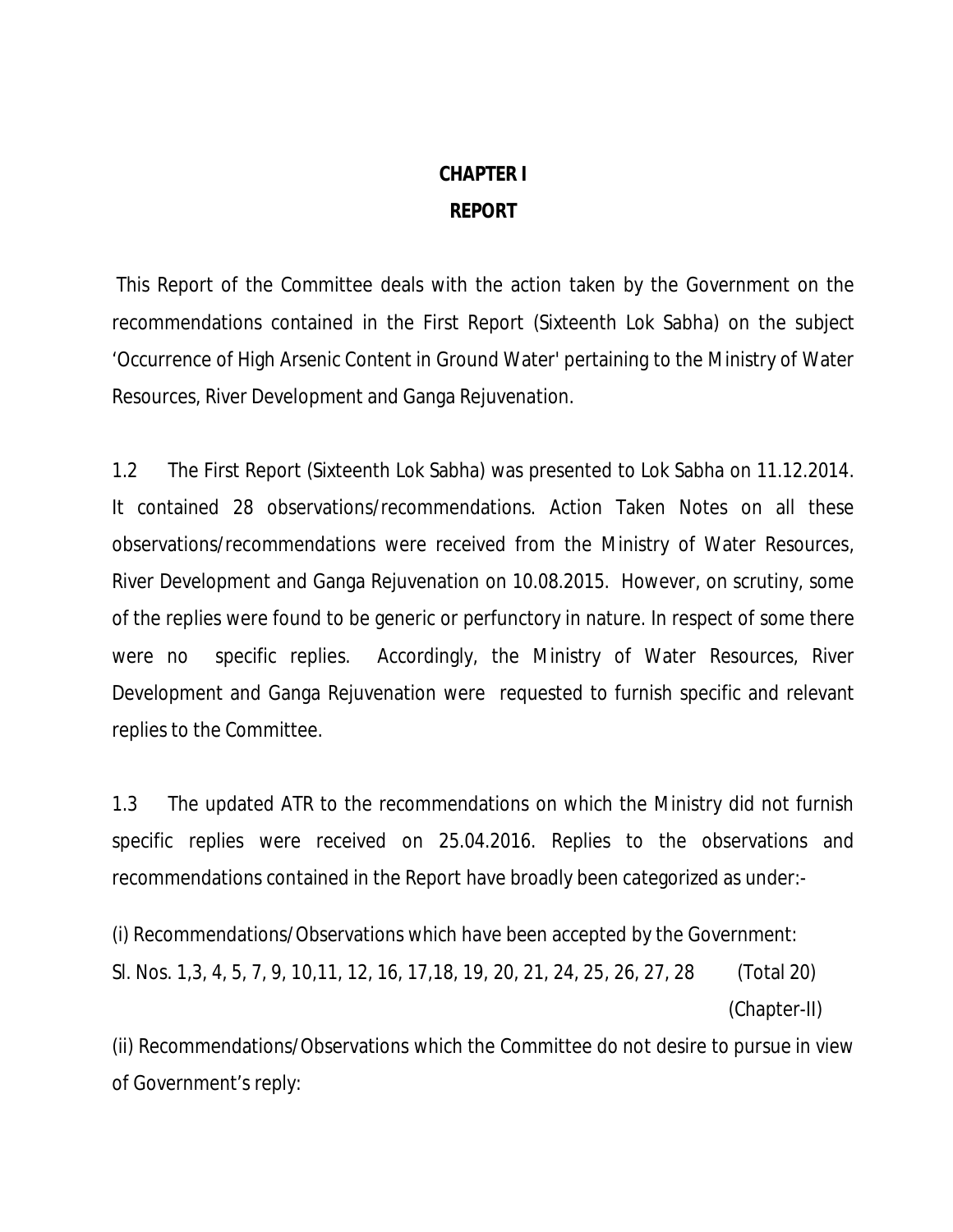Nil (Total -Nil) (Chapter-III)

(iii) Recommendations/Observations in respect of which Government's replies have not been accepted by the Committee:

Sl. Nos. 6,8,13,14,23 (Total 05)

(Chapter IV)

(iv) Recommendations/Observations in respect of which final reply of Government is still awaited:

Sl. Nos. 2,15,&22 (Total 03)

(Chapter V)

1.4 The Committee desire that response to the comments contained in Chapter I of this Report should be furnished to them expeditiously.

1.5 The Committee will now deal with the action taken by the Government on some of their recommendations.

**A. Need for Comprehensive and Reliable Data** 

**(Observations/Recommendation Serial No. 2)**

1.6 Referring to not only the absence of comprehensive, reliable, centralized data but also the varying nature of the data on the number of districts / states affected by arsenic contamination submitted by different ministries - Ministry of Water Resources, River Development and Ganga Rejuvenation (M/o WR, RD & GR) showed that 86 Districts in 10 States have Arsenic contamination exceeding the permissible limit, the Department of Agricultural Research and Education (DARE) had, listed out only 71 Districts in 09 States having Ground Water Arsenic contamination and the Department of Science and Technology (DST) came out with yet another list of affected districts and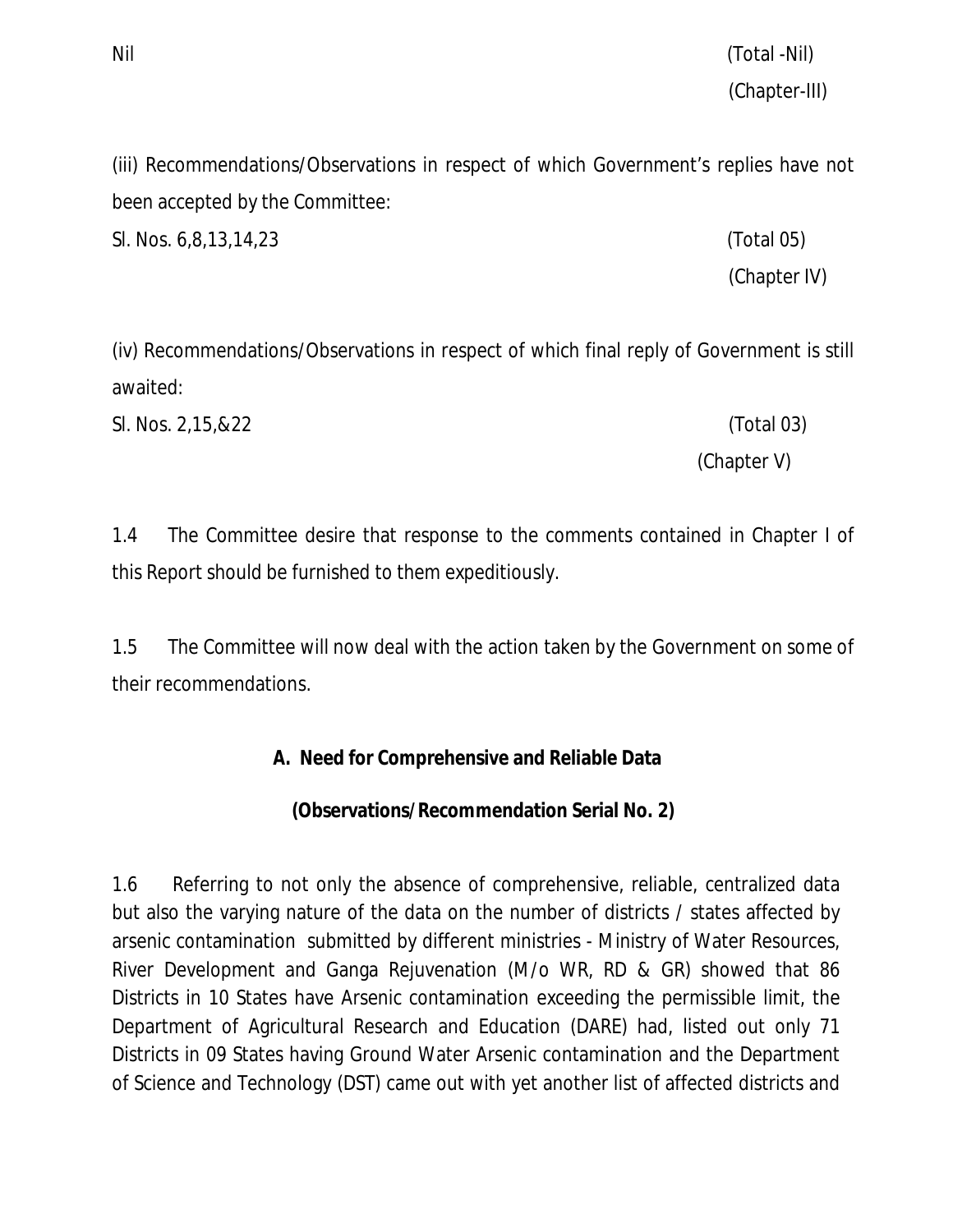States due to arsenic contamination of ground water and the magnitude of population exposed to arsenic contamination at 70.4 million spread across 35 districts in six states, the Committee deplored such casual attitude and emphasized that dependable, accurate and regular update of data were essential for providing perspectives with regard to public health, agriculture and other purposes. They accordingly desired that immediate steps should be taken to draw up a central data base about Arsenic affected districts/States not only for drinking water segment but also for irrigation and the data of human population, animals and crops exposed to Arsenic.

- 1.7 The Ministry, in their Action Taken Reply (ATR) stated that
	- (I) M/o Consumer Affairs have informed that amendment to IS 10500:2012 has been finalized and Extra-Ordinary Gazette Notification has been sent for issuance. Thus, the process of revision of limit of Arsenic from 0.05 mg/l to 0.01 mg/l has been completed. With this modification, the existing data will undergo a major change and may include more States/ Districts/ Population affected by Arsenic.
	- **(ii)** Task Force constituted by M/o Health & Family Welfare will work out modalities of doing a robust mapping of areas affected by high Arsenic content in ground water.
	- **(iii)** Inter Ministerial group (IMG) has asked Central Ground Water Board (CGWB) to compile data on habitations affected by Arsenic contamination of ground water for **(a)** 0.01 to 0.05 ppm and **(b)** more than 0.05 ppm. Chairman, IMG advised that all the State Governments may provide data to CGWB at the earliest
	- **(iv)** The 'Inter-Ministerial Group' on 'Arsenic Mitigation' constituted vide Order dated 22nd December, 2014 has been made a Standing Group, which will **(a)**  over-see the implementation of Action Plan of the various Ministries/Departments; **(b)** reconcile data; **(c)** guide the entire program and; **(d)** coordinate the efforts of all Stakeholders.

**1.8 The Committee are pleased to note that pursuant to their recommendation, the process of limit of arsenic contamination from 0.05 mg/l to 0.01 mg/l has been completed and notification has been issued. However, with this modification, the existing data will undergo major change. Further, the Committee hope that the Task**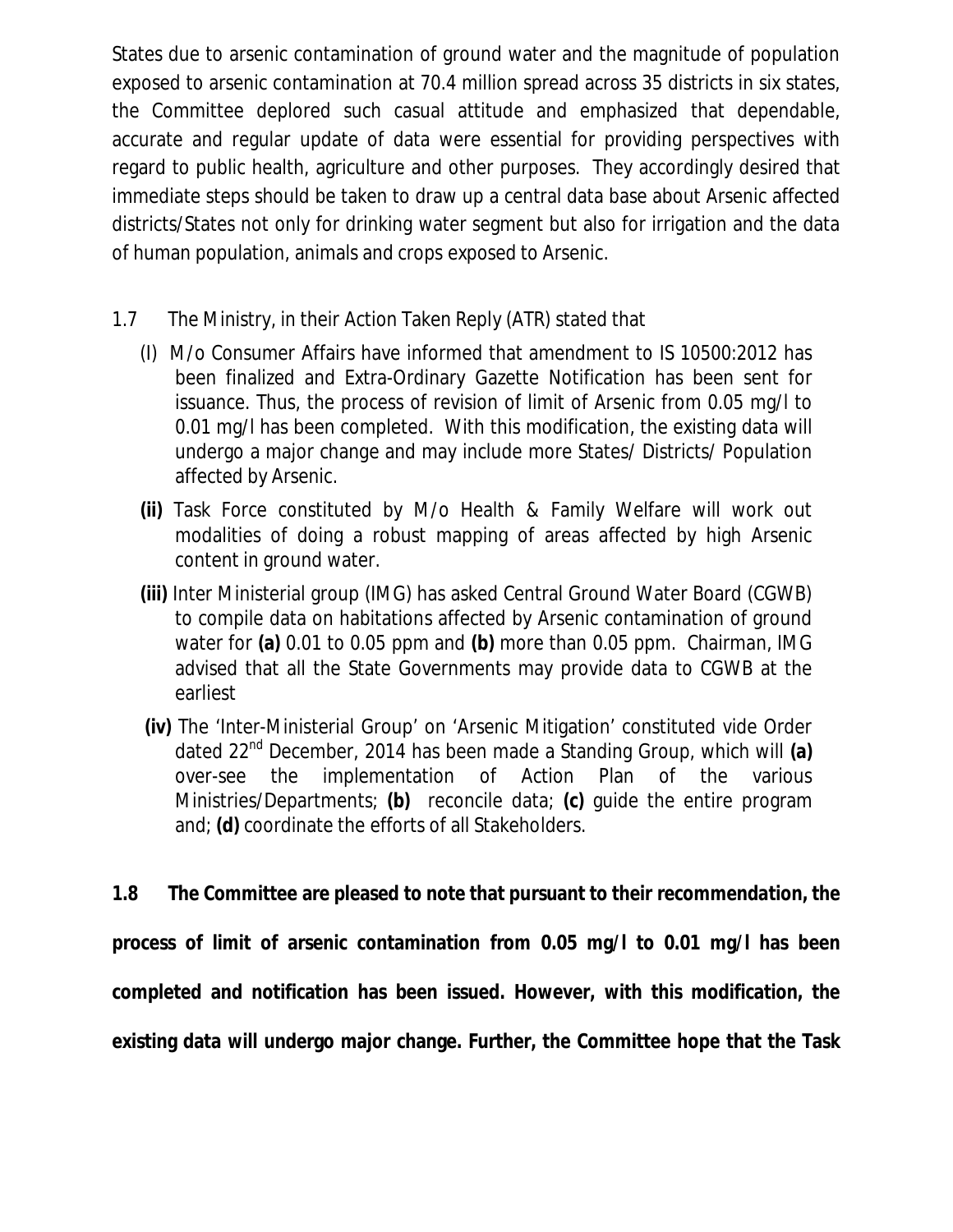**Force under Ministry of Health and Family Welfare would work out the modalities for meticulous mapping of arsenic affected areas so that the revised and reliable data becomes available at the earliest and the Committee apprised.**

# **B. Minimizing Use of Arsenic Rich Ground Water for Irrigation (Observations/Recommendations Serial No. 3)**

1.9 The Committee in the original report, referring to the vision document of National Institute of Hydrology (NIH) and Central Ground Water Board (CGWB) , noted that investigators consider water-soil-crop-food transfer, cooking water and direct ingestion of Arsenic contaminated water as the major exposure pathways of Arsenic. As the people take contaminated water along with contaminated food, the chances of damage become greater. The domestic animals in Arsenic affected areas regularly consume Arsenic laden drinking water, fish and food. Consumption of meat from such infected animals, causes Arsenic intake. All these show the great danger of Arsenic spread and call for urgent steps to ensure proper Ground Water management to minimize use of Arsenic rich ground water for irrigation purposes. The Committee, therefore, stressed that remedial measures should be taken in this regard without loss of time.

1.10 The Ministry, in their Action Taken Reply ATR) stated that Indian Council of Agricultural Research (ICAR) had stated that under All India Coordinated Research Project (AICRP), on Irrigation Water Management, a project viz. "Studies of Arsenic contamination and management in soil-plant-water in shallow tube well irrigated farming areas of Nadia district (West Bengal)" has been initiated at Gyeshpur centre, West Bengal. The project will study reduction of Arsenic accumulation in plants, humans and animals including cattle.

**1.11 The Committee while appreciating the action initiated by ICAR desire that the project study of arsenic contamination in Nadia district of West Bengal be completed expeditiously and shared with the Departments / Ministries concerned to enable them**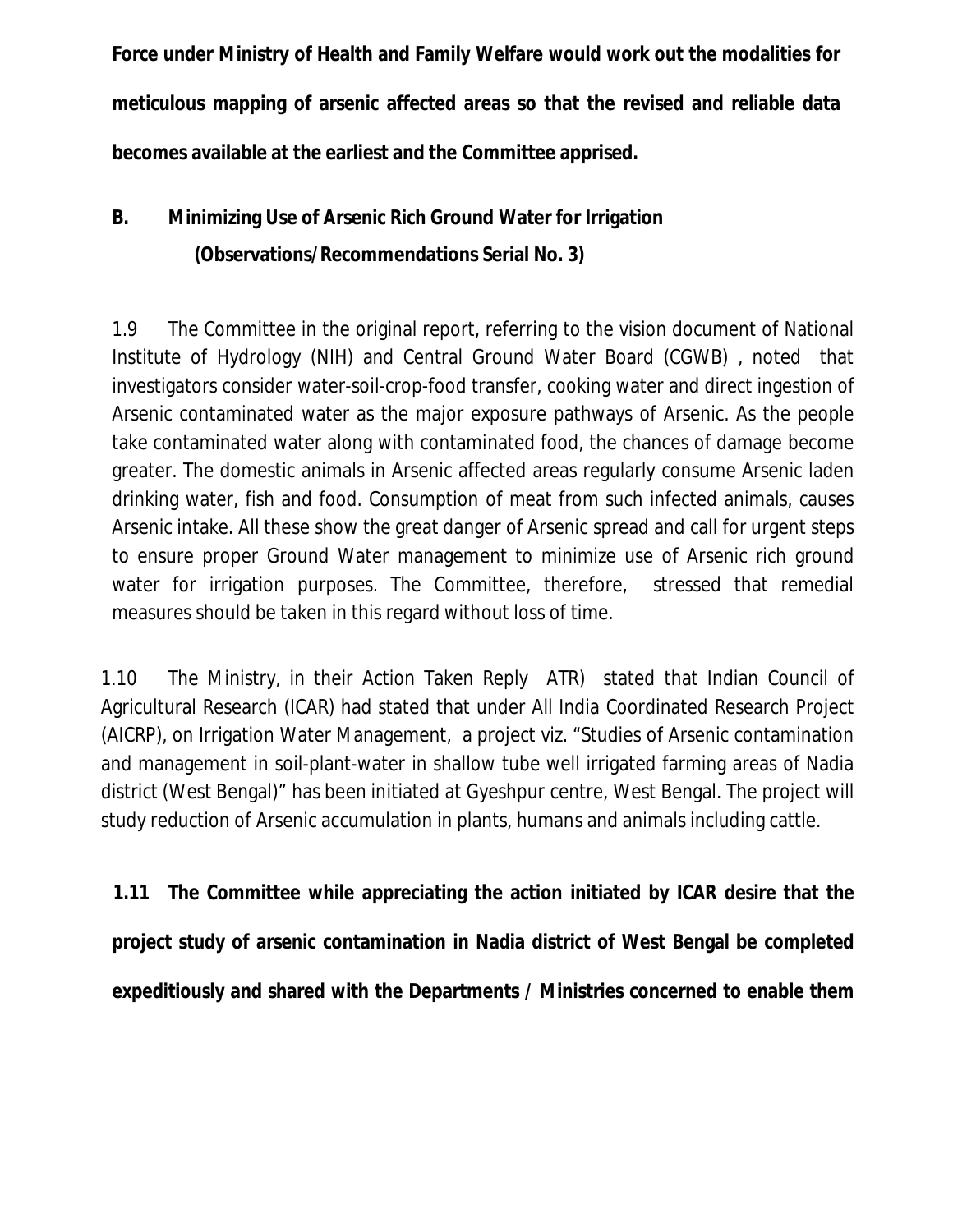**to initiate appropriate action to address the arsenic contamination in food and animal products.** 

# **C. Sources of Arsenic Contamination (Observations/Recommendations Serial No. 4)**

1.12 As the source of arsenic in ground water through natural processes in Ganga Brahmaputra plain has not been fully established during the last four decades, the Committee recommended that a time bound programme be implemented for identifying sources to conclusively establish the mobilization process which helps in Arsenic release from minerals to ground water.

1.13 The Ministry of Water Resources , River Development and Ganga Rejuvenation in their Action Taken Reply stated that Inter ministerial group (IMG) has directed that National Institute of Hydrology (NIH), Roorkee to take up a study on genesis of Arsenic occurrence in Ganga Brahmaputra basin.

**1.14 The Committee note with some satisfaction that pursuant to their recommendation, the Inter Ministerial Group (IMG) has directed the National Institute of Hydrology (NIH), Roorkee, to take up a study on genesis of Arsenic occurrence in the Ganga Brahmaputra basin. The Committee, however, urge the Ministry to ensure that the study is completed within a stipulated time frame by taking up the matter with the NIH at regular intervals and keep the Committee informed of the progress made in this regard.** 

# **D. Collection of Relevant Data and National Programme on Arsenic Mitigation and water quality related Health problems**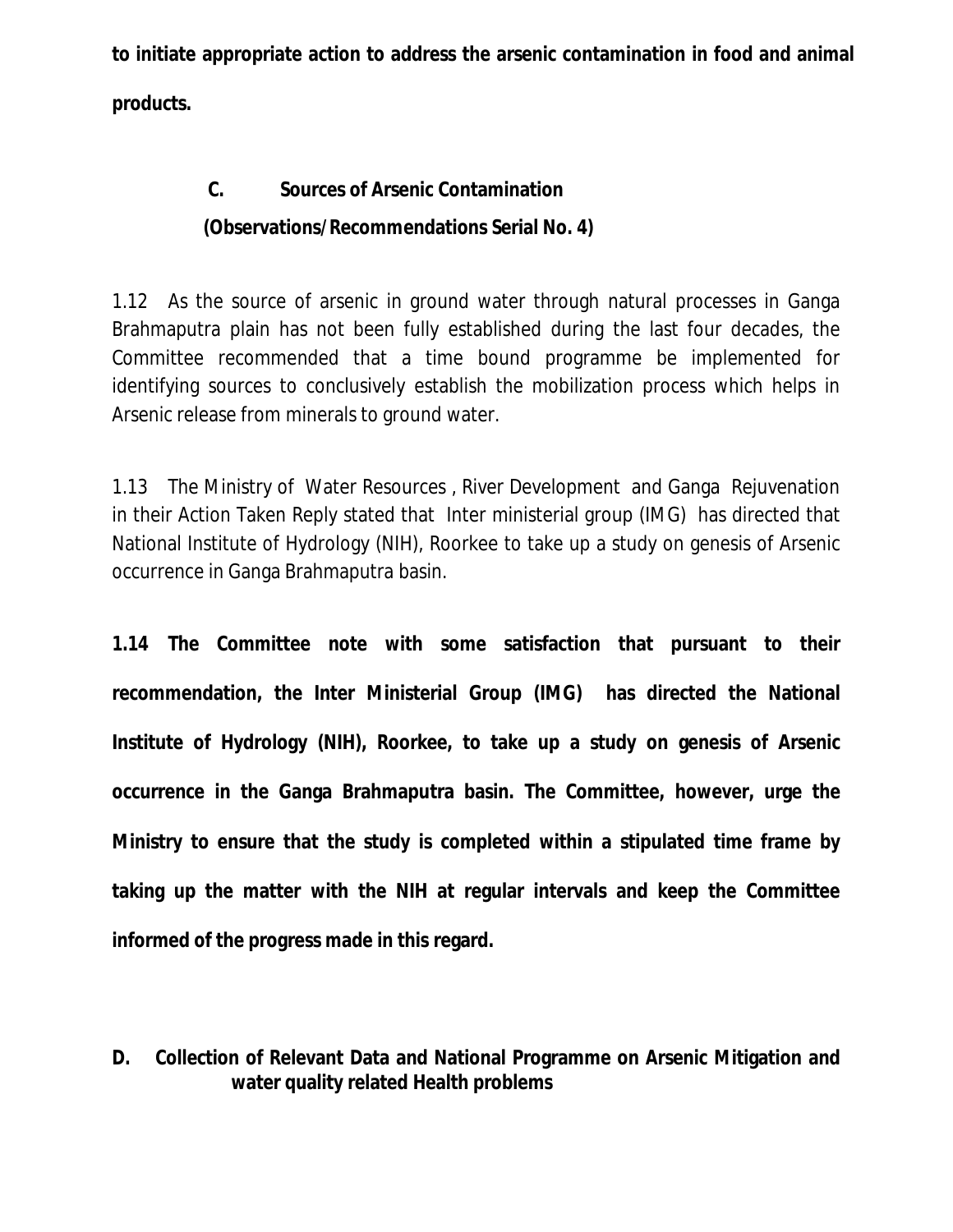1.15. Expressing serious concern at the lack of centralized data on the adverse impact of arsenic intake on the health of the people despite experts' informing the Committee of large number of confirmed cases of serious ailments like hyper pigmentation, keratosis, anaemia, swelling of legs, liver fibrosis, chronic lung diseases , gangerene, neuropathy, cancer, etc. and also deaths due to arsenic poisoning, the Committee pointed ( recommendation no. 6) also at the failure of the Ministry to launch national programme on Arsenic Mitigation and treatment as recommended by the Working of Group of NITI Aayog ( erstwhile Planning Commission). The Committee recommended that at least now, a national programme be launched by M/o Health and Family Welfare and by Departments of Animal Husbandry, Dairying and Fisheries respectively.

- 1.16 (i) The M/o WR,RD &GR , in the ATR stated *inter- alia* that :
	- **"(i)** The Task Force constituted by M/o Health & Family Welfare will work out modalities of doing a robust mapping of areas affected by high Arsenic content in ground water.
	- **(ii)** In the first meeting of IMG, Central Ground Water Board (CGWB) has been asked to compile data on habitations affected by Arsenic contamination of ground water for **(a)** 0.01 to 0.05 ppm and **(b)** more than 0.05 ppm.

Chairman, IMG advised that all the State Governments may provide data to CGWB at the earliest. Arsenic concentration data should also contain the latitude and longitude details of the wells from where samples were collected so that GIS based maps can be prepared. This will now be coordinated by IMG which has been made into standing group.

**(iii)** The 'Inter-Ministerial Group' on 'Arsenic Mitigation' constituted vide Order dated 22nd December, 2014 has been made into Standing Group, which will **(a)**  over-see the implementation of Action Plan of the various Ministries/Departments; **(b)** reconcile data; **(c)** guide the entire program and ; **(d)** coordinate the efforts of all Stakeholders."

1.17 As the Action Taken report furnished by the M/o WR,RD &GR had not given any specific response to the Committee's recommendation for formulation of National Plan for tackling Arsenic contamination , the Ministry were requested to furnish the specific reply . The M/*oWR*, RD & GR, furnished the following replies from the Ministries concerned: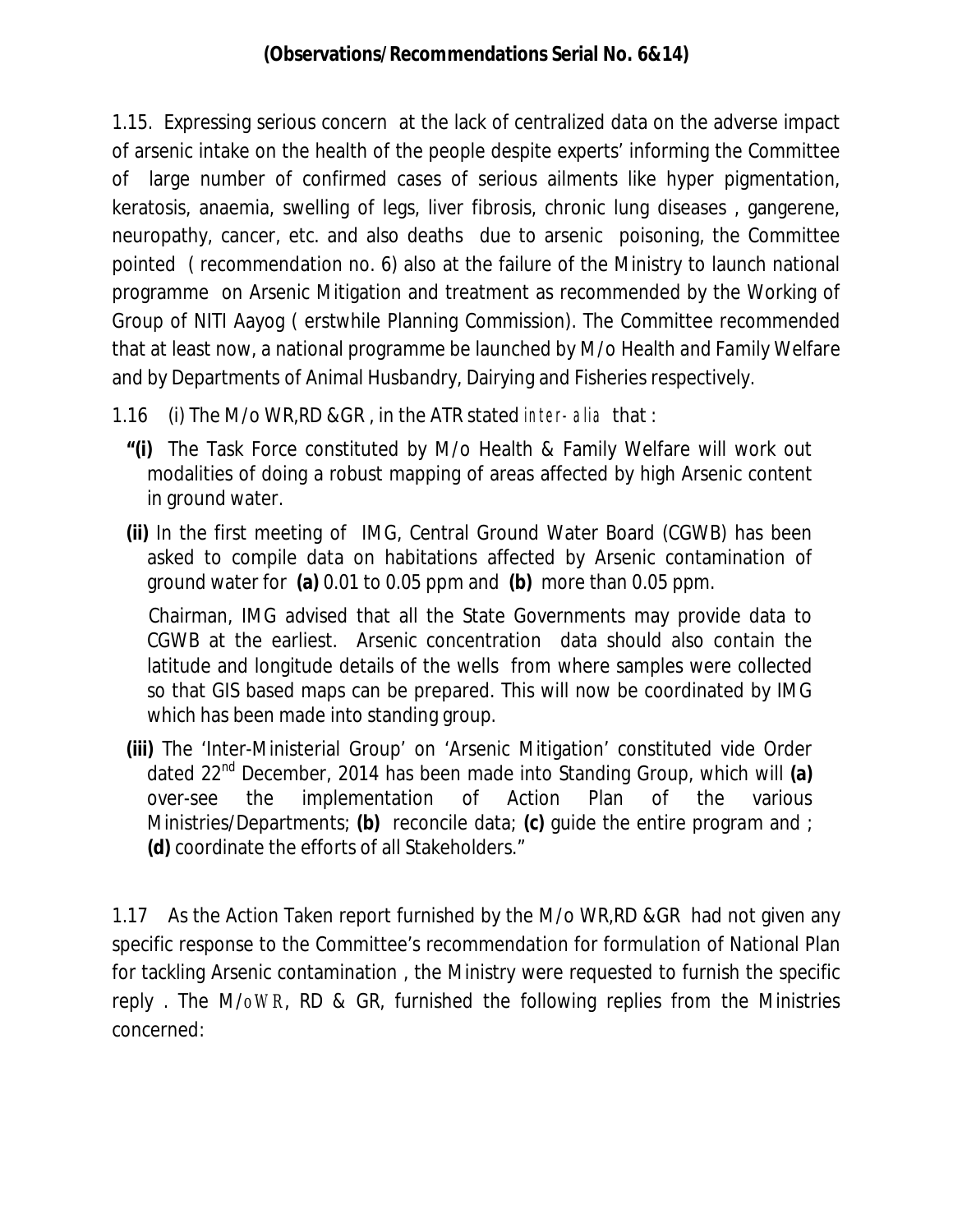"Ministry of Health and Family Welfare have constituted a Task Force for countering ill effects of Arsenic in Ground Water and a Committee/Expert Group to review the currently-available treatments for Arsenic related diseases and to suggest areas for future focused research. The reports are awaited.

Similarly, ICAR has initiated a project to reduce Arsenic accumulation in planthuman-animal including cattle, the results of which are awaited. Ministry of Drinking Water & Sanitation have also shared their plans for long term and short term solutions for Arsenic mitigation. The consolidation of all these efforts would lead to formulation of a National Plan on Arsenic mitigation.

Further, as informed by D/o Animal Husbandry, Dairying and Fisheries, the department is implementing a Centrally Sponsored Scheme namely "Assistance to States for Control of Animal Diseases (ASCAD), under which the funds are provided for Information, Education & Communication (IEC) campaign including training of veterinarians and para-veterinarians.

The Department vide their letter dated  $31<sup>st</sup>$  July, 2015 had already issued the advisories to the States requesting them to give wider publicity to the matter of Arsenic Contents in water through IEC campaigns, trainings, seminars conducted under ASCAD."

1.18. In the updated ATRs, the Ministry of Drinking Water and Sanitation, furnishing the data on the arsenic affected rural habitations and the number of people, submitted that:

"there are 1490 Arsenic affected rural habitations where 23.98 lakh people are at risk. IMIS 2015 data indicates that there are only 6 Arsenic affected States – West Bengal, Assam, Bihar, UP, Karnataka and Punjab.

In the first alternative, when the maximum permissible limit of Arsenic is maintained at 0.05mg/l, an outlay of Rs. 268 Crore for short term solution (by providing community water purification plant including seven years O&M) and Rs. 1262.69 crores for long term & sustainable solution (taking up water supply projects) i.e. nearly Rs. 1530 Crores is required.

Total Cost : Rs.. 1530 Crores (Arsenic limit at 0.05mg/l)

The no. of Arsenic affected habitations is 10028 if maximum permissible limit of Arsenic is considered at 0.01mg/l. An amount of Rs. 1805.04 Crores for short term (by providing community water purification plant including seven years O&M) and Rs. 6319.56 Crores for long term solution (taking up water supply projects) i.e., nearly Rs. 8124 Crores is required.

Total Cost : Rs. 8124 Crores (Arsenic limit at 0.01mg/l)"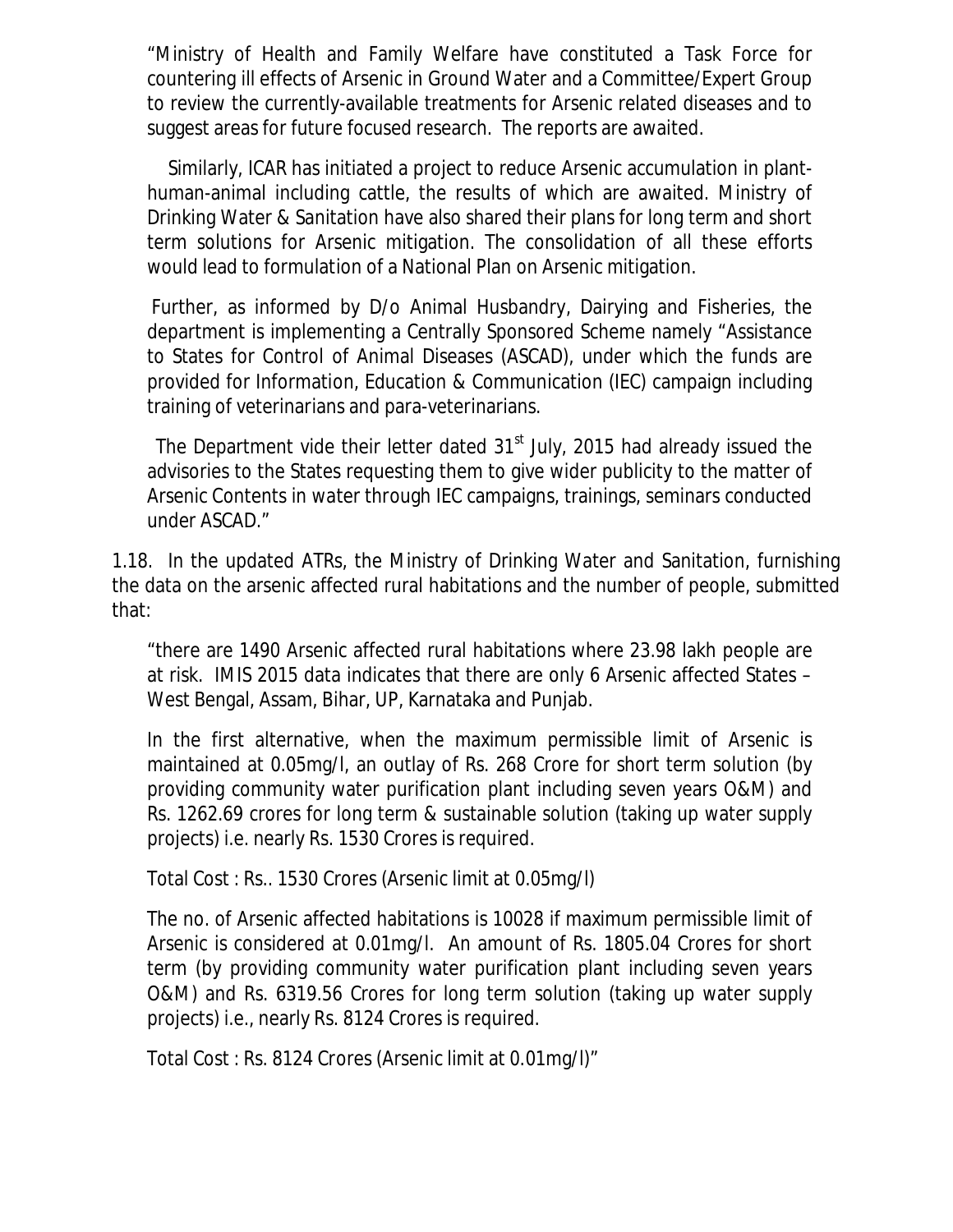1.19 The Ministry in their updated ATR submitted further as follows:

"It has been stated that Ministry of Drinking Water and Sanitation have informed that there are 1490 arsenic affected rural habitations where 23.98 lakh people are at risk.

The updated reply indicates that the number of arsenic affected habitations is 100028 if maximum permissible limit of arsenic is considered at 0.01 mg/l.

On initiating appropriate diagnostic and curative measures, the Ministry informed that Ministry of Health and Family Welfare have constituted a Task Force for countering ill effects of arsenic in ground water and a Committee/Expert Group to review the currently-available treatments for arsenic related diseases as also to suggest areas for future focused research. The reports are awaited.

Similarly, ICAR has initiated a project to reduce arsenic accumulation in planthuman-animal including cattle, the results of which are awaited.

Ministry of Drinking Water and Sanitation have also shared their plans for long term and short term solutions for arsenic mitigation.

The Ministry has stated that the consolidation of all these efforts would lead to formulation of a National Plan on arsenic mitigation"

1.20 The Committee in the original report (**Recommendation no. 14)** had expressed displeasure at the fact that no national health programme has so far been formulated for ground water quality related health problems as suggested by the working group of Planning Commission in the year 2011. Deposing before the Committee, a representative of the M/o Health & Family Welfare emphasized the need to formulate a national programme in this regard and assured that a task force would be constituted to look into Arsenic issues and would be asked to submit its report by February, 2015. The Committee expected that action is taken in this regard promptly as promised, with sufficient budgetary provision. The Committee also desired that a detailed report should be made to Parliament regularly every six months (say April and November) bringing out the efforts made and progress achieved state-wise in treatment of Arsenic affected people under the proposed National Health Programme.

1.21 The M/o WR,RD &GR in their action taken reply stated as follows:

"The symptoms of diseases which may be caused due to Arsenic contamination of drinking water usually manifest after consumption of contaminated water over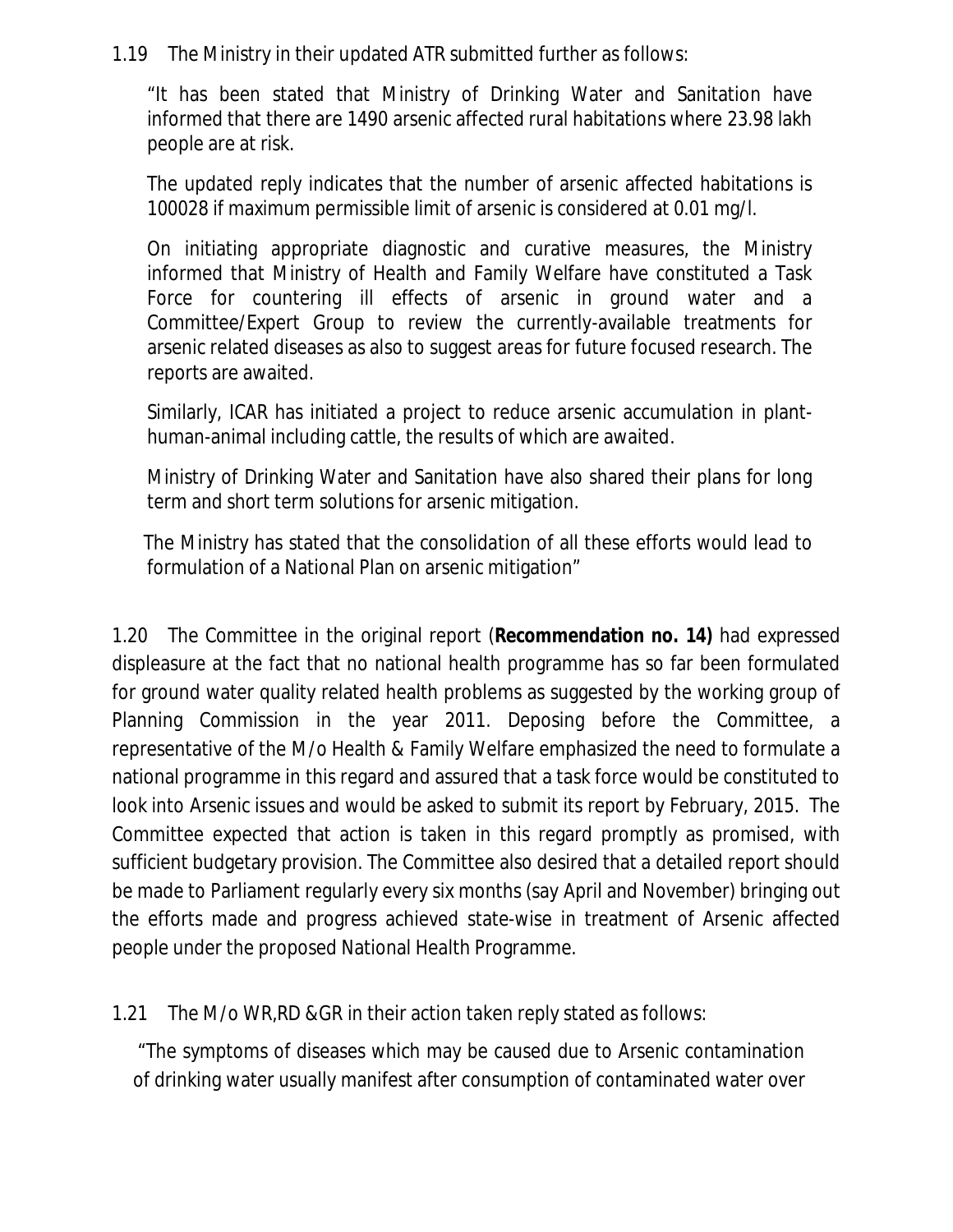a prolonged period of time. The impact of Arsenic contamination will consequently not be visible immediately upon drinking of Arsenic contaminated water. The relevant diseases, moreover, may also be caused by factors other than Arsenic contamination. It is not easy to segregate cases of the said diseases where cause and effect it specifically linked. Separate diagnostic tests to confirm that disease is caused due to drinking of Arsenic contaminated water may not be easily available.

A National Programme for a particular disease should normally meet the requirement of all patients suffering from the said disease. For example, a patient suffering from cancer or liver disease will need to be treated irrespective of whether the cause of the said disease was due to drinking Arsenic contaminated water over a prolonged period of time or due to some other reasons. A National Programme, therefore, should focus on providing clean drinking water to prevent Arsenic contamination related diseases. Simultaneously, the health systems need to be strengthened to meet the healthcare requirements of all persons and to get correct diagnosis and treatment for all diseases, including Arsenic related diseases.

Consequently, for the cohort of persons who have been drinking Arsenic contaminated water and for whom diseases or symptoms may be already visible or emerge in the coming years, practical approach would be to strengthen the health infrastructure in the relevant districts for which suitable funding can be envisaged under National Health Mission (NHM). The affected States would need to assess their requirements and reflect the same in the Project Implementation Plans (PIPs). Based on the above, Ministry of Health & Family Welfare will be in a position to project the incremental fund requirement under NHM.

However, an Expert Group under the Director General of Health Services has been constituted to prepare guidelines for detection and management of Arsenicosis in India. The Expert Group has formulated draft guidelines, which upon finalization will be shared with the State Governments and other stakeholders for necessary action.

It has been decided by the Group of Officers in a meeting held on 13.07.2015 that M/o Health and Family Welfare will issue an advisory to the Arsenic affected States through NHM on the health aspects of Arsenic.

Agree to comply with the suggestion of furnishing a detailed report to the parliament every six months or as decided by the Committee of secretaries"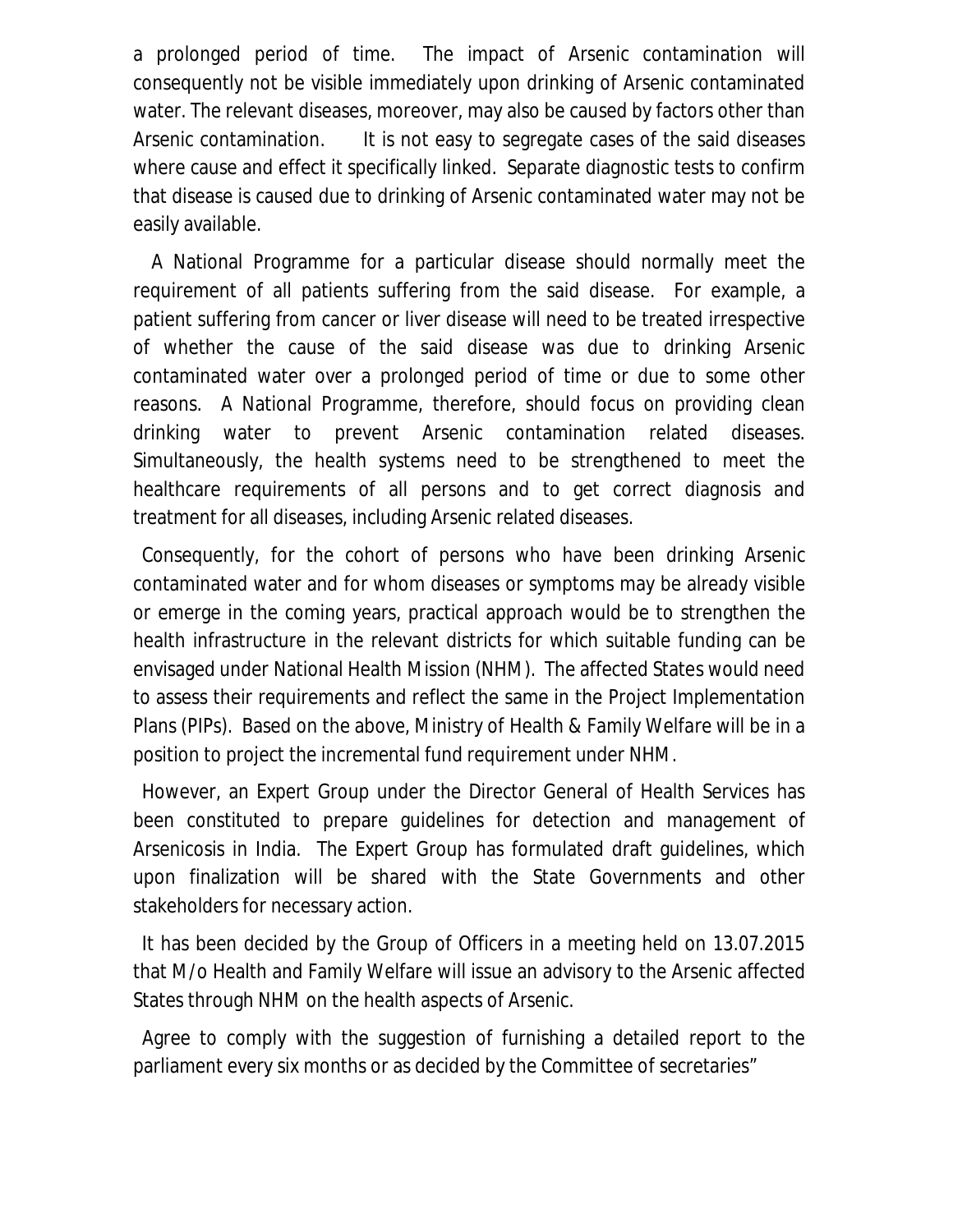1.22. In written reply to a query as to why the option of frequency of laying the reports bringing out the efforts made and the progress achieved state wise in treatment of arsenic affected people under the proposed National Health Programme, before the Parliament be given when the Committee had specifically recommended that the reports should be laid before Parliament every six months (say April and November) regularly, the M/o WR,RD &GR submitted as under-

"Ministry of Health & Family Welfare has informed that the Guidelines "Detection, Prevention and Management of Arsenicosis in India – A Field Guide" have been finalized by the expert Committee and sent to the Arsenic affected States. Concerned State Governments were advised to strengthen District/Community/Health Center infrastructure for early diagnosis, management and treatment of Arsenic affected cases and for this purpose seek necessary support in the State Programme Implementation Programmes submitted under NHM."

**1.23 The Committee are pleased to note that pursuant to their recommendations, the concerned Ministries have initiated a variety of steps to address and mitigate arsenic related problems. Notably, the Ministry of Health and Family Welfare have constituted a task force for countering ill effects of arsenic in ground water and set up a committee /Expert Group to review the currently-available treatments for Arsenic related diseases and to suggest areas for future focused research. The ICAR has initiated a project to reduce Arsenic accumulation in plant-human-animal including cattle. The plans formulated by M/o Drinking water and sanitation also envisage to mitigate arsenic impact. Likewise, steps have been taken by D/o Animal Husbandry, Dairying and Fisheries, etc., to give wide publicity to the hazards of Arsenic. All these efforts, the Committee have been assured, would lead to formulation of a consolidated national plan on Arsenic Mitigation. The M/o H&FW have submitted,** *inter- alia,* **that a National Programme for a particular disease should normally meet the requirement of all patients suffering from the said disease. For example, a patient suffering from cancer or liver disease will need to be treated**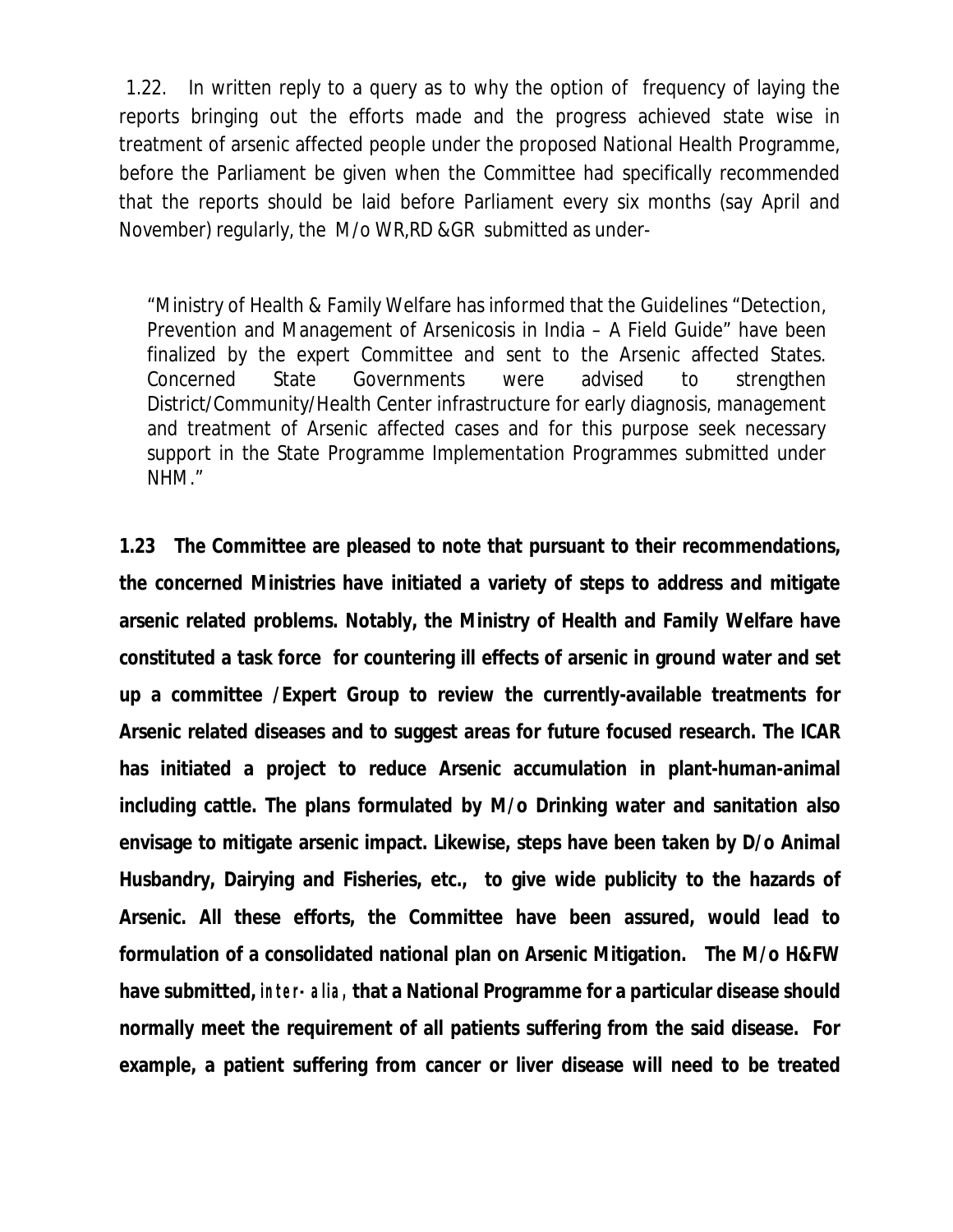**irrespective of whether the cause of the said disease was due to drinking Arsenic contaminated water over a prolonged period of time or due to some other reasons. Considering the severely debilitating effect of arsenic on human beings and animals covering 12 States and 96 districts impacting over 70 million people , the Committee reiterate that the concerned Ministries must coordinate their efforts and formulate a consolidated National Programme to combat and overcome the wide spread human sufferings caused by arsenic.** 

**1.24. The Committee had recommended in their original report that a detailed report should be presented to Parliament regularly every six months ( say April and November) bringing out the efforts made and the progress achieved, state wise, in treatment of arsenic affected people under the proposed National Health Programme. However, the M/o Health and family Welfare agreed to comply with the suggestion of furnishing a detailed report to the Parliament every six months or as decided by the Committee of Secretaries. In written reply to a query as to why the option of frequency of laying the reports before the Parliament under the proposed National Health Programme be given to Committee of Secretaries, when the Committee had specifically recommended that the reports should be laid before Parliament every six months (say April and November) regularly, the Ministry could not provide any specific reply. The Committee find little justification to refer the matter to the Committee of secretaries and therefore reiterate their earlier recommendation in this behalf.** 

**1.25 The M/o H&FW in their action taken replies have submitted that an Expert Group under the Director General of Health Services has been constituted to prepare guidelines for detection and management of Arsenicosis in India and the Group has formulated draft guidelines, which upon finalization will be shared with the State Governments and other stakeholders for necessary action. The Committee would like**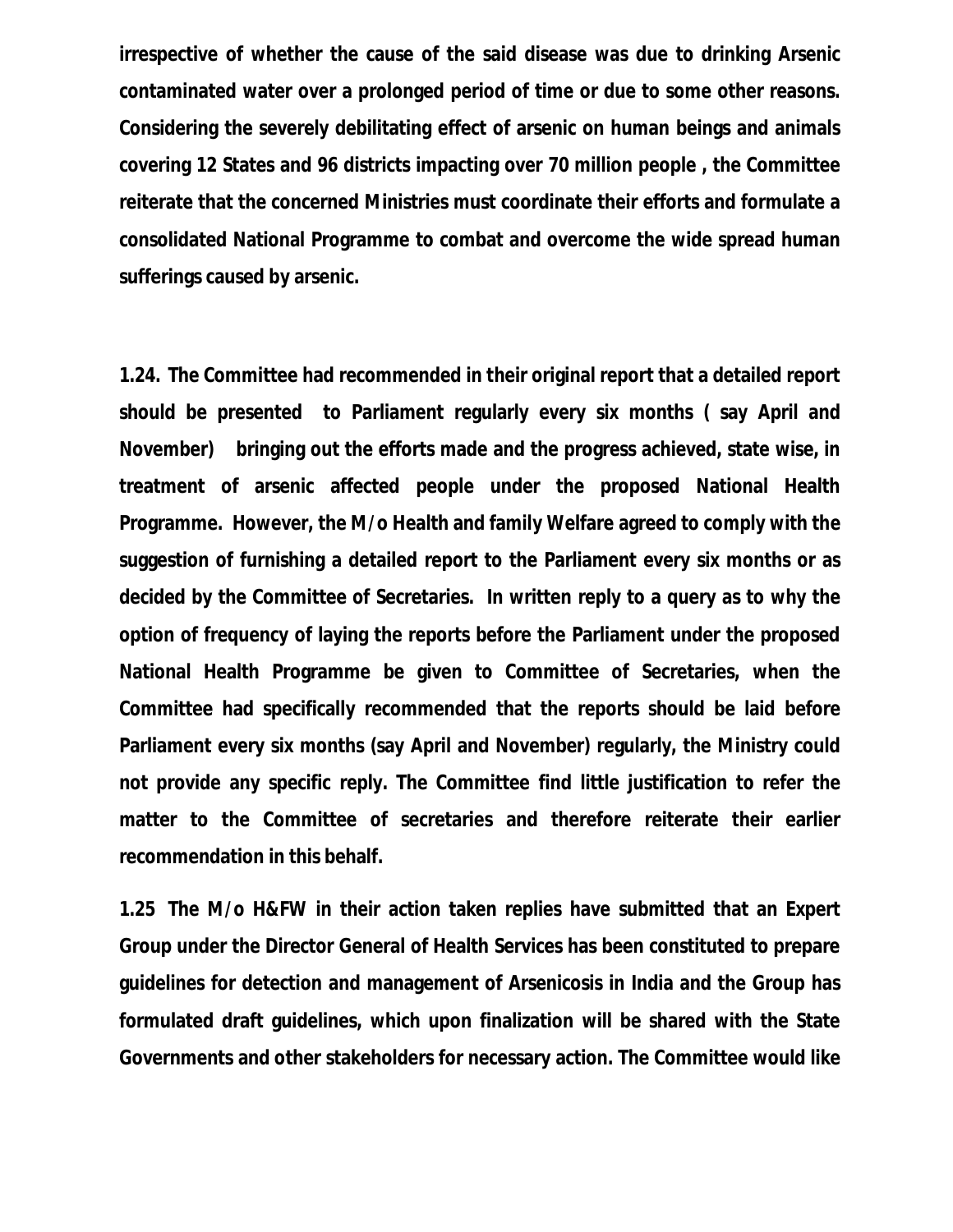**to be apprised within three months of the presentation of this report about the finalisation or otherwise of the guidelines and sharing of the same with the State Governments.**

**1.26 The Committee also would like to be informed of the advisories, if any, issued to the Arsenic affected States through National Health Mission (NHM) on the health aspects of Arsenic, as decided by M/o H&FW in a meeting held on 13 July, 2015.** 

# **E. NABL Accreditation**

# **(Observations/Recommendations Serial No. 8)**

1.27 The Committee, in the original Report had observed that the process of accreditation of CGWB laboratories by National Accreditation Boar for Testing and Calibration Laboratories (NABL) was initiated in April 2011 and only 03 out of 16 chemical laboratories of CGWB (Lucknow, Chandigarh & Hyderabad) have been accredited so far. Further, there was proposal to target five more labs for NABL accreditation during the 12th Plan. The Committee urged that serious efforts should be made to get NABL accreditation for all the remaining 13 labs of CGWB before the end of  $12<sup>th</sup>$  Plan.

# 1.28 The M/o WR, RD&GR in their action taken reply stated as follows:

"The labs of CGWB at Southern region , Hyderabad; Northern region , Lucknow & North Western region , Chandigarh have been accredited by NABL. The remaining labs at Western Region, Jaipur; South Eastern Region, Bhubaneswar; Central region , Nagpur; West Central Region, Ahmedabad ; & North Eastern Region ,Guwahati, are in the process of getting NABL accreditation during XII Plan. The remaining regions have also been advised to obtain NABL accreditation in a time bound manner."

1.29 As no time limit has been set for the remaining labs for getting NABL accreditation, despite the Committee's recommendation to obtain NABL accreditation for all the remaining 13 labs of CGWB before the end of 12th Plan, the Ministry were requested to furnish a clarification in this regard . the Ministry accordingly, submitted that –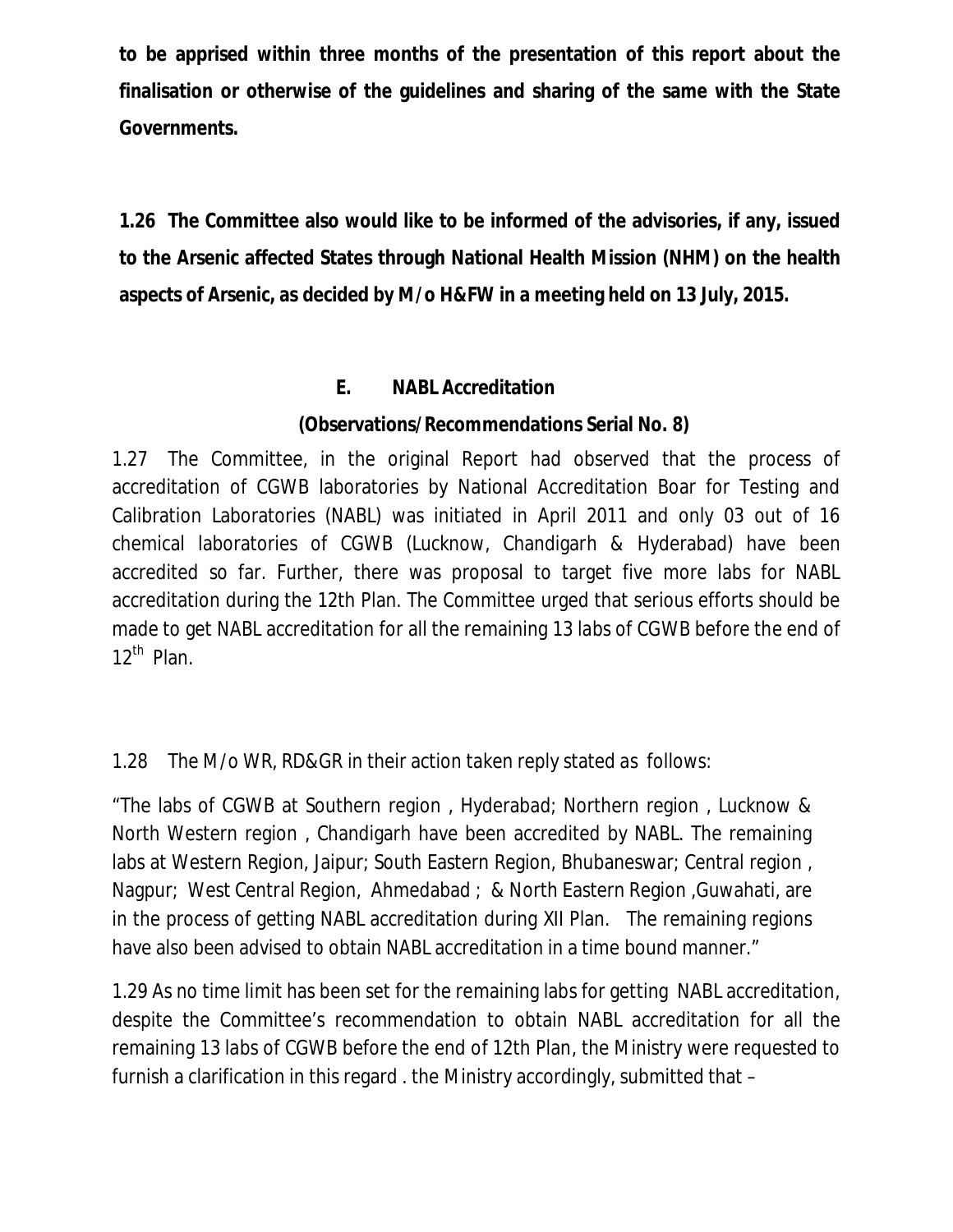"the lab requires minimum 4 chemists for getting the NABL Accreditation. Since adequate number of chemists is not available in CGWB as of now the timeline has not been indicated. A Committee has been constituted to study the working of the chemical laboratories in CGWB; to identify gaps and suggest corrective measures which will help in seeking NABL accreditation"

**1.30 The Committee, in the original Report had urged the Ministry to make serious efforts for obtaining accreditation for all the remaining 13 labs of CGWB before the end of 12th Plan. The M/o Water Resources, River Development & Ganga Rejuvenation (M/o WR,RD &GR) in their initial action taken reply submitted that the remaining labs have also been advised to obtain NABL accreditation in a time bound manner. However, in the updated replies, the Ministry submitted that each lab requires minimum 4 chemists for getting the NABL Accreditation and since adequate number of chemists are not available in CGWB as of now, the timeline has not been indicated. Taking a serious note of the delay in providing 52 posts of chemists, the Committee wonder how these labs would get accreditation from NABL by the end of the 12th Five Year Plan. The Committee therefore, reiterate that suitable action must be initiated by the CGWB to ensure that the remaining regions get NABL accreditation by the end of 12th Plan. Further, the Committee have been apprised that a Committee has been constituted to study the working of the chemical laboratories in CGWB, to identify gaps and suggest corrective measures which will help in seeking NABL accreditation. The details regarding the Committee constituted to study the working of chemical labs in CGWB, the time frame for submitting the report and the finding, if any, the effort made to fill the sanctioned vacancies and to make the posts attractive enough must be shared with the Committee in the action taken statement. The Committee hope all these measures would be completed and vacancies filled within a year of presentation of this report.**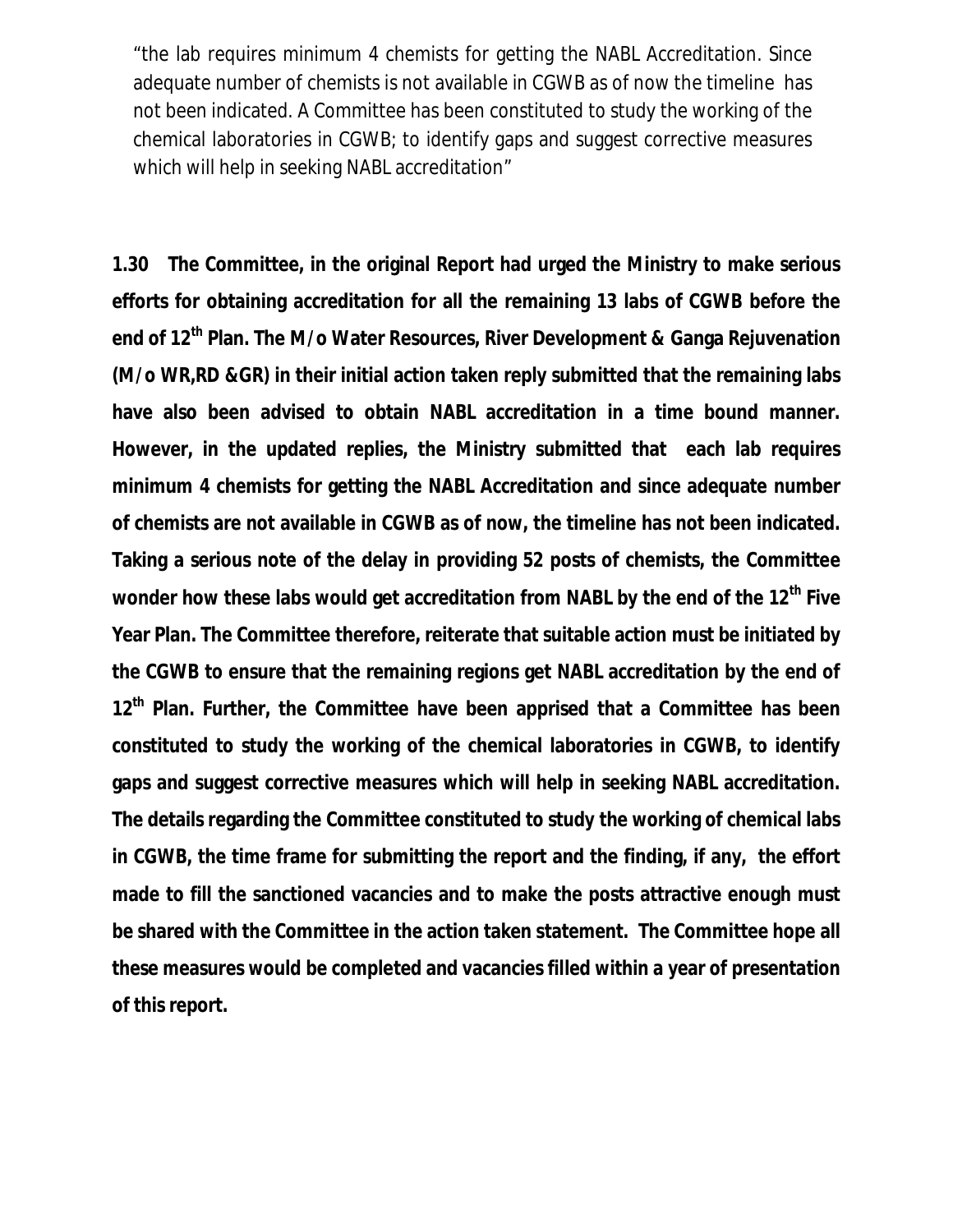**F. Monitoring Arsenic build up in Soils, Crops and Vegetables**

**(Observation /Recommendation Serial No. 12)**

1.31 (i) In view of the lack of clarity on the issue of whose responsibility is it to monitor arsenic build up in soils crops and vegetables, the Committee recommended that Cabinet Secretary should sort out the issue. The Committee also recommended that National Sample Survey should be conducted to ascertain all water quality problems and an appropriate remedial plan devised. The Committee further recommended that there should be a mechanism for constant monitoring of contamination levels in water and soil throughout the country for taking timely corrective measures

1.32 The Ministry in their initial ATR had simply stated that the matter is under consideration of Ministry of Agriculture.

1.33 In the updated action taken replies, however, the Ministry of WR, RD & GR submitted as under:

"As per information received from Department of Agriculture & Cooperation and farmers Welfare (DAC&FW), it has been agreed that Indian Council of Agricultural Research (ICAR) will take up monitoring of arsenic contamination in soils in collaboration with its Regional Institutes, State Agricultural Universities and Krishi Vigyan Kendras with financial support of DAC&FW. Besides, States have been advised to formulate proposals for monitoring as well as adoption of preventive measures for funding under Rashtriya Krishi Vikas Yojana Scheme (RKVY).

ICAR has informed that a meeting under the Chairmanship of Secretary (A&C) was organized by DAC&FW and as per request of DAC&FW, a team of scientists from ICAR and State Agriculture University (Bidhan Chandra Krishi Viswavidyalaya) visited arsenic affected villages of West Bengal on 17.08.2015 followed by a wrapup meeting on 18.08.2015 and suggested modalities along with the tentative budget estimate to carry out monitoring work.

**1.34 The Committee are pleased to note that pursuant to their recommendation, responsibility for monitoring arsenic build up in soils, crops, and vegetables to a particular Ministry/ Institution has been entrusted to the Indian Council of Agricultural Research (ICAR). The Committee however reiterate that National Sample Survey should be conducted to ascertain all water quality problems and an appropriate remedial plan devised. The Committee, therefore urge the Ministry to furnish the**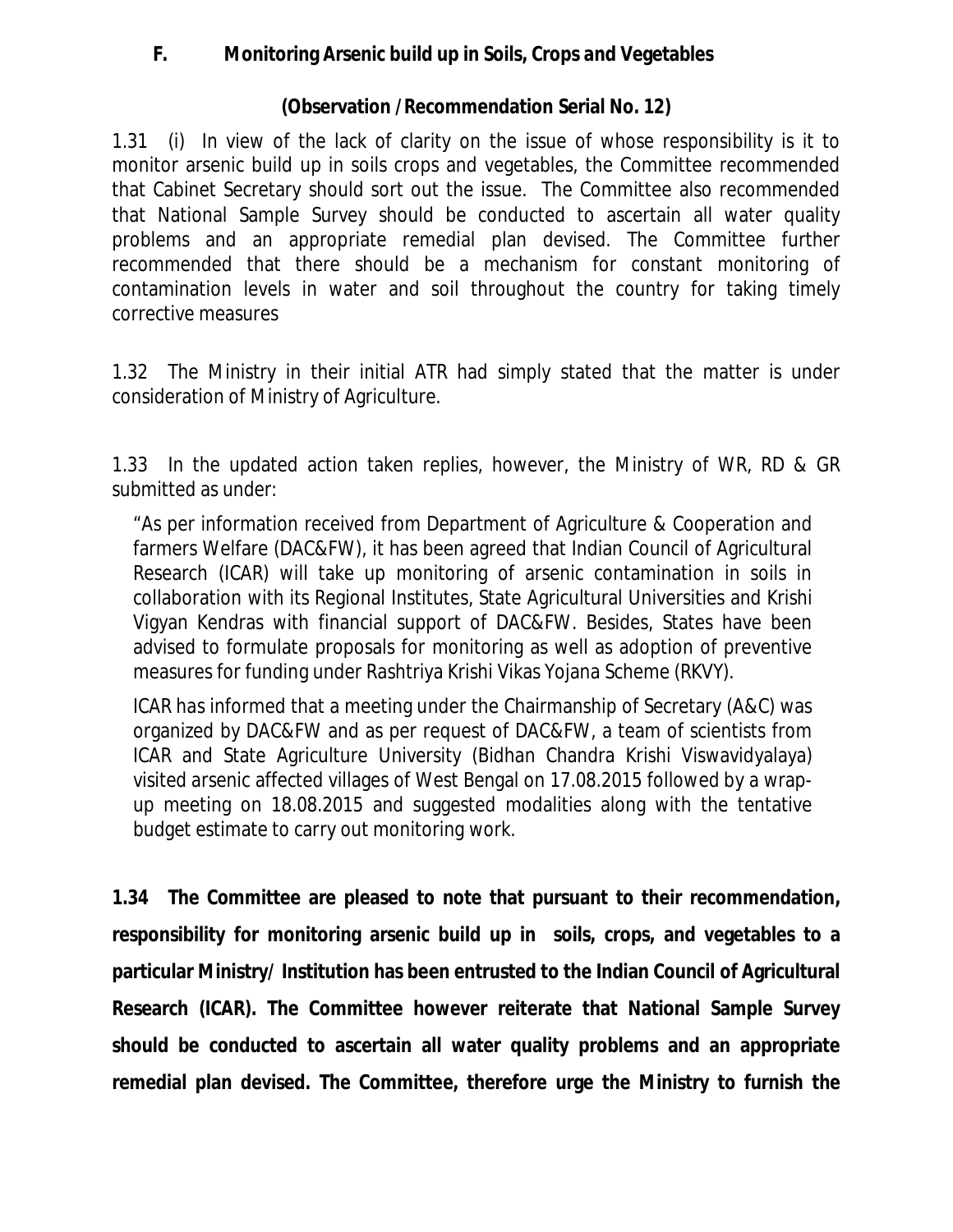**concrete action taken / proposed to be taken in this regard including on the findings of the ICAR.** 

# **G. Arsenic Removal Devices (Recommendation Serial No. 13)**

1.36 As the Ministry of WR, RD & GR, informed that most of the Arsenic removal devices had failed to produce satisfactory results mainly due to shortcomings in operations and maintenance (O&M), the Committee recommended that appropriate steps should be taken to enlist community participation to operate and maintain the Arsenic removal devices in the Arsenic contaminated areas. The Committee also recommended that further R&D efforts need to be undertaken to address the problems relating to O&M and Arsenic testing kits should be distributed for free in affected areas.

1.37 The Ministry in the ATR informed that M/o Drinking Water & Sanitation reserves 3% of National Rural Drinking Water Programme (NRDWP) allocation to all the States for water quality monitoring and surveillance activities, which, inter-alia, also includes procurement of Field Test Kits (FTKs) for regular testing of contamination of drinking water sources. However, FTKs do not include detection of Arsenic contamination. Arsenic is measured separately with hydride generation method using Arsenic Test Kit i.e., Arsenator, in the field. Arsenic Test Kits are relatively very costly (as compared to FTKs, which are used for testing of general parameters) and also require certain degree of skill. In States such as West Bengal, where Arsenic contamination is more pronounced, Arsenic testing is done in block level water testing laboratories.

**1.38 The Committee in the original Report had recommended for free distribution of arsenic testing kit in affected areas and had urged the Ministry to take appropriate steps to enlist community participation to operate and maintain arsenic removal devices in contaminated areas. The Ministry, instead of initiating appropriate action for implementing the recommendation , has simply shifted the onus on the Ministry**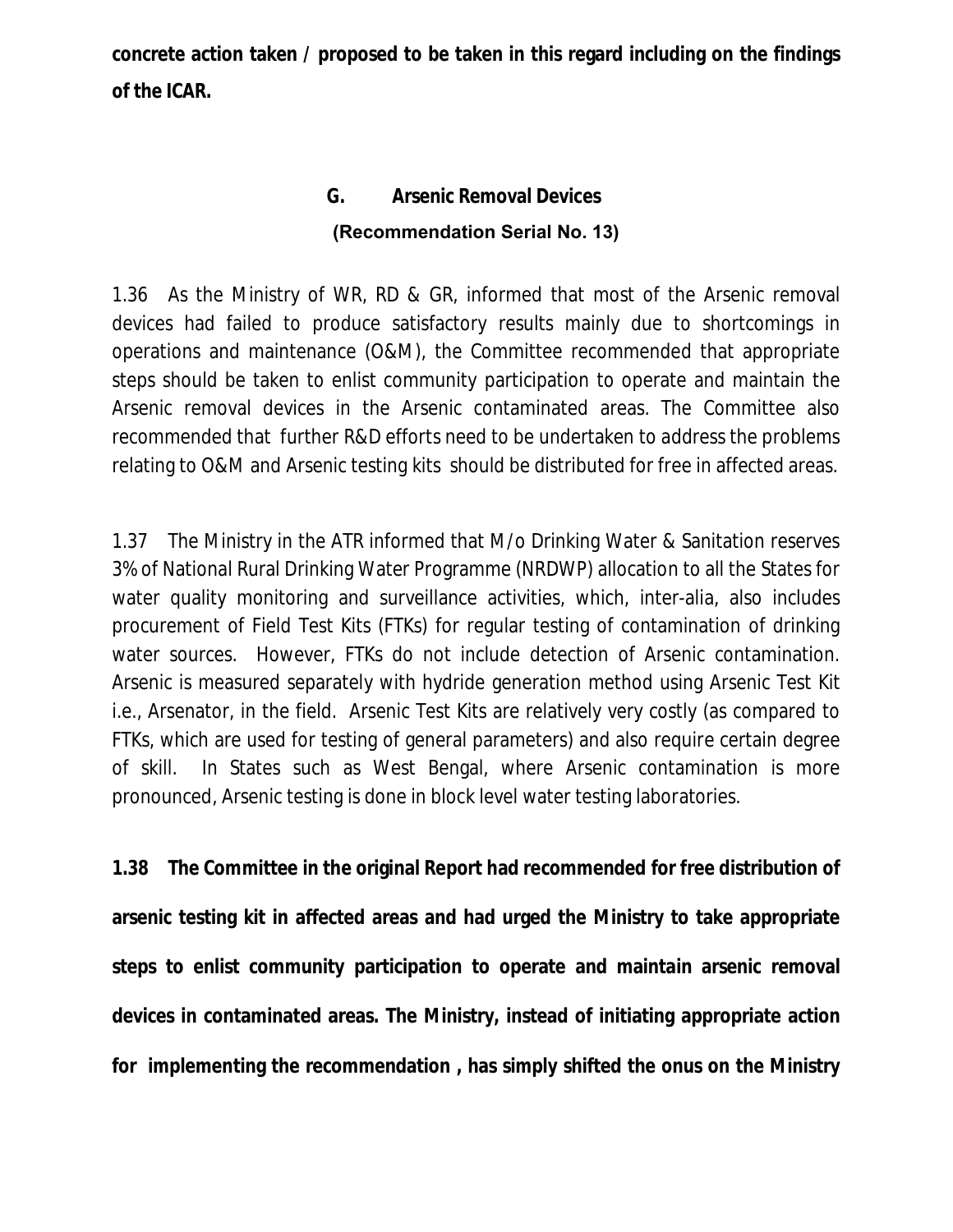**of Drinking Water and Sanitation stating that 3% of national Rural drinking water programme (NRDWP) allocation to all States are reserved for water quality monitoring and surveillance activities which also include procurement of Field testing Kits (FTKs). Notably, FTK do not include Arsenic contamination and that the Arsenic Testing Kit are stated to be very costly. The plea that the Arsenic Testing Kits are very costly is not acceptable to the Committee since it is a serious question of life, health and livelihood of arsenic affected people. The Committee, therefore, reiterate that the Ministry must take up the matter with other concerned Ministries and State Governments and apprise them of the steps taken in this regard. Further, the matter may be taken up with the Ministry of Finance for allocation of more funds so that necessary FTKS become available to the effected people.**

# **H National Water Policy (Observations/Recommendations Serial No. 22)**

1.39 The Committee in the orginal Report found that the problem of ground water Arsenic contamination, in spite of being very grave, has not received deserved attention due to lack of its focus in the National Water Policy-2012. The Arsenic contamination in ground water was first reported almost four decades ago and presently spread over 96 districts in 12 States. In view of the seriousness of the problem, the Committee had urged that there should be a specific focus in the National Water Policy to address this humongous problem, by appropriate addendum to the National Water Policy-2012.

1.40 The M/o WR, RD &GR in their ATR simply stated that concern of the Hon'ble Committee has been noted and the matter is under consideration of the Ministry.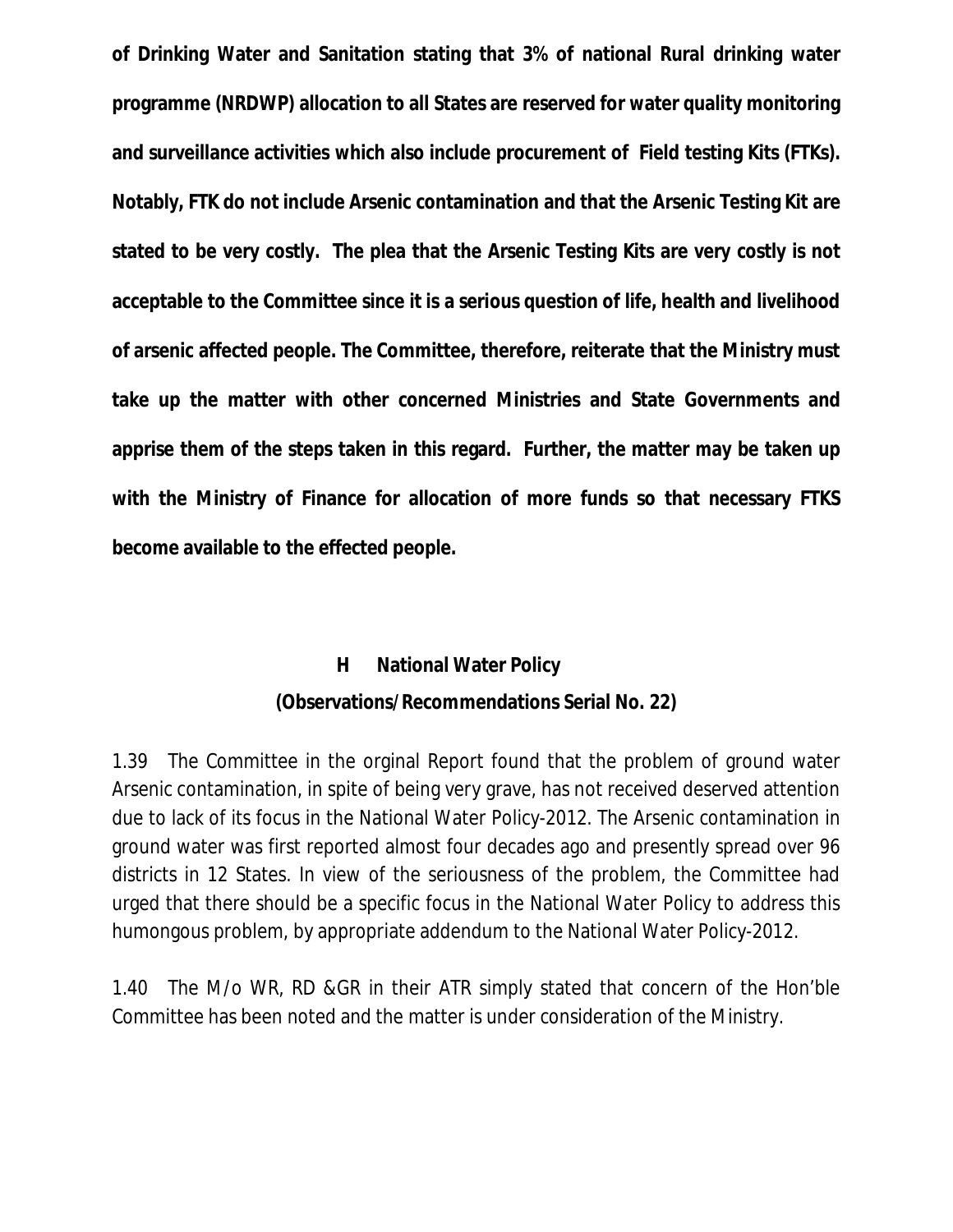**1.41 The Committee note that the inclusion of ground water arsenic contamination in the National Water Policy-2012 is under consideration of the Ministry The Committee are optimistic that a positive view would be taken in the matter in view of the seriousness and magnitude of the problem and they would be apprised in due course.**

> **I. Separate Budgetary Head (Observations/Recommendations Serial No. 23)**

1.42 As there is no separate budgetary allocation for Arsenic related issues or for that matter for any water quality issues the Committee strongly recommended that there should be a separate budgetary head of expenditure for water quality with a sub-head for Arsenic contamination in order to adequately meet the fund requirements. There should be separate budgetary head for the proposed National Programme for Ground Water related Health Problems with sufficient funding.

1.43 Referring to the existence of (i) provision for spending up to 67 % of the funds under National Rural Drinking Water Programme (NRDWP), for tackling water quality problems in the Country and (ii) 5% of the NRDWP funds (over and above 67%) for Water Quality in those states with habitations affected by excess chemical contamination (highest priority to Arsenic and Fluoride) and with high priority districts affected by Japanese Encephalitis/ Acute Encephalitis Syndrome, (iii) a scheme on installation of Community Water Purification plants as short term measure in all remaining Arsenic affected habitations by March, 2017 for providing 8-10 lpcd (litres per capita per day) of safe water for drinking and cooking purposes, the Ministry replied that there is no need of creation of a separate budgetary head for Arsenic mitigation at this stage, as this will also require change in NRDWP Guidelines.

1.44 In the updated ATR, as mentioned elsewhere in the report ,the Ministry have stated that when the maximum permissible limit of arsenic is maintained at 0.05 mg/l, an outlay of ₹ 268 crores for short term solution (by providing community water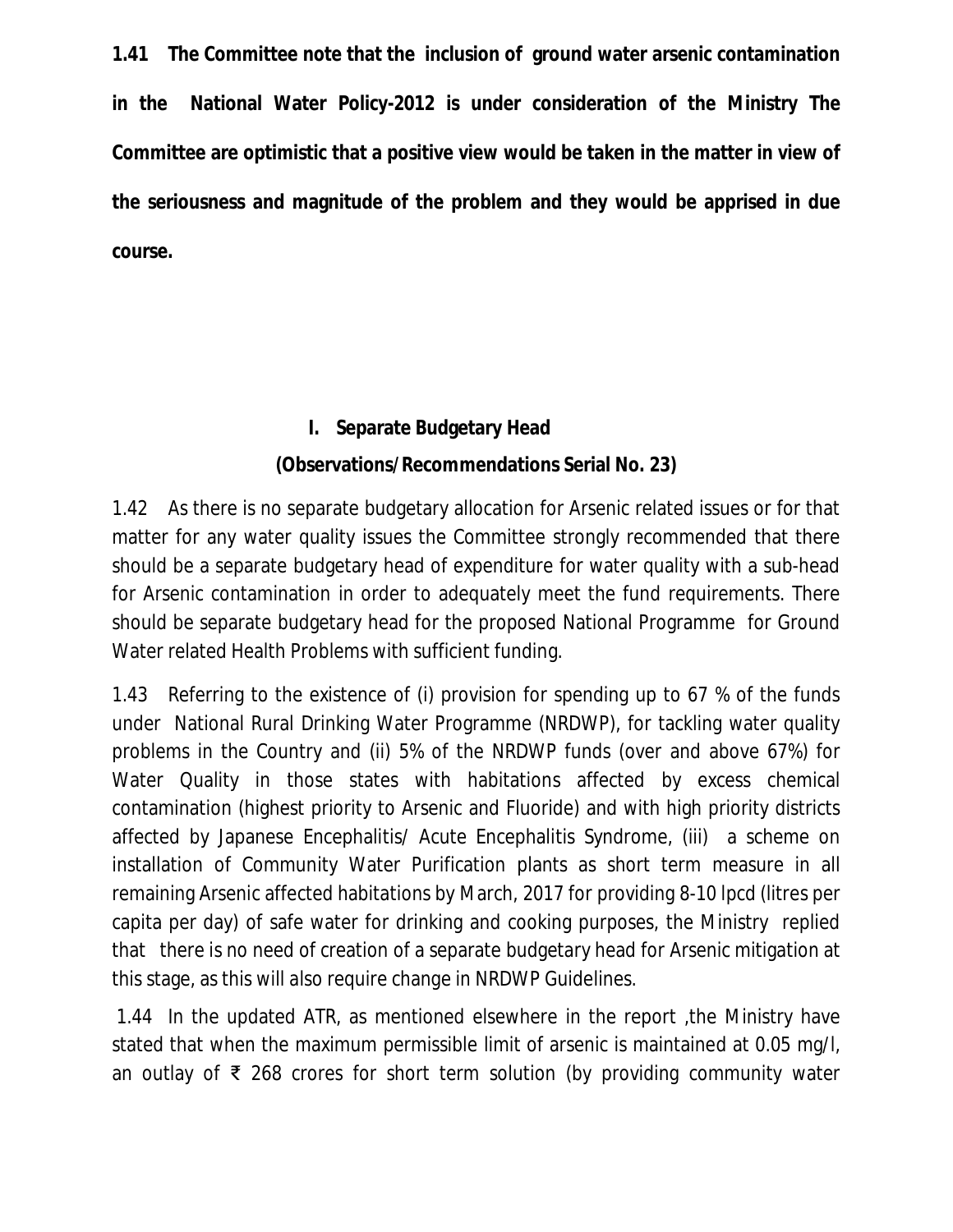purification plant including seven years O&M) and ₹ 1268.69 crores for long term and sustainable solution (taking up water supply projects) i.e., nearly ₹ 1530 crores is required. However, if maximum permissible limit of as is considered at 0.01 mg/l, an amount of ₹ 1805.04 crores for short term (by providing community water purification plant including seven years O&M) and ₹ 6319.56 crores for long term solution (taking up water supply projects) i.e. nearly ₹ 8124 crores is required.

1.45 The M/o H&FW (Department of Health) informed that Indian Council of Medical Research (ICMR) has constituted an Expert Group under the Chairmanship of Dr. D.N. Guhamajumdar, and that this Group is scheduled to meet on 01.06.2015 in ICMR to review the currently available treatments for arsenic related diseases and to suggest areas for future focused research.Therefore, an action plan and the likely financial implications in implementation of the said plan can be formulated and quantified only after the Group meets and submits its report.

**1.46 In view of the prevalence of arsenic contamination of ground water in 12 states covering 96 districts and impacting adversely the life and livelihood of 70 million people for a long time, the Committee had recommended a separate budgetary head for tackling arsenic contamination of groundwater and its impact on population and the animals. Since the Ministry seems to be content with the extant provision of NRDWP for addressing water quality issues, the Committee reiterate their earlier recommendation that a separate budget head should be created for arsenic for monitoring effectiveness of expenditure to combat the menace of arsenic.** 

**1.47 The Committee find that Indian Council of Medical Research (ICMR) has constituted an Expert Group under the Chairmanship of Dr. D.N. Guhamajumdar. The Committee would like to be apprised of the dates of the meetings held by the expert Committee and the outcome thereof.**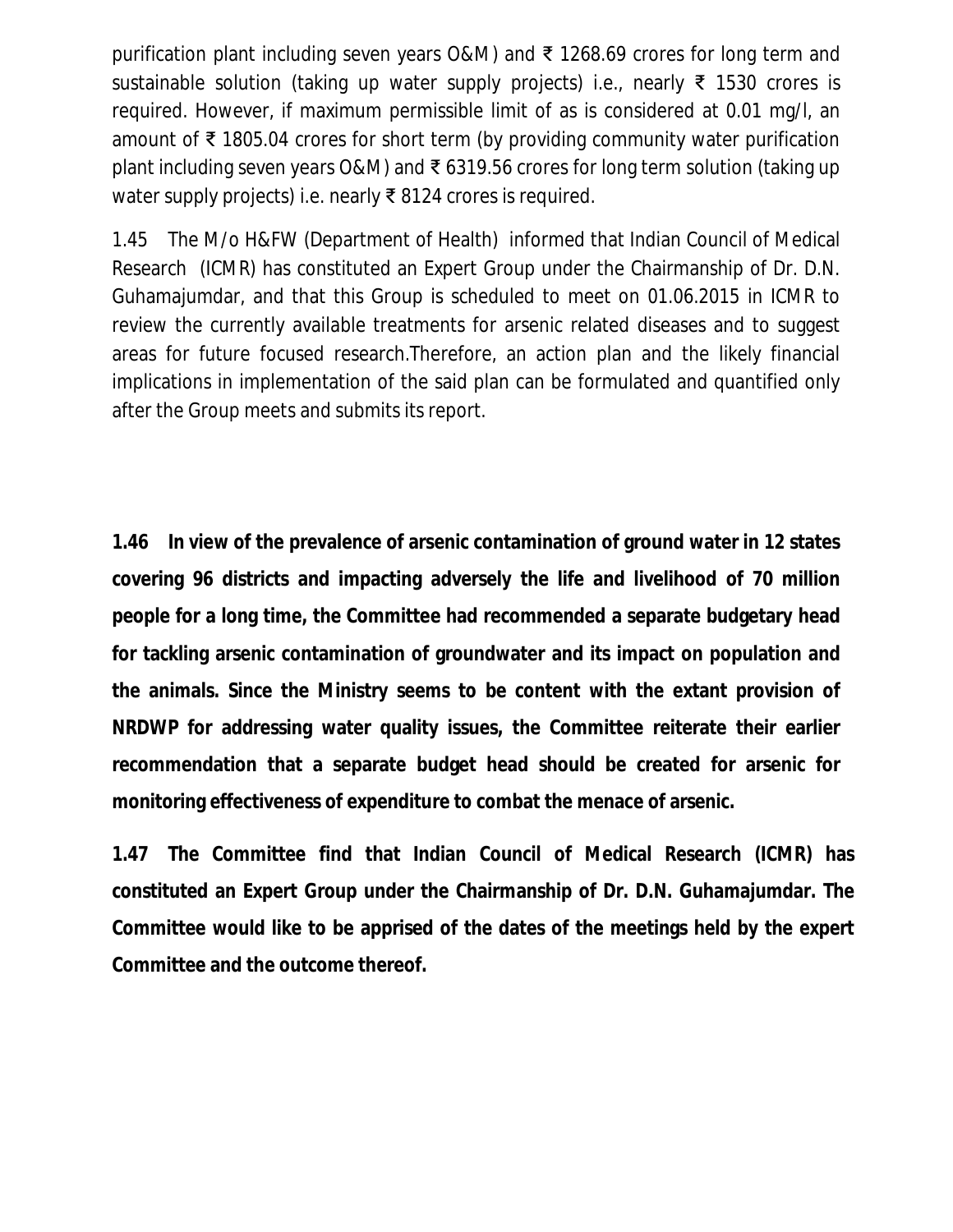# **J. Awareness Campaign**

# **(Observations/Recommendations Serial No. 25)**

1.48 The Committee in the original Report observed that public awareness campaigns to make people aware about Arsenic contamination in ground water and its impact on human health do not appear to have created sufficient awareness about the problem. CGWB has reportedly organized several awareness generation programmes regularly in the form of mass awareness programme, painting competition, water management and training programme wherein students are one of the targeted groups. The Ministry of Drinking Water and Sanitation provides funds through NRDWP to focus on awareness generated activities in Arsenic affected habitations. The Ministry of Health & Family Welfare, however, have not undertaken any specific awareness raising activity in health effects of Arsenic contaminated water despite the recommendation of a Task Force of Planning Commission in the year 2007. DARE has claimed that farmers' awareness programme, workshop, training programme and medical check-ups have been organized to educate people of affected areas under the National Agricultural Innovation Project (NAIP) on 'Arsenic in Food Chain: Cause, Effect & Mitigation' between 2008-12. The Committee felt that frequent and sustained campaigns through print and electronic media would also be necessary in addition to other local progammes mentioned above, for effective awareness campaign.

1.49 A joint campaign with Ministry of Drinking Water and Sanitation has already been agreed to. However, incremental funding is required for this, since existing IEC budget is limited.

**1.40 In response to Committee's recommendation for frequent and sustained campaigns through print and electronic media in addition to existing ones implemented by various Ministries, the Committee have been informed that a joint campaign with MDWS has been agreed which requires incremental funding. The Committee urge the Ministry to take up the matter of funding at appropriate forums**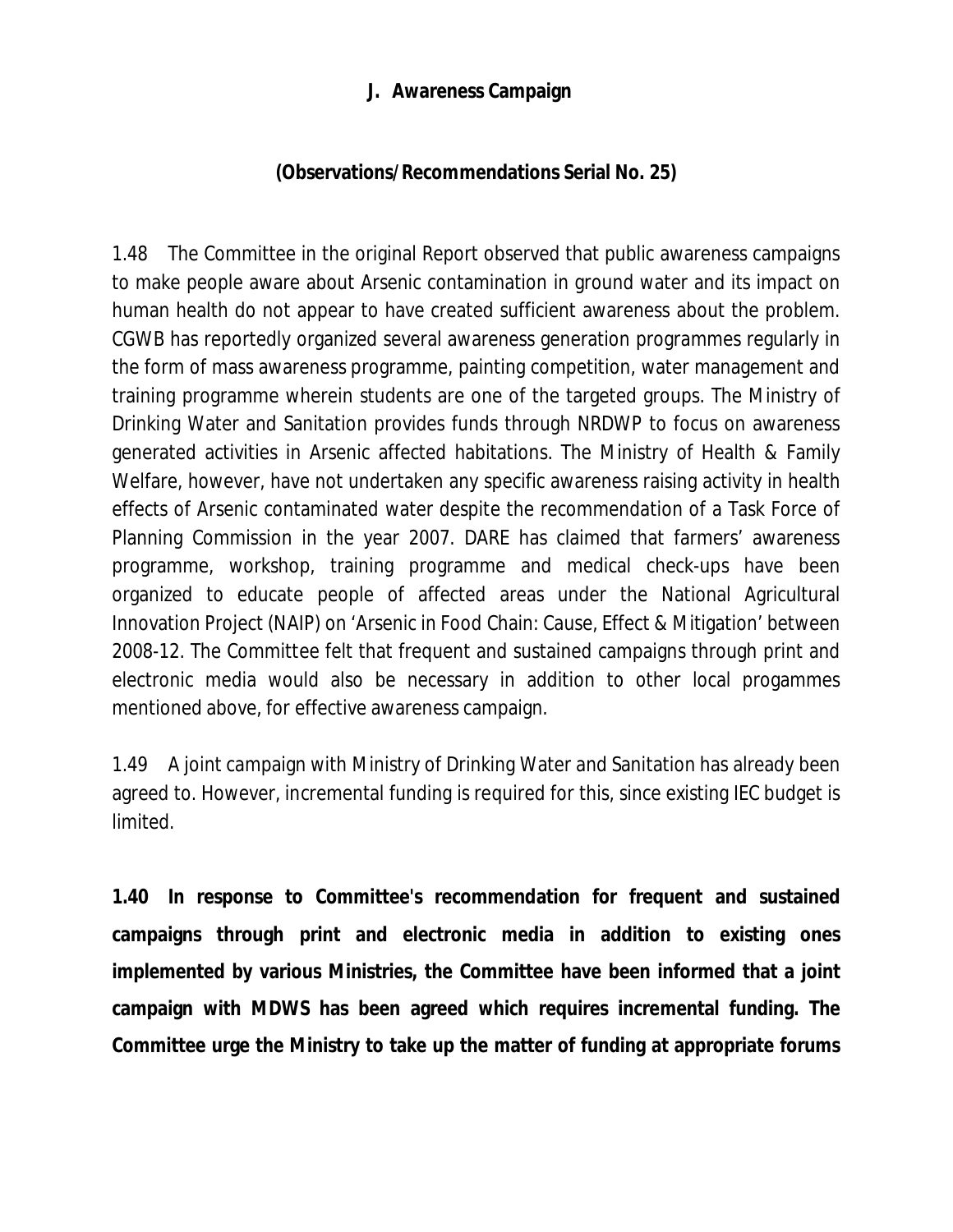**and ensure effective joint awareness campaign with Ministry of Drinking Water and Sanitation to achieve the desired results.**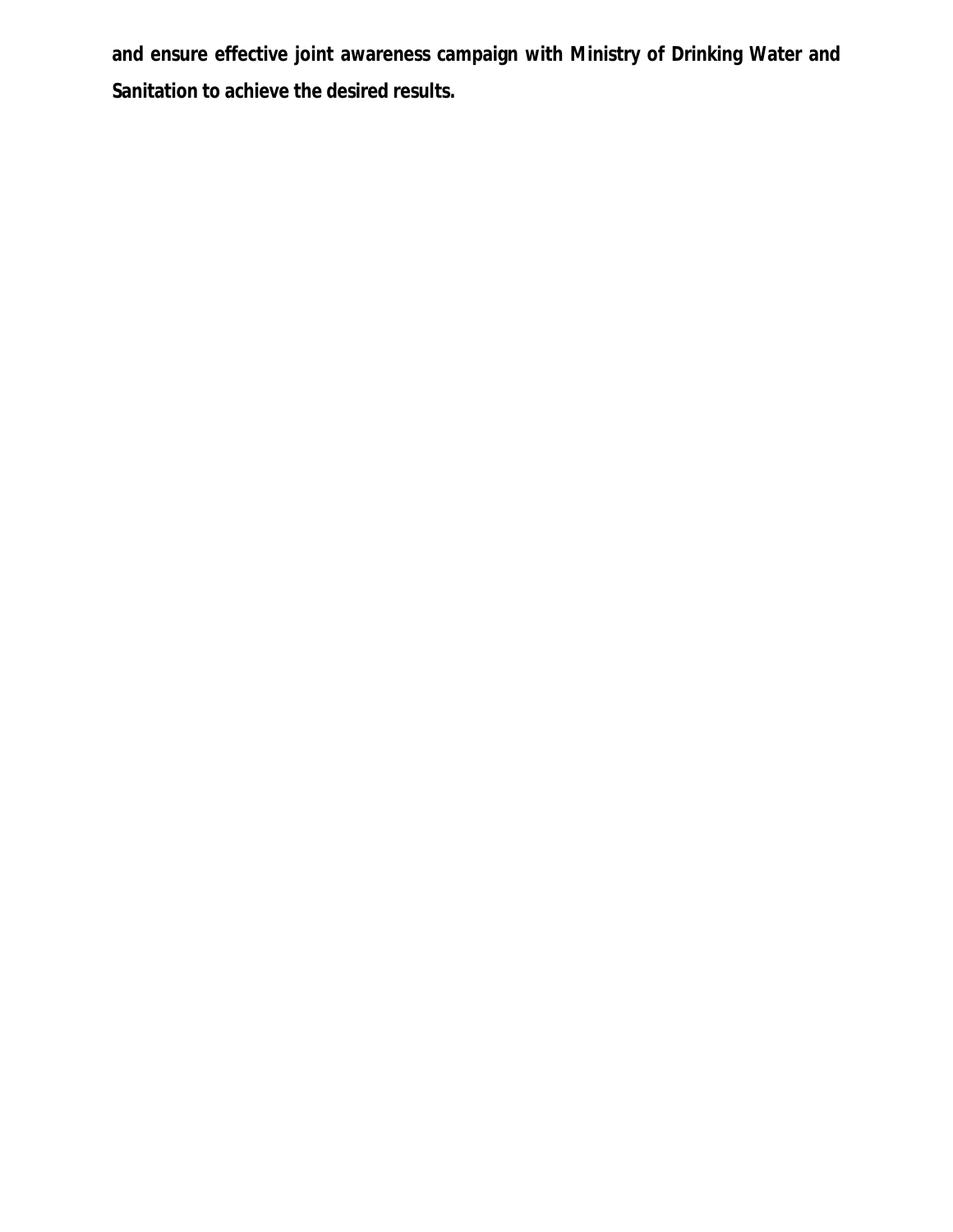Recommendations/Observations which have been accepted by the Government

## **Observation/Recommendation (Sl. No. 1)**

High Arsenic content in ground water is of great concern to the Committee as it affects the human/animal/soil/plants system and has caused over one lakh deaths and 2 to 3 lakhs of confirmed cases of illness. The Committee's examination of "Occurrence of High Arsenic Content in Ground Water" reveals that as many as 96 districts in 12 States have been affected by Arsenic contamination in ground water with Arsenic level of more than 3mg/l in one State as against the permissible limit of 0.01mg/l. 70.4 million people have been exposed to Ground Water Arsenic contamination in 35 districts of six States alone. Abnormalities have been detected in 40% of animals in Arsenic affected areas. The Committee are shocked to learn that in spite of the severity of Arsenic contamination and its spread in different States over the last three decades, there have been no coordinated efforts to tackle the menace and there is no centralized authority to address the issues concerning Arsenic contamination. There are no data from Government sources about the Arsenic diseased people, animals and plants. There are serious gaps in monitoring and also in research efforts. There is no reference to Arsenic contamination in National Water Policy 2012. There is no separate budgetary allocation to deal with Arsenic issues. Though a Vision Document entitled "Mitigation and Remedy of Ground Water Arsenic menace in India" was prepared by the National Institute of Hydrology (NIH) and the Central Ground Water Board (CGWB) in the year 2010, no concerted action is visible. The Succeeding paragraphs of the Report deal with these issues in detail.

## **Reply of the Government**

(**i)** For coordinated approach, an 'Inter-Ministerial Group (IMG)' on 'Arsenic Mitigation' has been constituted under the Chairmanship of Mission Director, National Water Mission, MoWR, RD & GR. IMG has members from concerned Ministries/Departments as well as representatives from affected States.

It was decided by IMG that all Ministries/ Departments would submit their Action Plan along with budgetary requirements for Arsenic Mitigation. Action Plan from six Ministries / Departments and seven States have been received which are enclosed as **Annexure.** 

IMG has now been made into Standing Group, which will **(a)** over-see the implementation of Action Plan of the various Ministries/ Departments; **(b)** reconcile data; **(c)** guide the entire program and; **(d)** coordinate the efforts of all Stakeholders.

**(ii)** Desirability of modification in National Water Policy, 2012 to bring in more focus on Arsenic mitigation is under consideration.

**(iii)** M/o Health & Family Welfare have constituted a Task Force, Chaired by the DG, Indian Council of Medical Research (ICMR) having members from M/o WR, RD & GR, M/o Drinking Water & Sanitation; AIIMS; Planning Commission; NCDC; CBHI etc. with following Terms of Reference:

**(a)** to workout modalities of doing a robust mapping of areas affected by high Arsenic content in ground water.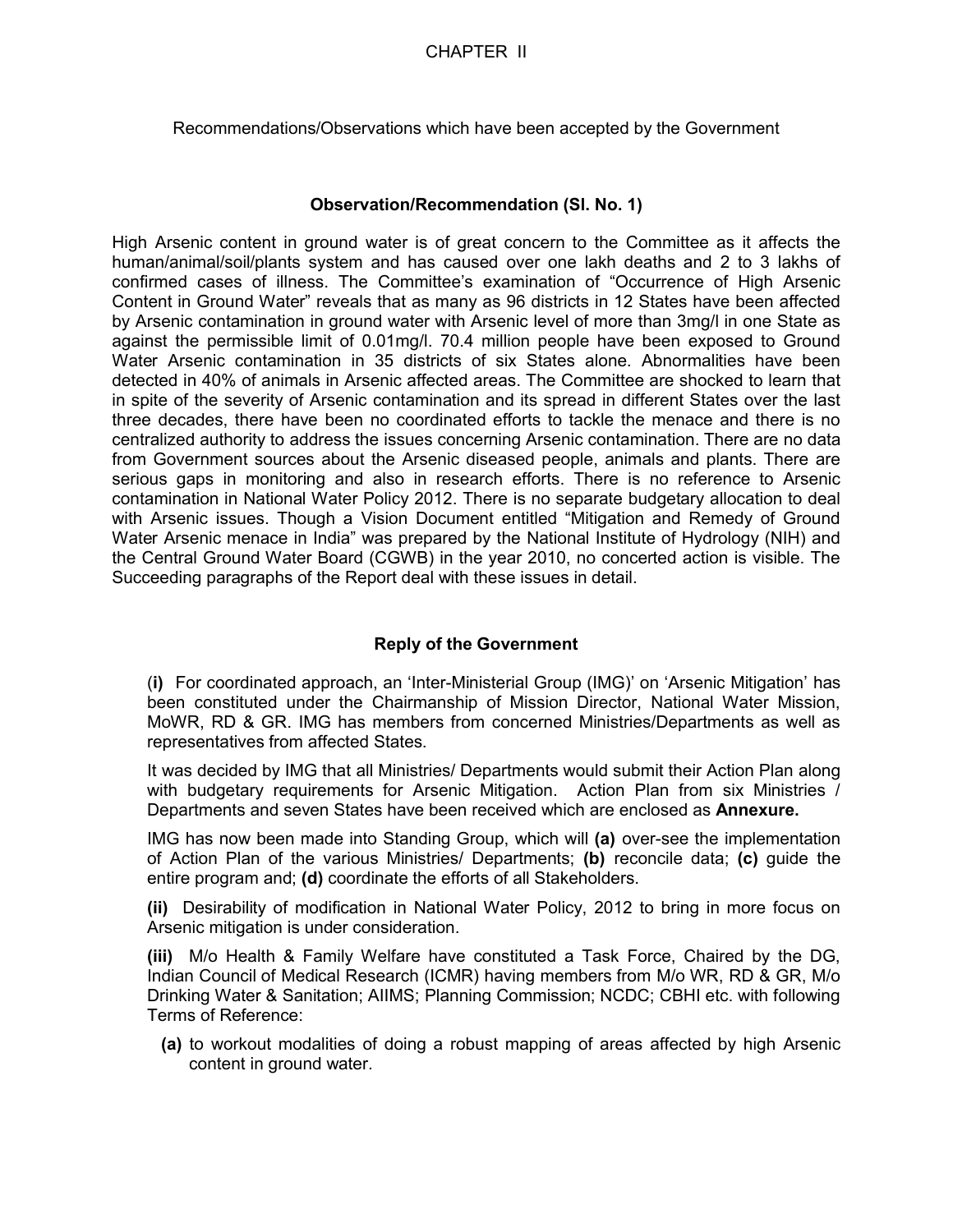- **(b)** to suggest an intervention strategy to address health issues arising out of high Arsenic content in ground water, including treatment protocols.
- **(c)** to suggest methods for carrying out intensive awareness rising activities with regard to drinking Arsenic contaminated water.
- **(d)** to suggest methods of working with allied departments, like that of Drinking Water and Sanitation on how to bring about concerted action to contain the ill effects of Arsenic poisoning.

Further, ICMR has constituted a seven member Expert Group comprising experts from various fields to discuss the available modalities of the treatment alongwith discussions on the current gaps and areas, where future medical research can be directed to find medical cure for the Arsenic related disease. It is expected that at least 3-5 areas would be identified, wherein, research can be focused. Budget of Rs. 1.5–2 crore may be required for each area.

#### **Observation/Recommendation (Sl. No. 3)**

According to the finding of Indian Council of Agricultural Research (ICAR), more than 90 per cent of the total ground water in Arsenic affected areas is used for irrigating crops. Many investigators consider water-soil-crop-food transfer, cooking water and direct ingestion of Arsenic contaminated water as the major exposure pathways of Arsenic as reported by the vision document of NIH and CGWB. As the people take contaminated water along with contaminated food, the chances of damage become greater. The food crops sold off to inhabitants of uncontaminated regions lead to their consumption of Arsenic contaminated food. The domestic animals in Arsenic affected areas regularly consume Arsenic laden drinking water, fish and food. Consumption of meat from such infected animals, causes Arsenic intake. All these show the great danger of Arsenic spread and call for urgent steps to ensure proper Ground Water management to minimize use of Arsenic rich ground water for irrigation purposes. The Committee stress that remedial measures should be taken in this regard without loss of time.

## **Reply of the Government**

Indian Council of Agricultural Research (ICAR) have stated that under All India Coordinated Research Project (AICRP), on Irrigation Water Management, a project viz. "Studies of Arsenic contamination and management in soil-plant-water in shallow tube well irrigated farming areas of Nadia district (West Bengal)" has been initiated at Gyeshpur centre, West Bengal. The project will study reduction of Arsenic accumulation in plants, humans and animals including cattle.

#### **Comments of the Committee**

( Please see Para No. 1.11 of Chapter I )

## **Observation/Recommendation (Sl. No. 4)**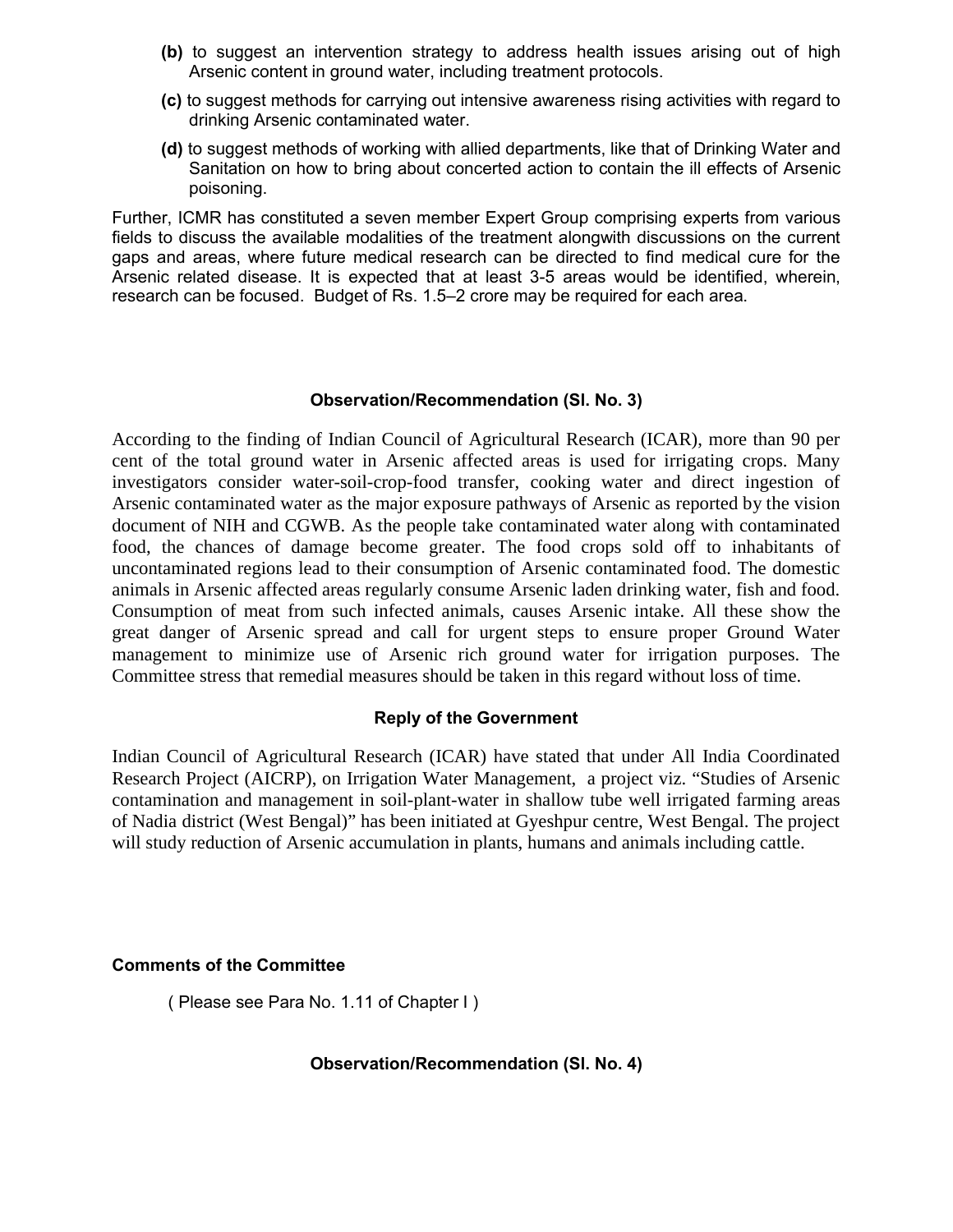The Committee are dismayed to learn that source of Arsenic in ground water through natural processes in Ganga-Brahmaputra Plain has not been fully established during the last almost four decades.

According to the M/o WR, RD & GR, elevated level of Arsenic in ground water is caused largely by natural process and partly due to anthropogenic activities like application of fertilizers, burning of coal, leaching from coal-ash tailings and from mining activity. There are several hypotheses propounded by scientists for the mechanism of release of Arsenic into ground water by natural as well as anthropogenic activity, as described in section 2 - Chapter 01 of this Report. It has been, stated that sources of Arsenic in Ganga-Brahmaputra plain is mostly sediments having Arsenic bearing minerals. However, the process of release of Arsenic into ground water particularly the local variation in the concentration of Arsenic is yet to be fully understood, as it depends on various factors such as physico -chemical conditions, hydrogeological characteristics of aquifers, dynamic nature of aquifers, presence of Arsenic bearing minerals in the sediments, etc. necessitating micro level studies. The Committee hardly need to stress that identifying the geogenic source of contamination is necessary to identify appropriate mitigation methods. It is not clear why no attempt has been made to identify the real cause of Arsenic in ground water. No geogenic cause has been pointed out for the Arsenic contamination in ground water. The Committee recommend that a time bound programme be implemented for identifying sources to conclusively establish the mobilization process which helps in Arsenic release from minerals to ground water.

## **Reply of the Government**

IMG has directed National Institute of Hydrology (NIH), Roorkee to take up a study on genesis of Arsenic occurrence in Ganga Brahmaputra basin.

## **Comments of the Committee**

( Please see Para No. 1.14 of Chapter I )

#### **Observation/Recommendation (Sl. No. 5)**

The Committee hold that there is no scientific basis for the Bureau of Indian Standards (BIS) to prescribe the maximum permissible limit for Arsenic in drinking water as 0.05mg/l higher than the World Health Organisation's (WHO) standard of 0.01mg/l. BIS has pleaded that relaxed standard of Arsenic limit was effected in view of abundance of Arsenic in ground water in several areas of the country and non-availability of alternate sources. The Committee do not accept this stand and would caution that there should be no compromise on the health of the people. It is the duty of the State to improve the public health which includes the provision of safe drinking water as enshrined in Article 47 of the Directive Principles of the State Policy of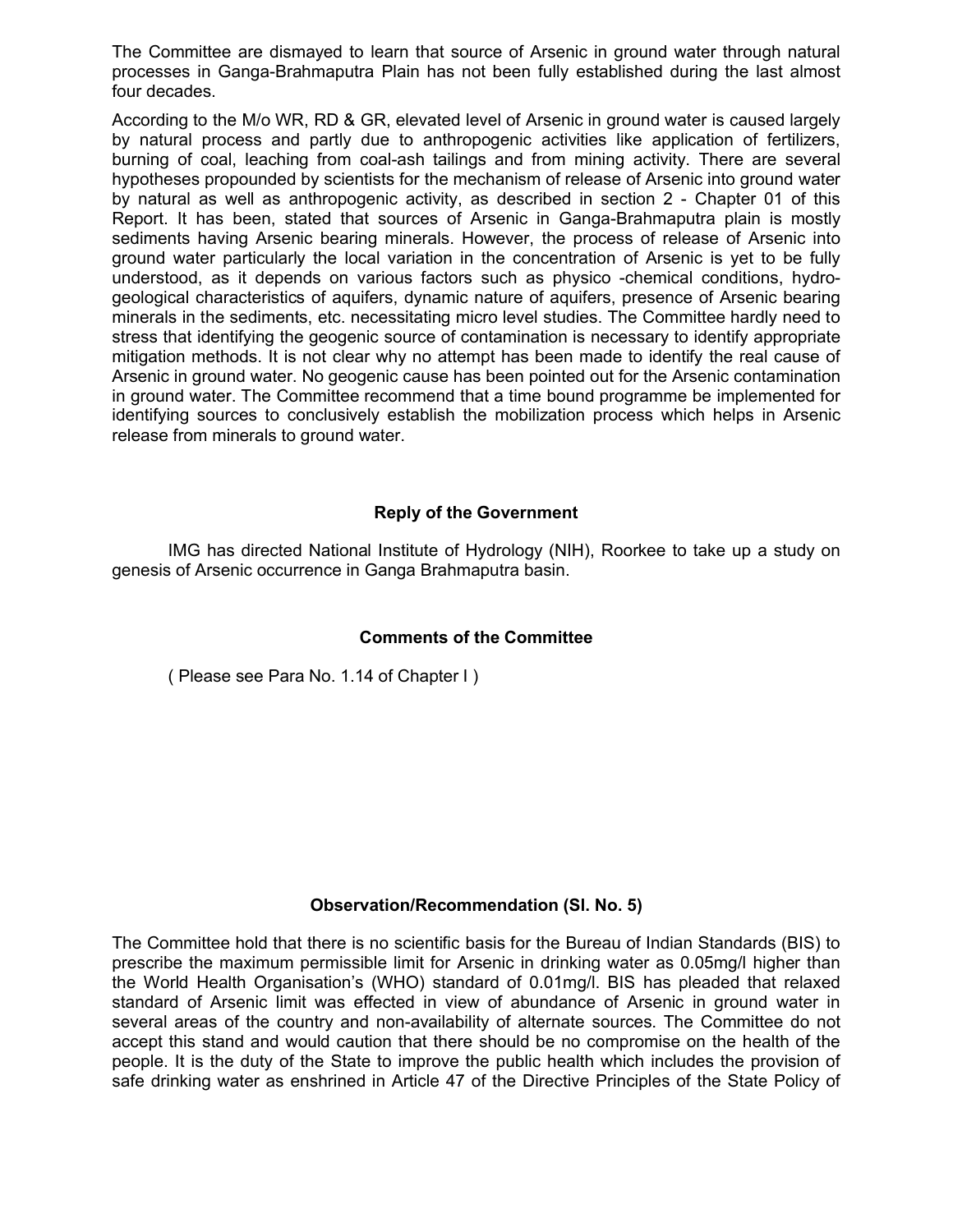the Constitution of India. The Committee, therefore, urge that the relaxed Arsenic permissible limit of 0.05mg/l in drinking water should be done away forthwith and acceptable limit of 0.01mg/l ensured.

#### **Reply of the Government**

M/o Consumer Affairs have informed that the amendment to IS 10500:2012 has been finalized and Extra-Ordinary Gazette Notification has been sent for issuance. Thus, the process of revision of limit of Arsenic from 0.05 mg/l to 0.01 mg/l has been completed.

#### **Observation/Recommendation (Sl. No. 7)**

No convincing reasons have been given by the Central Ground Water Board (CGWB) as to why 4,504 out of its 12,946 water quality monitoring stations have been located disproportionately in just four states viz. Orissa, Madhya Pradesh, Maharashtra & Karnataka. The CGWB monitors ground water quality through a network of 12,946 ground water observation wells with the objective of, *inter-alia,* periodic monitoring of geogenic contamination of ground water. The Committee, in this connection note that water quality monitoring is done not only by CGWB but also by Central Pollution Control Board (CPCB), States Pollution Control Boards (SPCBs), Central Water Commission (CWC) and National River Conservation Directorate (NRCD). The Committee emphasize that there should be no duplication of water quality monitoring efforts. The Committee desire that additional water quality monitoring stations being set up by CGWB should be located in such places as to conform to a rationalized and optimized network of water quality monitoring stations.

## **Reply of the Government**

It is proposed to establish 35000 numbers of additional monitoring wells during the Twelfth Plan Period. Till June 2015, 7790 number of additional wells have been established which will also be used for water quality monitoring once in a year.

The number of observation wells in a State is arrived at the end of an optimizing exercise.

The four States of Odisha, Madhya Pradesh, Maharashtra and Karnataka are amongst the largest States in the Country and have varied hydro-geological conditions, which necessitate a large number of observation wells.

35,000 additional wells will also be established after an optimizing exercise and will be concentrated in States/Regions, where the numbers of observation wells are less.

Central Ground Water Board (CGWB) and Central Pollution Control Board (CPCB) have entered into a Memorandum of Understanding (MoU) which, inter-alia, enjoins both the organizations to avoid repetition of quality monitoring of observation wells.

The observation of the Committee is noted and additional water quality wells will be located so as to conform to a rationalized and optimized network of water quality monitoring stations.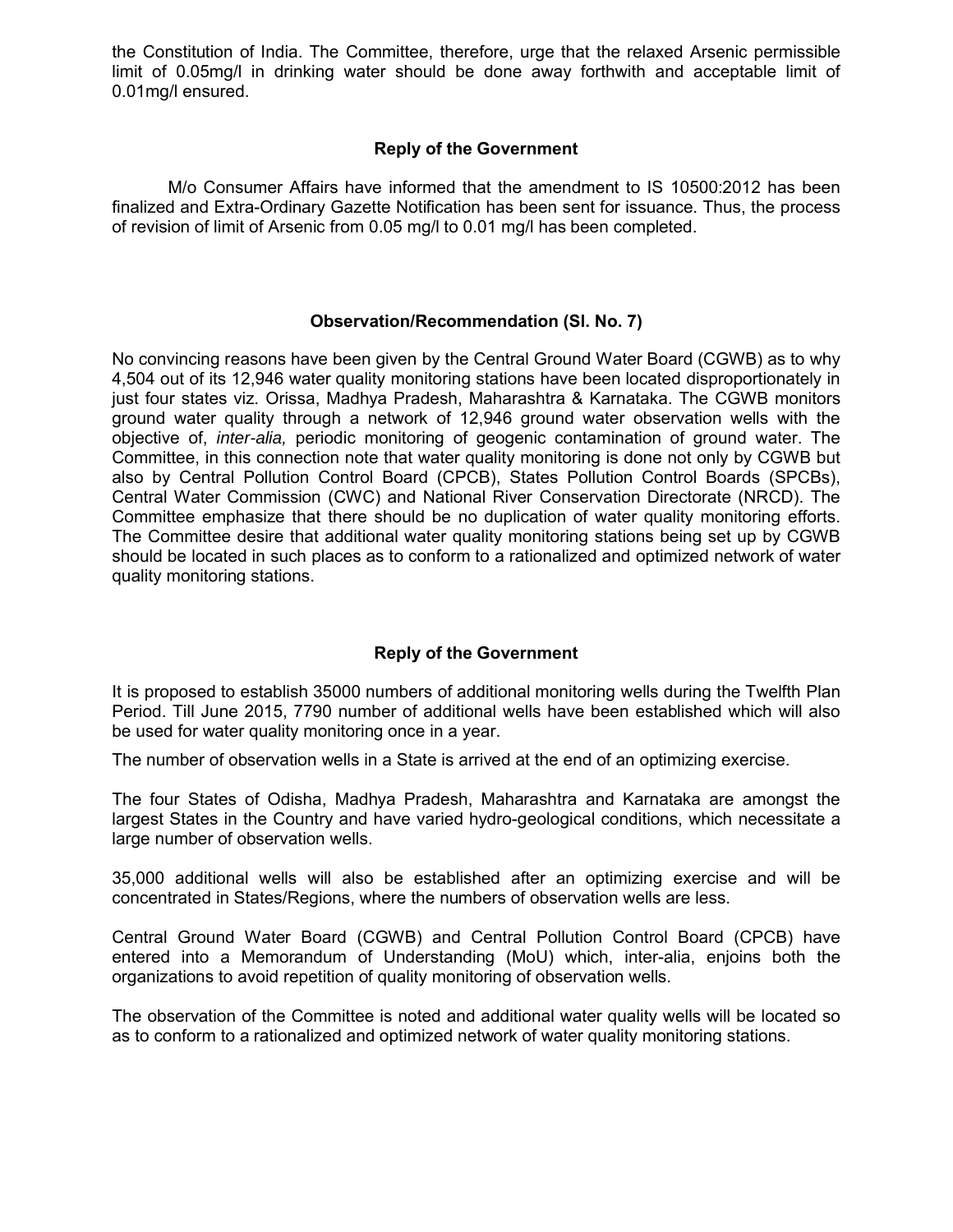### **Observation/Recommendation (Sl. No. 9)**

It transpired during the examination of the subject that the functioning of CGWB is constrained by paucity of staff. As against its sanctioned strength of 4195 personnel, 1170 posts are lying vacant. It is obvious that no organization can function efficiently and effectively unless there is optimum manpower. The Committee recommend that necessary steps should urgently be taken to ensure that CGWB has full complement of staff at the earliest.

### **Reply of the Government**

As on 1st March, 2015, the total number of sanctioned posts are 4160 (filled-2908 and vacant-1252). A proposal for revival of 435 posts is under consideration in the Ministry. 98 posts have been revived with the approval of the Ministry of Finance vide order dated 16.01.2015.

Recruitment process for the vacant posts has been initiated.

The Ministry in the updated replies stated as under :-

As on 1<sup>st</sup> March, 2015, out of 1233 vacant posts, 660 are numbers of Direct Quota vacancies, 568 are numbers of promotion quota vacancies and 5 numbers Ex-Cadre vacancies.

For Direct Quota vacancies, out of 660, 435 posts were proposed for revival as remaining 225 posts were not lying vacant for more than one year at that time.

Details of action taken with respect to filling up of posts as on  $1<sup>st</sup>$  March, 2015 is given as Annexure Ia.

As on 1<sup>st</sup> April, 2016, out of 1167 vacancies, 706 are number of Direct Quota vacancies, 453 are number of promotion quota vacancies and 8 numbers of Ex-Cadre vacancies.

For Direct Quota vacancies, 249 posts are proposed for revival and matter is under submission for approval of M/o Finance. Remaining 450 posts in different categories are lying vacant due to some administrative reasons.

Details of action taken with respect to filling up of posts as on  $1<sup>st</sup>$  April, 2016 is given as Annexure Ib.

#### **Observation/Recommendation (Sl. No. 10)**

The Committee are startled to hear from the Ministry of Environment & Forests that monitoring of water quality over the years by the Central Pollution Control Board (CPCB) at 2500 locations (covering 445 rivers, 45 drains, 807 ground water stations etc. spread over all the 29 States and 06 Union Territories) does not reflect any detectable presence of Arsenic contamination at any of the monitoring locations. The Committee suspect that the information displayed in the CPCB's website as on 20-11-2014 suggests a different story.

Arsenic parameter is nowhere in the list of chemical analyses of CPCB, as evident from the list of NABL accredited analytical parameters displayed in the website. Obviously, CPCB's monitoring cannot show any Arsenic contamination. The Committee strongly recommend that there should be an immediate relook at the testing parameters by the M/o EFCC / CPCB and the lacuna, if any, in this regard should be addressed. The Committee need to be apprised of the factual position and action proposed in this regard.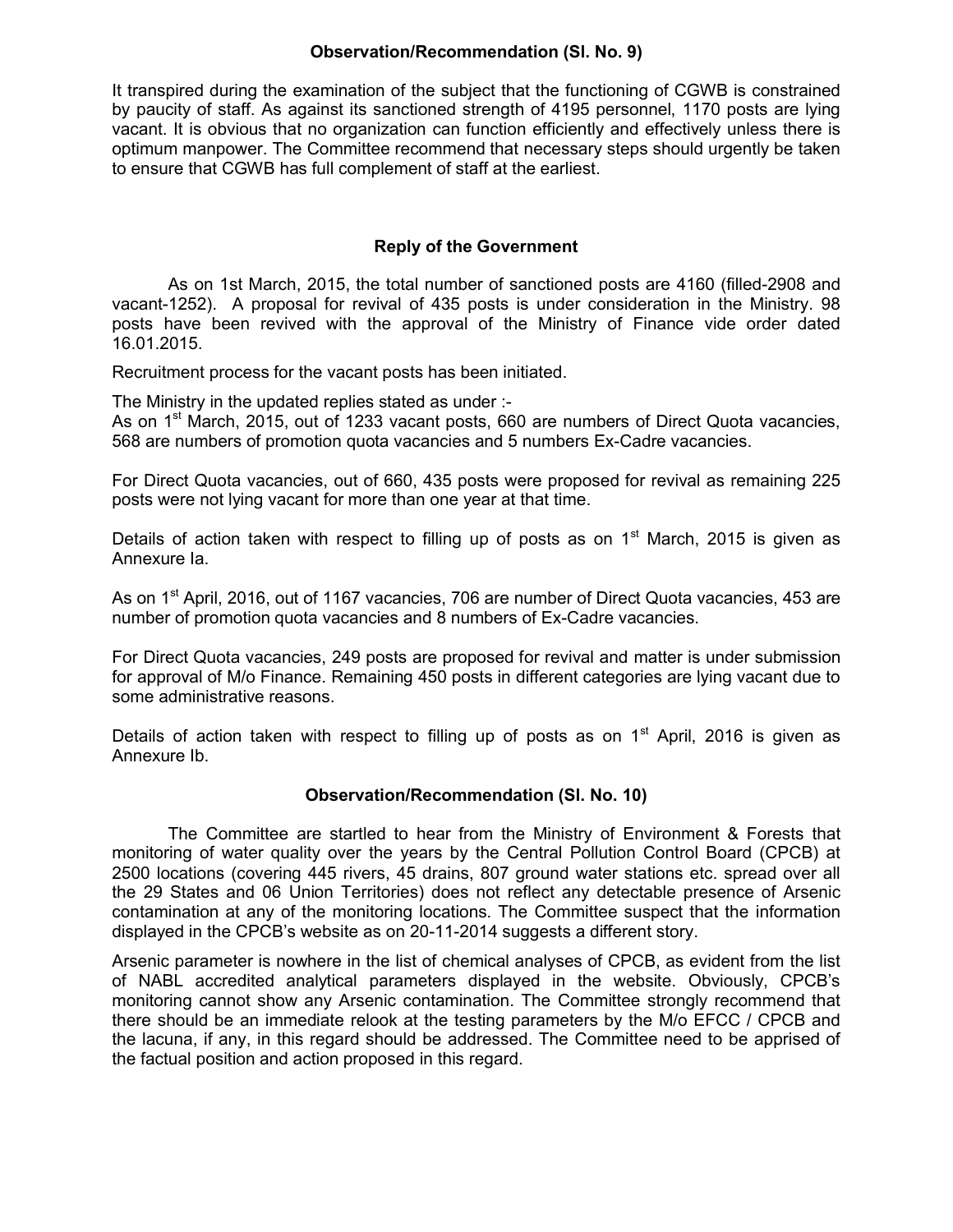## **Reply of the Government**

- **(i)** Central Pollution Control Board (CPCB) had conducted monitoring of Arsenic affected areas during the year 2005-2006 and reported the Arsenic problems and assessed measures taken for removal of Arsenic from drinking water in the States of West Bengal and Bihar.
- **(ii)** It has been decided by the Group of Officers (GoO) in a meeting held on 13.07.2015 that CPCB (MoEFCC) will issue clear instructions to State Pollution Control Boards (SPCBs) for testing of Arsenic in soil, water and effluents.
- **(iii)** The existing network of 807 ground water quality monitoring stations of CPCB does not cover Arsenic affected areas; hence Arsenic contamination was not reported. The monitoring network of CPCB is not adequate to represent entire ground water quality in the Country; hence CPCB is collaborating with CGWB, who has a monitoring network of more than 18000 stations in the Country to compile the data pertaining to ground water quality in the Country.
- **(iv)** CPCB Labs are NABL accredited (15/09/2014 to 14/09/2016) for analysis of Arsenic (AAS method based on APHA (22nd edition) 3114 B: 2012 with detection limits (0.005 mg/l to 2.0 mg/l). CPCB Labs are also IS 18001: 2007 certified by Bureau of Indian Standards (BIS) for Occupational Health and Safety Management Systems (11/12/2014 to 10/12/2017).

## **Observation/Recommendation (Sl. No. 11)**

Precious little has been done by Water Quality Assessment Authority (WQAA) constituted in the year 2001 to deal with, *inter-alia,* any environmental issue concerning surface and ground water quality and reviewing the status of quality of natural water resources. One of the achievements of WQAA is stated to be regarding "minimum environmental flows in Indian rivers". However, on closer scrutiny, it is observed that there is hardly any worthwhile progress during the last 11 years except for constituting a working group in the year 2003 which took four years to submit its report in 2007, followed by constitution of a committee for implementing the working group's recommendations which submitted its report in 2009. Eventually, the recommendations of the Committee have not been accepted by WQAA in its meeting held on 30th May, 2013. Strangely, WQAA's mandate excluded quality issues arising due to geogenic aspect. This lacuna has been corrected only recently by revision of its mandate. The Committee suggest that WQAA should focus on monitoring and assessment of water quality of surface water/ground water and address all related aspects holistically. For this purpose, the Committee recommend that sufficient budgetary provisions be made available for equipping WQAA with sophisticated equipments and trained human resource. This would bring in more efficient functioning of WQAA.

## **Reply of the Government**

For rationalization of its Terms of References, WQAA constituted a Sub-Committee for 'Reevaluation of Powers and Mandates of WQAA' under the Chairpersonship of Advisor, NRCD, MoEFCC. The Sub-Committee recommended that WQAA should focus on monitoring and assessment of water quality and address all the related aspects holistically and accordingly, suggested modifications in the Authority's powers, mandate and the composition. Authority in its 11<sup>th</sup> meeting, referred the matter to its Executive Committee (EC) headed by Special Secretary, MoEFCC for review. The EC in its  $2^{nd}$  meeting held on  $13<sup>th</sup>$  March, 2015 agreed to the recommendations of the above Sub-Committee and decided that the same be put-up in the next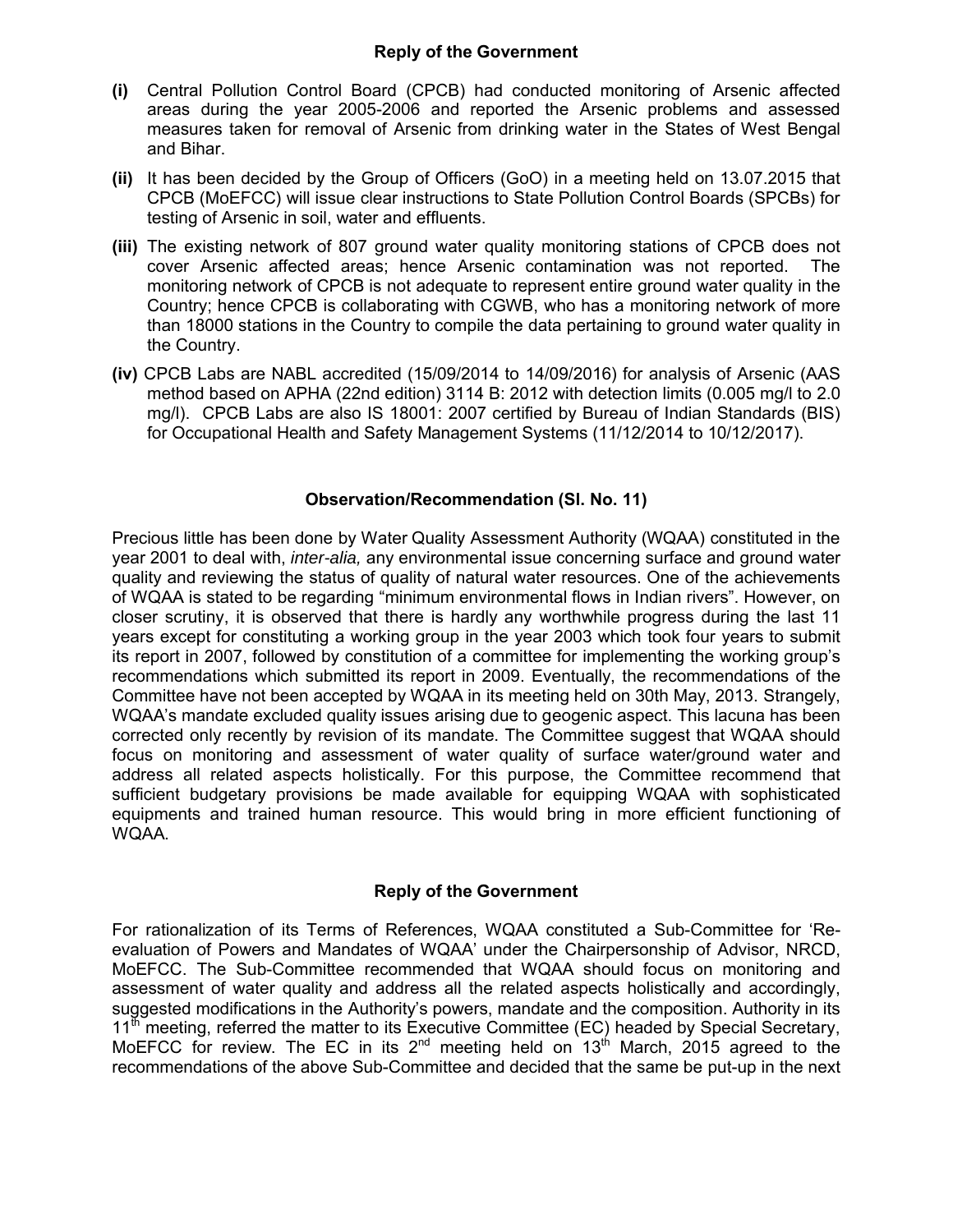meeting of WQAA for approval. The draft notification regarding revaluation of composition mandate and powers of WQAA will be sent to M/o Law & Justice for vetting.

WQAA does not analyze the water quality samples. The samples are analyzed by the technical departments such as Central Water Commission (CWC), CGWB and CPCB. Based upon the information received from them, the Authority takes action as per its mandate. So, budgetary provisions are not required by the Authority for equipping it with sophisticated equipment and trained human resource.

#### **Observation/Recommendation (Sl. No.12)**

Unfortunately, no monitoring of Arsenic build-up in soil, crops and vegetables has been undertaken by any organisation. DARE has stated that ICAR is not monitoring the Arsenic buildup in soils. DAC claimed that M/o WR, RD & GR is mandated for periodical assessment of Arsenic contamination in ground water including Arsenic build-up in soils. The M/o WR, RD & GR have informed that soil analysis for Arsenic contamination is not carried out by CGWB. M/o EFCC and CPCB have not done any study on the build-up of Arsenic in soil, crops and vegetables. The Committee never expected that their queries on issues of national importance would be shuttled from one Ministry to another without yielding desired information. The Committee desire that the Cabinet Secretary should sort-out the issue and intimate the Committee as to whose responsibility is it to monitor Arsenic build-up in soils, crops and vegetables and ensure that necessary steps are taken in this regard under intimation to the Committee. The Committee further desire that a special National Sample Survey should be conducted to ascertain all water quality problems and to devise an appropriate remedial plan. The Committee recommend that there should be a mechanism for constant monitoring of contamination levels in water and soil throughout the country for taking timely corrective measures.

## **Reply of the Government**

Matter is under consideration of Ministry of Agriculture.

In the updated replies the Ministry stated as under:-

As per information received from Department of Agriculture, Cooperation & Farmers Welfare (DAC&FW), it has been agreed that Indian Council of Agricultural Research (ICAR) will take up monitoring of Arsenic contamination in soils in collaboration with its Regional Institutes, State Agricultural Universities and Krishi Vigyan Kendras with financial support of DAC&FW. Besides, States have been advised to formulate proposals for monitoring as well as adoption of preventive measures for funding under Rashtriya Krishi Vikas Yojana Scheme (RKVY).

ICAR has informed that a meeting under the Chairmanship of Secretary(A&C) was organized by DAC&FW and as per request of DAC&FW, a team of scientists from ICAR and State Agriculture University (Bidhan Chandra Krishi Viswavidyalaya) visited Arsenic affected villages of West Bengal on 17.08.2015 followed by a wrap-up meeting on 18.08.2015 and suggested modalities along with the tentative budget estimate to carry out monitoring work. As a follow-up action,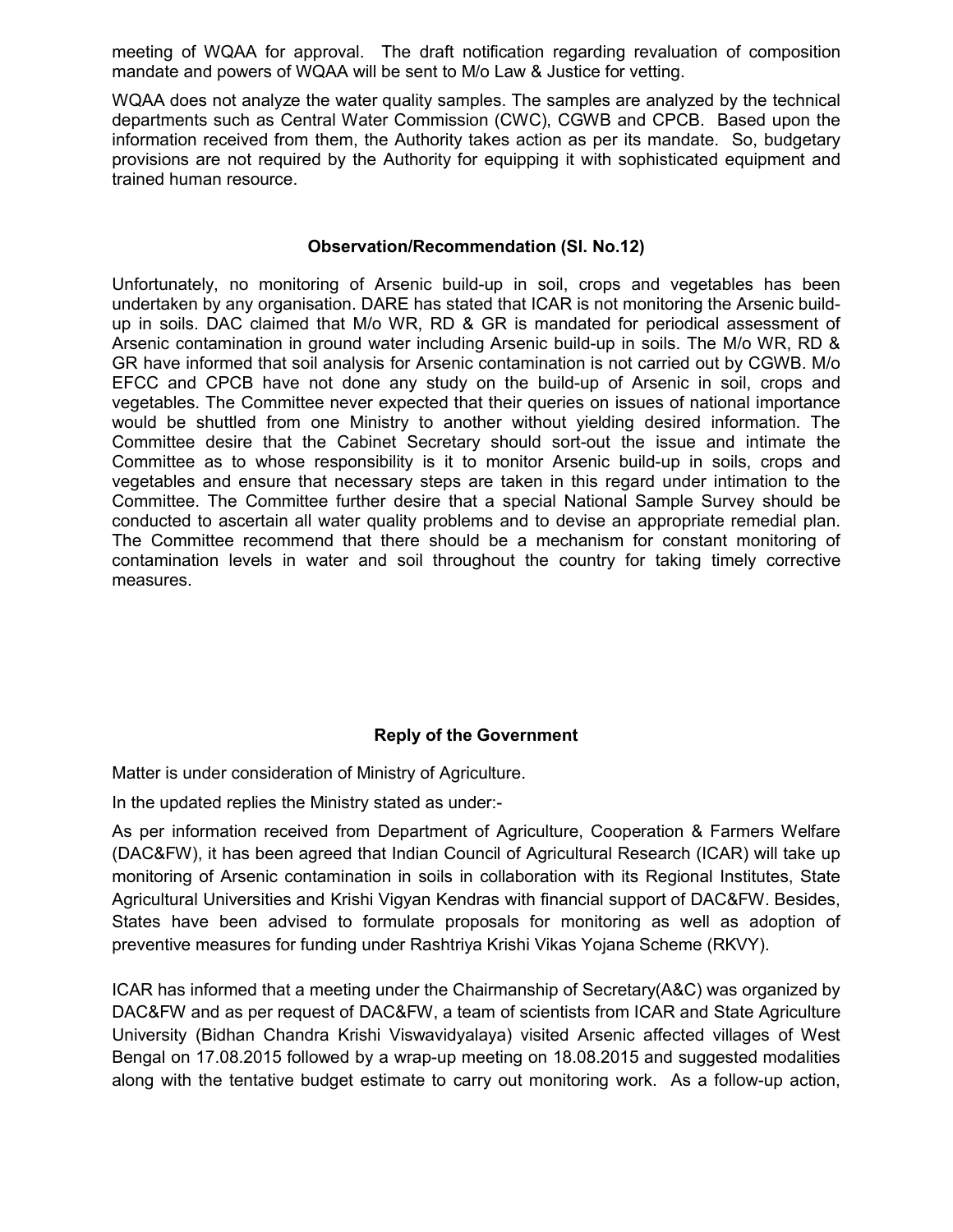officials from DAC&FW visited West Bengal during 29<sup>th</sup> September to 1<sup>st</sup> October, 2015 to take stock of the situation.

## **Comments of the Committee**

( Please see Para No. 1.34 of Chapter I )

### **Observation/Recommendation (Sl. No. 16)**

The Committee recommends that there should be an annual conference of Health Ministers of all States to discuss and decide about ways and means to address water quality related health problems and decide appropriate remedial measures. This forum can also be used for annual assessment of progress and the results achieved.

## **Reply of the Government**

M/o Health & Family Welfare has agreed to discuss the issue of Arsenic related diseases in an Annual Conference of Health Ministers. However, to be more meaningful, such a Conference should have participation of Ministers of Health Department, alongwith other Departments responsible for providing clean drinking water.

## **Observation/Recommendation (Sl. No. 17)**

The Committee appreciate the commendable work done by the Department of Science and Technology (DST) and the Council of Scientific and Industrial Research (CSIR) in promoting a network of Researchers from leading R&D/academic institutions working in the area of Arsenic. The work done by CSIR-National Botanical Research Institute (NBRI) in identifying Arsenic safe rice genotype CN1794- 2CSIR-NBRI deserves a special mention. This variety is proposed to be released for cultivation in vast Arsenic affected belts of West Bengal. The Committee also note that the DST's promotion of research efforts initiated in 2007 have resulted in development of 07 different devices for Arsenic removal. The Committee in this connection would suggest that DST/CSIR should explore collaboration with global R&D institutions in Arsenic related areas particularly for *in-situ* remediation of Arsenic from aquifer system for which no R&D work has been taken up by any Indian Institute.

## **Reply of the Government**

■ A 10000 litre per day Pilot Plant at Dhapdhapi High School near Kolkata based on Electro Coagulation Arsenic Remediation (ECAR) technology developed by Lawrence Berkeley National Laboratory (LBNL) in participation with Luminous Industries and Jadavpur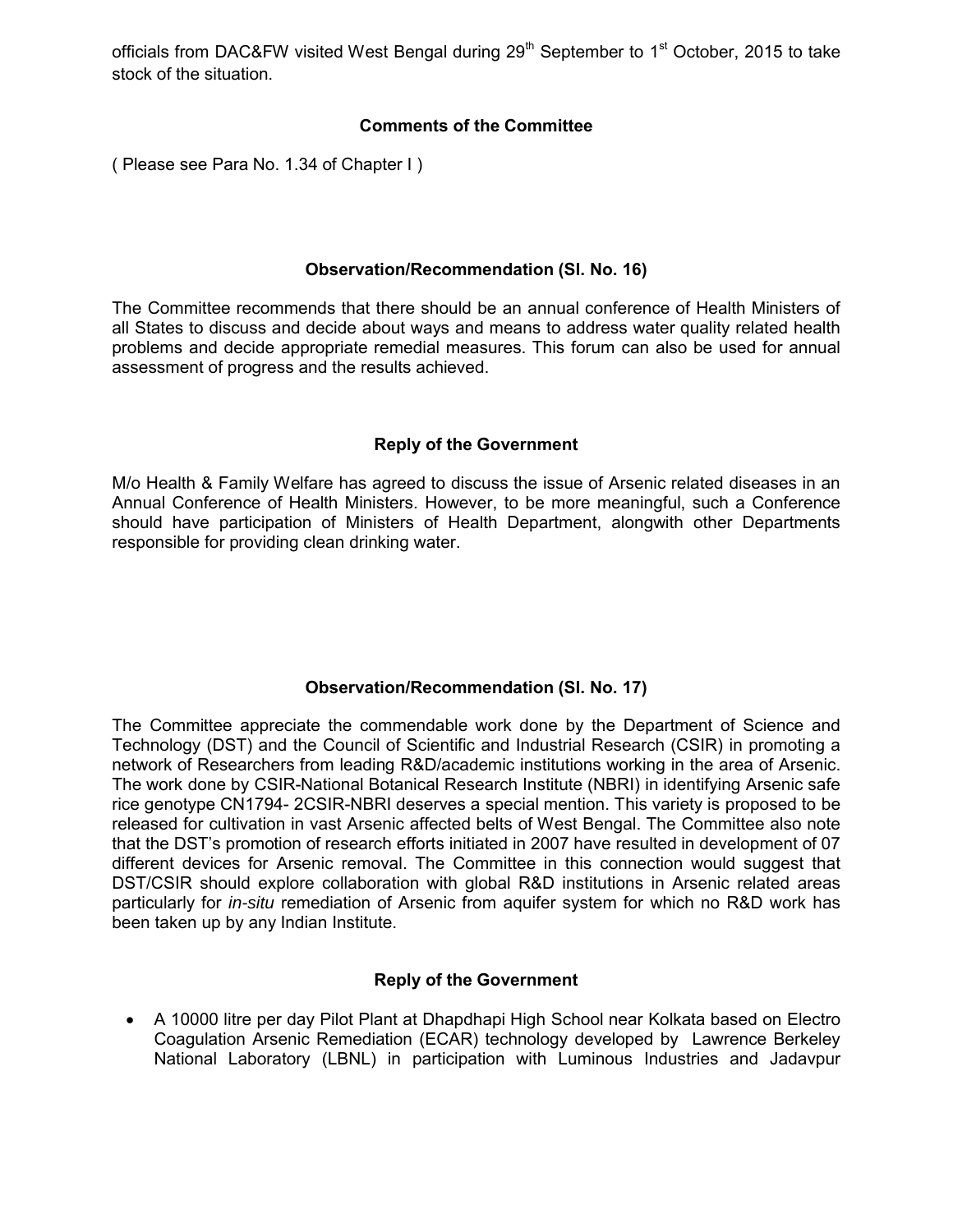University is complete and under commissioning. The plant would benefit 2800 people including school children.

- ∑ Lehigh University in Pennsylvania has developed an efficient adsorbent HAIX-Zr or HIX-Nano-Zr, with a cosmetically anion exchanger, inside which zirconium oxide nanoparticles have been dispersed. Zirconium is innocuous with no adverse impact on human health and is unregulated in drinking water. The adsorbent is now being made in India and a Pilot plant based on this technology has been set up at Ashok Nagar by Rite Water Solutions, Nagpur and an NGO, Society with Human Face (SHF). Possibilities of collaboration with Dutch institutions are also being explored. A Dutch delegation comprising of Small and Medium Industries and knowledge institutions is expected to visit.
- A compendium of R&D initiatives of D/o Science & Technology regarding Arsenic has been finalized, printed and disseminated.
- A capacity building programme for young water professionals with University of Nebraska, Lincoln (UNL) has been launched to handle water related challenges.

#### **Observation/Recommendation (Sl. No. 18)**

The Committee find that in the areas of medical curative treatment and the causes, there has been no centralized research. A representative of the M/o H&FW admitted during his oral evidence before the Committee that medical research of Arsenic causes and treatment has been inadequate. The Committee need not over emphasis that there should be a focused research for medical cure of Arsenic diseases. The Committee are sure that any discovery of cost effective medicine and treatment procedure will be well received not only in our country but also in other Arsenic affected countries, as there is huge population of Arsenic affected people world-wide.

## **Reply of the Government**

Indian Council of Medical Research (ICMR) has constituted a seven member expert group comprising experts from various fields including dermatology, oncology and tropical medicine to discuss the available modalities of the treatment along with discussions on the current gaps and areas where the future medical research can be directed to find medical cure for the Arsenic related disease. It is expected that at least 3-5 areas would be identified, wherein, research can be focused. Budget of Rs. 1.5–2 crore may be required for each area.

ICMR is in touch with the Arsenic affected States and has requested the States to forward available information of the districts identified to have Arsenic contamination between 0.01-0.05 mg/1. Once the information is available for 2-3 States, a multi-site study would be planned to survey the representative population for sign and symptoms of disease due to Arsenic exposure. As of now, only Bihar and Punjab have provided this information to plan the study.

#### **Observation/Recommendation (Sl. No. 19)**

The Department of Agricultural Research and Education (DARE) has pointed out the need for a systematic search for phyto-accumulating or phyto-excluding plant species to identify species which effectively detoxifies within the plant body by its metabolic process. By way of remedial options to combat Arsenic problem, DARE has suggested, among other things, conjunctive use of ground and surface water, recharge of ground water by rain water harvesting, increased use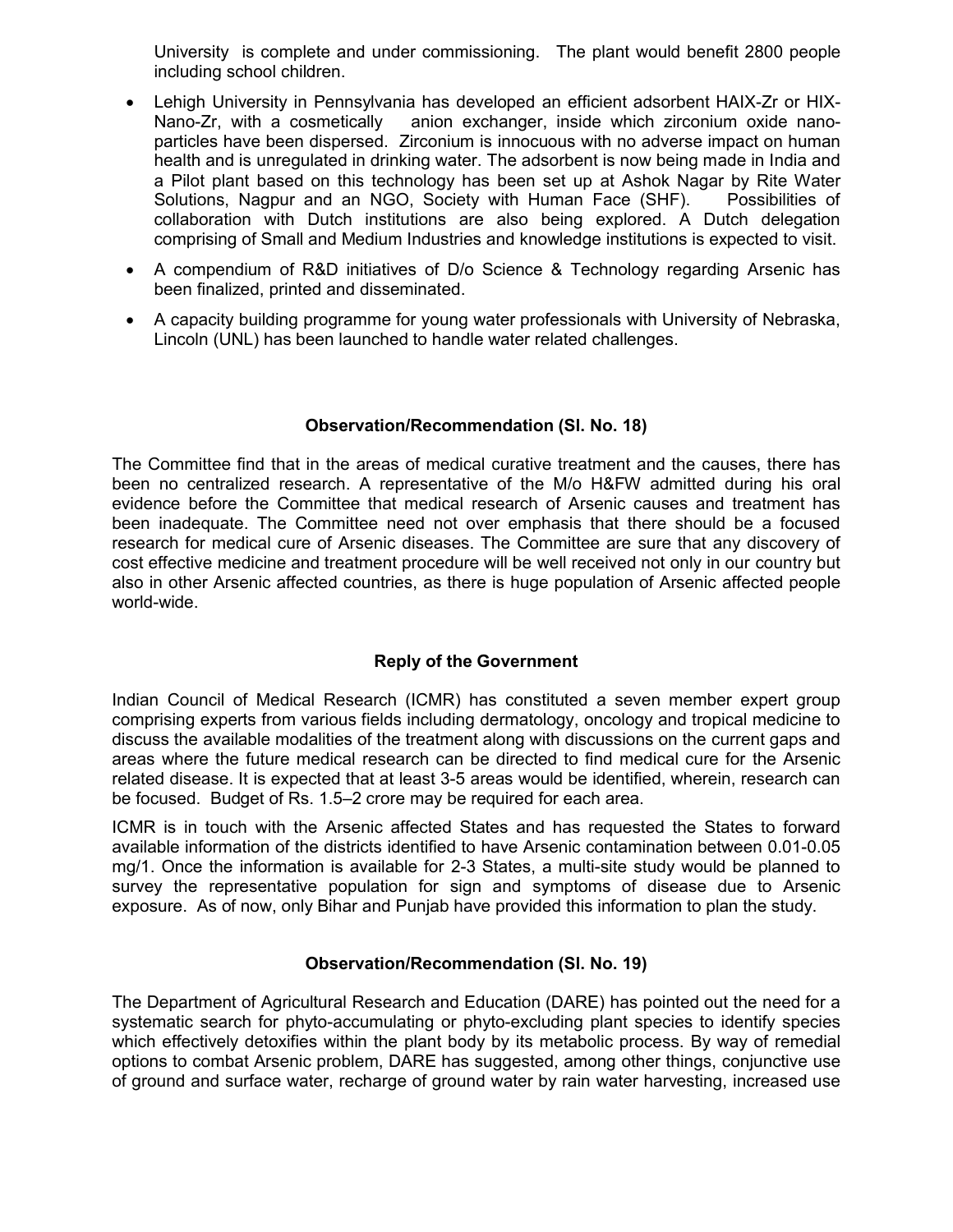of farmyard manure and cost effective phyto-remediation options. Unfortunately, it appears that DARE has not pro-actively promoted these measures and generated an awareness about the Arsenic impact on agriculture. So much so even the Secretary, Department of Agriculture and Cooperation was not aware of Arsenic impact on plants and vegetations. The Committee are unhappy that so far no comprehensive strategies have been worked out to ensure that Arsenic laden agricultural produce is not consumed by human beings and live stock. The Committee exhort DARE that in consultation with the Department of Agriculture and Cooperation and other concerned Ministries, appropriate strategies should be worked out and implemented within three months of presentation of the report under intimation to the Committee.

## **Reply of the Government**

Indian Council of Agricultural Research(ICAR) have stated that the Council through Gyeshpur center of All India Coordinated Research Project (AICRP) on Water Management is engaged in research to develop remedial measures to ensure safe use of ground water for agricultural use in Arsenic affected areas of the Country.

DARE/ICAR have also stated that "D/o Agriculture & Cooperation (DAC) may intimate concerned State Agriculture Department to take appropriate action in this regard based on the remedial measures suggested by DARE."

ICAR under AICRP on Irrigation Water Management has already initiated a project "Studies of Arsenic Contamination and Management in Soil-Plant-Water in Shallow Tube Well Irrigated Farming Areas of Nadia District (West Bengal)" at Gyeshpur centre, West Bengal so as to reduce Arsenic accumulation in plants/ humans/ animals including cattle.

[Central Soil Salinity Research Institute](http://www.cssri.org/) (CSSRI), Karnal is working on microbial bio-remediation of Arsenic in waste water. The centre may take up research programme on phyto-accumulating or phyto-excluding plant species to detoxify Arsenic within plant. Once the process is developed, ICAR will work out appropriate strategies in consultation with DAC and other concerned Ministries for its implementation.

Department of Animal Husbandry & Fisheries, Ministry of Agriculture, have stated that Action Plan alongwith Budgetary requirements for the revised permissible limits of the Arsenic in water should be sought from M/o Drinking Water & Sanitation for availability of drinking water for animals and for the affects of Arsenic water on animals under the revised permissible limits from the Indian Council of Agricultural Research.

It has been decided by the Group of Officers (GoO) in a meeting held on 13.07.2015 that D/o Animal Husbandry, Dairying and Fisheries will launch Information, Education & Communication (IEC) campaign to make public aware of the effects of Arsenic in livestock.

DAC have stated that they have already taken various interventions, namely, discouraging cultivation of boro-rice, dwarf variety of rice and leafy vegetables in Arsenic affected areas under its on-going programmes. In addition, DAC is promoting Integrated Farming System (IFS) and On Farm Water Management (OFWM) for rain water conservation/harvesting and use of micro-irrigation system coupled with practice of organic farming, use of vermin compost/ FYM/ green manure for prevention of Arsenic contamination in food chain. ICAR has also been requested for development of Arsenic resistant crop varieties, low water requiring crops, technology for replacement of boro-rice cultivation etc.

## **Observation/Recommendation (Sl. No. 20)**

The Secretary, Department of Agriculture and Cooperation was candid in his admission that the Department had so far not thought of the ground water Arsenic impact on agriculture and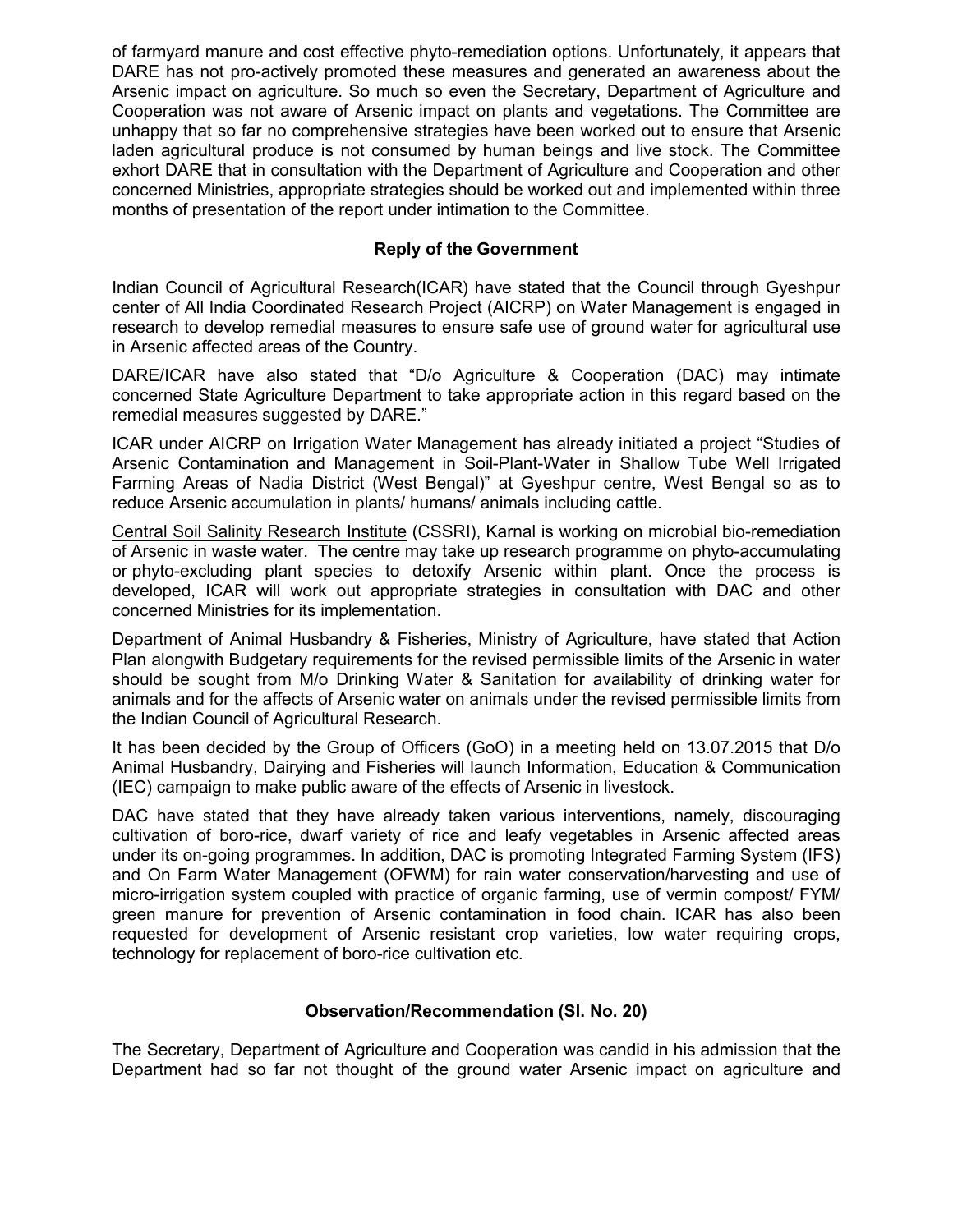promised to adopt such agricultural practices as to promote crop varieties which are less susceptible to uptake of Arsenic and other measures which would minimize Arsenic in agricultural produce. It is a matter of satisfaction to the Committee that the Committee could create awareness at very high level about ground water Arsenic impact on the agricultural sector. The Committee recommend that the remedial measures suggested by DARE should be incorporated in the crop husbandry programme and the measures vigorously promoted to minimize the Arsenic impact.

## **Reply of the Government**

Response from DAC is awaited.

The Ministry in the updated replies stated as under :-

DAC&FW has advised Arsenic affected States to take up measures recommended by ICAR such as discouraging cultivation of boro-rice, dwarf variety of rice, leafy vegetables in Arsenic affected areas under its on-going programmes. Besides, DAC&FW is promoting Integrated Farming System (IFS), On Farm Water Management (OFWM) for rain water conservation, use of micro irrigation system under Prime Minister Krishi Sinchayee Yojana (PMKSY) coupled with practices of organizing farming under dedicated scheme, namely, Paramparagat Krishi Vikas Yojana, use of vermin compost/ FYM/ green manure for prevention of Arsenic contamination in food chain. States have been advised not to allow construction of shallow tube-wells in Critical and Semi-Critical areas and use of irrigation water from tube-wells of more than 80 meter depth. Rice Research Station, Chinsurah, West Bengal has developed Arsenic tolerance rice variety i.e., IET 4786 (Shatabdi) for which large scale field demonstrations are being organized before releasing the variety to end users. In addition, local Doordarshan and All India Radio are regularly broadcasting interviews of scientists of BCKV on ill effects of Arsenic contamination and its management in food cycle. Also, DAC&FW had organized a video conference chaired by Additional Secretary, inviting Arsenic affected States on 24.09.2015, wherein problems and solutions of Arsenic contamination in soil were discussed. In this video conference most of the States were present and were categorically advised for in-situ rain water conservation and its utilization and, if required, tube-well water, only in Safe zone other than Dark/Grey zone, as notified by CGWA, could be used coupled with promotion of micro irrigation systems. States have agreed for promotion of cultivation of Arsenic resistant rice variety i.e., IET-4786 (Shatabdi).

## **Observation/Recommendation (Sl. No. 21)**

According to an expert, Arsenic has affected over 150 million people worldwide through consumption of Arsenic contaminated drinking water. It is learnt that as many as 38 countries including, USA, UK, Canada, Australia and China have been affected by high Arsenic in ground water. DARE has pointed out that Arsenic concentration in ground water is of great concern to the world since it affects the soil, plants, animals-human systems. The Committee feel that India can render possible help to other Arsenic affected countries with remediation technologies, Arsenic removal devices and Arsenic safe crop genotypes, etc. and would urge the Government to take suitable steps in this regard.

## **Reply of the Government**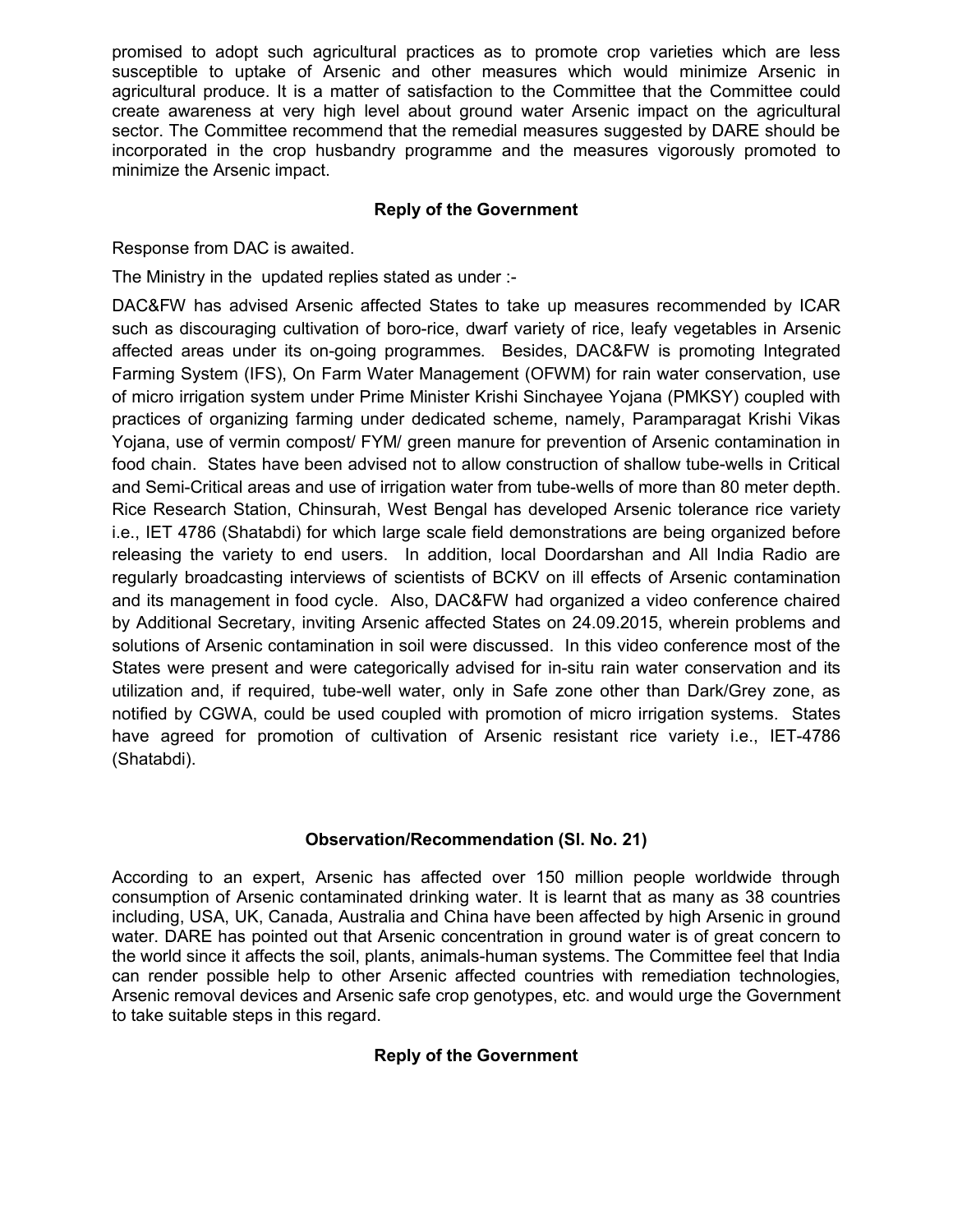Noted for Compliance.

### **Observation/Recommendation (Sl. No. 24)**

The M/o EFCC have reportedly notified general standards for environmental pollutants which include industrial effluents also for various recipients sources, *inter-alia,* land for irrigation. The limit for discharged Arsenic in waste water has been defined for all the sources as 0.2mg/l. As already stated in a preceding paragraph, the Water Quality Assessment Authority has done nothing so far to ensure minimum environmental flows. The Central Population Control Board has not included 'Arsenic' in their chemical analyses for testing of waste water. The Committee in this connection note that analytical testing of effluents of leather tanneries conducted by IIT Kanpur in the year 2002 showed alarming levels of Arsenic, cadmium, mercury and other heavy metals. The Arsenic level of tannery effluent at Unnao was as high as 5.07 mg/l as against the prescribed limit of 0.2 mg/l. Thus, anthropogenic causes of Arsenic content in ground water and in soils have remained unaddressed. The Committee view this failure seriously and urge the Ministry of Environment & Forests to immediately look into the shortcomings and take urgent remedial steps to ensure that anthropogenic sources of Arsenic in water and soil are plugged. The Committee also recommend that there should be a survey of all industries on the river side to check the quality of their effluents and adherence to environmental standards. They should be closed if they fail to adhere to effluent standards besides being imposed heavy penalty. Huge amount of pesticides and chemical fertilizers also leach into the groundwater and river and their contents in soil and in river water should be carefully studied to take appropriate preventive steps.

## **Reply of the Government**

Regarding studying the presence of pesticides and fertilizers in river water, CPCB has requested the five Ganga basin States to collect and submit samples to CPCB, Delhi Office for analysis of 9 trace metals and 15 pesticides as per the monitoring protocol on all the monitoring locations of river Ganga:

**(i)** MoEFCC has notified industry specific discharge standards for Arsenic for Fertilizers, Pesticide manufacturing & Formulation industries and Organic Chemical industries as 0.2 mg/l and for Bullion Refining as 0.1 mg/l.

Further, general discharge standards for Arsenic have also been notified for various recipient sources i.e., surface water, public sewerage, marine coastal areas and land for irrigation as 0.2 mg/l.

**(ii)** Tanneries use only Chromium in tanning process, in the form of Basic Chromium Sulphate, and the unabsorbed Chromium is discharged as the effluent. Arsenic is not used by tanneries in tanning process. Tanneries are required to provide special treatment for Chromium in their effluent through recovery and treatment so as to meet the prescribed standards for Chromium concentration already notified by MoEFCC.

During April 2012, CPCB conducted ground water sampling at 51 locations in Unnao district. Results of the analysis indicated that concentration of Chromium (Hexavalent) at all locations was below detectable level, i.e., conforming Bureau of Indian Standards (BIS) limit. Concentration of Chromium (Total) was also below detectable level at all locations except for one location, where it was observed as 0.175 mg/l.

CPCB on 28.10.2014 issued directions under Section 18 (1) (b) of the Water Act, 1974 to Uttar Pradesh Pollution Control Board to keep under close watch all tanneries in Unnao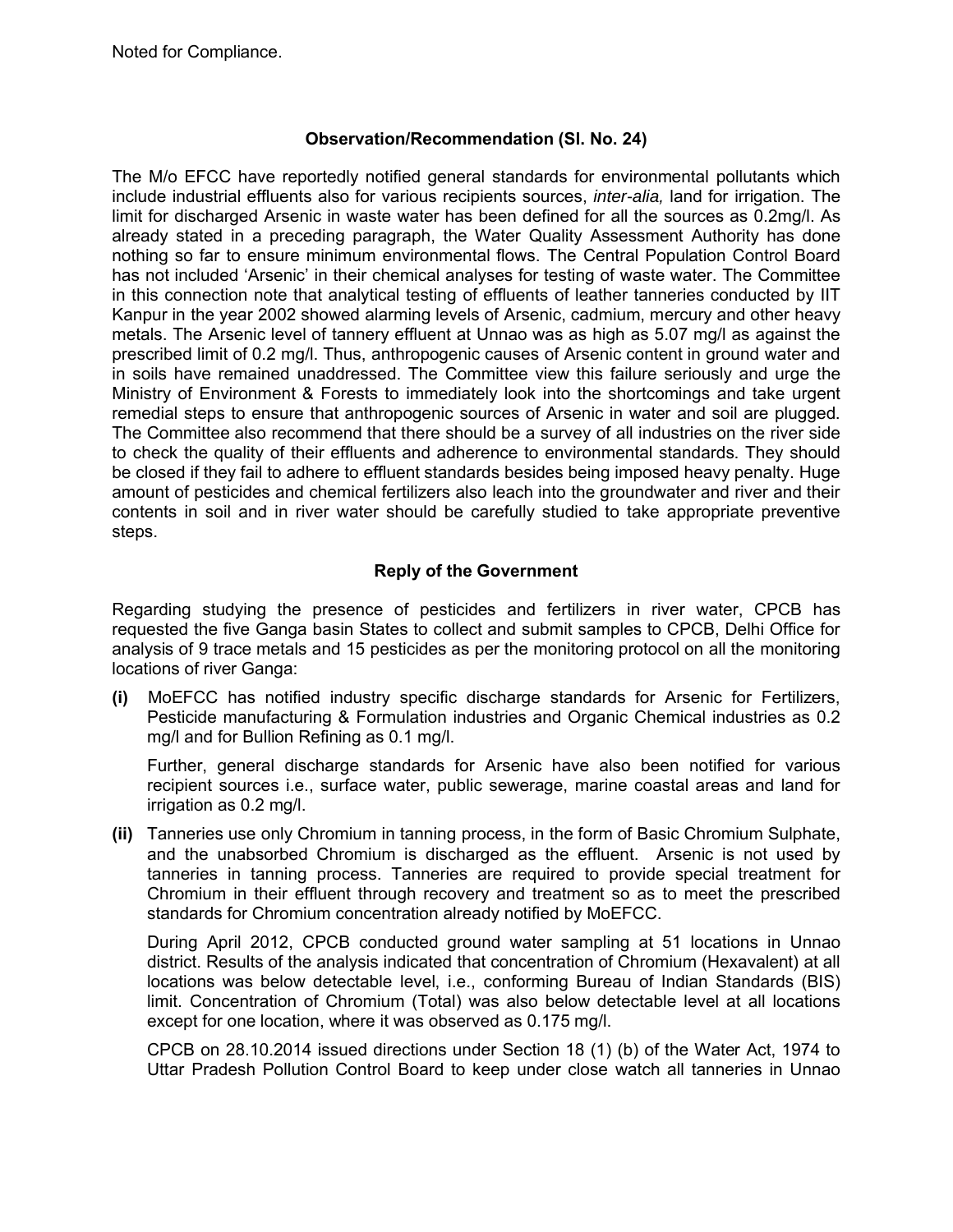and Kanpur region for ensuring regular compliance of prescribed norms, apart from directions to upgrade CETP/ PETPs.

- **(iii)** Reply awaited from MoEFCC.
- **(iv)** CPCB has setup a mechanism called Environmental Surveillance programme (ESS) with a purpose for carrying out surprise inspections of industrial units through its Zonal Offices. The above surprise inspections are being carried out to assess the adequacy of pollution control systems adopted by these industries and check the compliance status of pollution control standards. Based on the violation severity, action is initiated on the defaulting industries either under Sec 5 of The Environment Protection Act, 1986 or to the State Pollution Control Board (SPCB) under Sec 18(1)(b) of Air/Water Act.
- **(v)** Regarding studying the presence of pesticides and fertilizers in river water, CPCB has requested five Ganga basin States to collect and submit samples to CPCB Delhi Office for analysis of 9 trace metals and 15 pesticides as per the monitoring protocol on all the monitoring locations of river Ganga.

## **Observation/Recommendation (Sl. No. 25)**

The Committee observe that public awareness campaigns to make people aware about Arsenic contamination in ground water and its impact on human health do not appear to have created sufficient awareness about the problem. CGWB has reportedly organized several awareness generation programmes regularly in the form of mass awareness programme, painting competition, water management and training programme wherein students are one of the targeted groups. The Ministry of Drinking Water and Sanitation provides funds through NRDWP to focus on awareness generated activities in Arsenic affected habitations. The Ministry of Health & Family Welfare, however, have not undertaken any specific awareness raising activity in health effects of Arsenic contaminated water despite the recommendation of a Task Force of Planning Commission in the year 2007. DARE has claimed that farmers' awareness programme, workshop, training programme and medical check-ups have been organized to educate people of affected areas under the National Agricultural Innovation Project (NAIP) on 'Arsenic in Food Chain: Cause, Effect & Mitigation' between 2008-12. The Committee feel that frequent and sustained campaigns through print and electronic media would also be necessary in addition to other local progammes mentioned above, for effective awareness campaign.

#### **Reply of the Government**

A joint campaign with Ministry of Drinking Water and Sanitation has already been agreed to. However, incremental funding is required for this, since existing IEC budget is limited.

#### **Comments of the Committee**

( Please see Para No. 1.40 of Chapter I )

#### **Observation/Recommendation (Sl. No. 26)**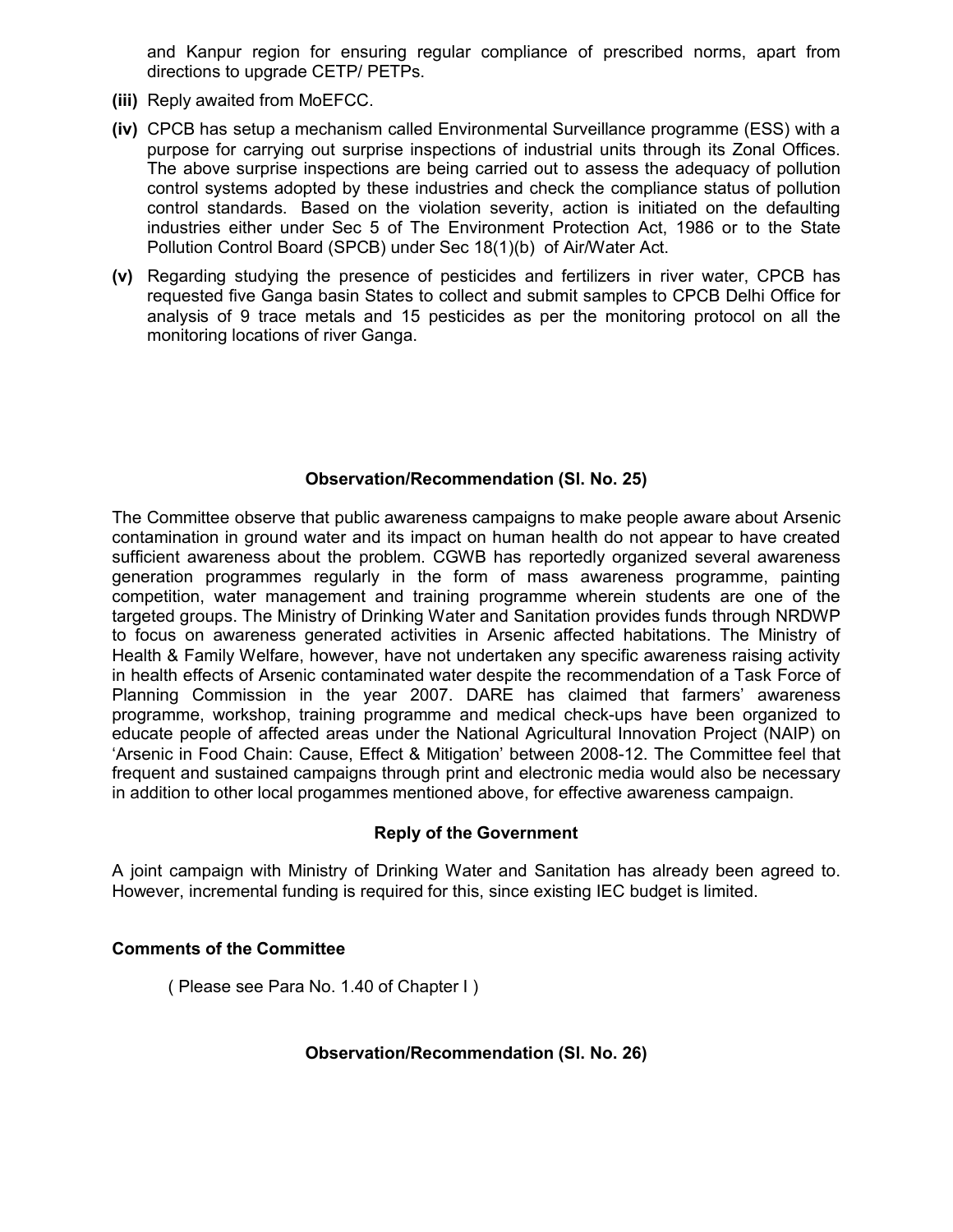It is a matter of serious concern that in spite of grave multidimensional Arsenic problem being faced by vast parts of the country for the past decades, the Govt. have not thought it fit to identify a Central agency to tackle the Arsenic menace. Repeated queries to M/o WR, RD & GR as to who is responsible for abatement of Arsenic contamination at the Central level have not yielded any specific information. The M/o WR, RD & GR attempted to shift the responsibility by simply stating that abatement of Arsenic contamination in drinking water is in the domain of State Governments. The Committee do not approve of this stand. The very fact that the problem of Arsenic contamination is spread over 96 districts in 12 different States with huge human and animal population having been affected by Arsenic poisoning calls for immediate Central intervention. At the Central level, there are as many as seven Ministries / Departments and a number of Central organizations which are required to handle this problem, besides State Governments and their agencies. These are Ministry of Water Resources, River Development & Ganga Rejuvenation, Ministry of Drinking Water & Sanitation, Ministry of Health & Family Welfare, Department of Agriculture and Cooperation, Department of Agricultural Research and Education, Department of Animal Husbandry, Dairying & Fisheries, Min. of Science & Technology, Central Ground Water Board, Central Ground Water Authority, Water Quality Assessment Authority, Council of Scientific & Industrial Research, Indian Council of Agricultural Research, National Botanical Research Institute, Indian Council of Medical Research, etc. There should be a single authority at the Centre to look at the issue of Arsenic problem holistically and take appropriate coordinated corrective measures. The Ministry have failed to convince the Committee of any concrete action taken by them. It is callous negligence on the part of the Government that they had not taken any action in the past in this regard. It is only after the matter has been taken up by the Committee, a Core Committee headed by the Director, NIH has recommended in its report submitted on 15 October, 2014, that each of the affected States should have an 'Arsenic Task Force' spearheaded by the model 'National Arsenic Mission Task Force' (NAMTF) at Central level. It is indeed intriguing as to why the ministries and departments of the Government of India remained oblivious of the said Core Committee while deposing before the Committee. The Committee deprecate the lapse on the part of the representatives of ministries/departments concerned who appeared before them. The Minutes of the meeting of the Core Committee should be furnished to the Committee. The Committee urge the Government to ensure functioning of the Core Committee on war footing. Results of the action taken should be made available to the Committee within 3 months.

## **Reply of the Government**

- **(i)** An 'Inter Ministerial Group (IMG)' on 'Arsenic Mitigation' consisting of representatives of M/o Drinking Water & Sanitation, M/o Environment, Forests & Climate Change, M/o Agriculture, M/o Consumer Affairs, M/o Health and Family Welfare, Ministry of Urban Development and Ministry of Water Resources, RD & GR has been constituted under the chairmanship of Mission Director, National Water Mission, MoWR, RD & GR. The Group also has representation from the Arsenic affected States viz. Assam, Punjab, West Bengal, Bihar, Haryana, Jharkhand, Manipur, UP, Chhattisgarh and Karnataka.
- **(ii)** IMG has now been made into Standing Group which will **(a)** over-see the implementation of Action Plan of the various Ministries/ Departments; **(b)** reconcile data; **(c)** guide the entire program and; **(d)** coordinate the efforts of all Stakeholders.

## **Observation/Recommendation (Sl. No. 27)**

It was enquired from the Cabinet Secretary as to whether there is any comprehensive approach with an integrated policy, action plan and coordination for tackling different aspects of Arsenic contamination. In response, a vague reply was received on 15 October, 2014 stating that a more active engagement by different Ministries/Departments of the Central Government and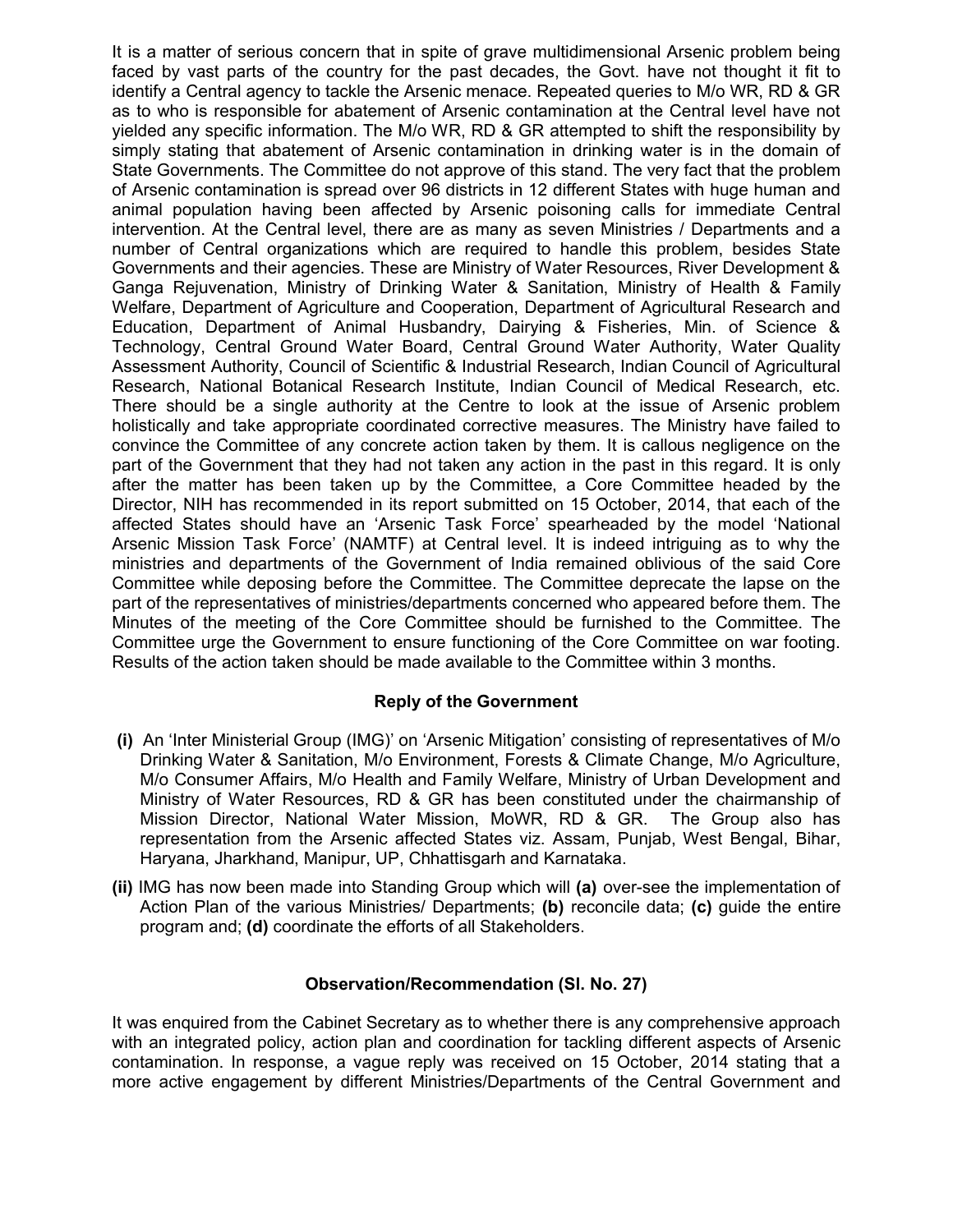State Governments would lead to an integrated approach and action plans for mitigation of adverse impact of Arsenic on human, plant and animal health by effectively eliminating Arsenic from drinking water and food supply chain. Not satisfied with the reply, the Committee enquired whether any specific action is proposed in this regard. The Cabinet Secretariat responded on 3rd November, 2014 by stating that as regards planning of integrated approach, it has been decided to convene meeting of Committee of Secretaries with concerned Ministries/Departments soon to discuss the matter. It is strange that Cabinet Secretariat has not taken the cognizance of the existence of the Core Committee. The Committee desire that the Committee of Secretaries including those of the Ministries/Departments mentioned in the preceding para of this report should consider the matter and ensure that an integrated policy and effective co-ordination mechanism is in place for planning and implementation of all Arsenic related issues and the removal of Arsenic contamination should be taken on a Mission mode.

## **Reply of the Government**

- **(i)** An 'Inter Ministerial Group (IMG)' on 'Arsenic Mitigation' consisting of representatives of M/o Drinking Water & Sanitation, M/o Environment, Forests & Climate Change, M/o Agriculture, M/o Consumer Affairs, M/o Health and Family Welfare, M/o Urban Development and M/o Water Resources, RD & GR has been constituted under the chairmanship of Mission Director, National Water Mission, MoWR, RD & GR. The Group also has representation from the Arsenic affected States viz. Assam, Punjab, West Bengal, Bihar, Haryana, Jharkhand, Manipur, UP, Chhattisgarh and Karnataka. IMG has now been made into Standing Group which will **(a)** over-see the implementation of Action Plan of the various Ministries/ Departments; **(b)** reconcile data; **(c)** guide the entire program and; **(d)** coordinate the efforts of all Stakeholders.
- **(ii)** Action Plan from various stakeholders have been received. Report of IMG is under preparation.

## **Observation/Recommendation (Sl. No. 28)**

The Committee have dealt with Arsenic related issues in detail in this report. Other major contaminants viz. fluoride, iron, nitrate, salinity and other heavy metals in water are no less serious as they impact the health of millions of people. The Committee are of the view that water quality issues demand focused attention. This can be achieved only if there is a separate department for the purpose. The Committee, therefore, recommend that a separate department of water quality issues should be created within the Ministry of Drinking Water & Sanitation.

## **Reply of the Government**

The Ministry has a full-fledged Water Quality Section, which is headed by Deputy Advisor(WQ) and comprises of Consultant (Water Quality), Under Secretary(WQ), Section Officer and other supporting staff.

The Ministry in the updated replies stated as under :-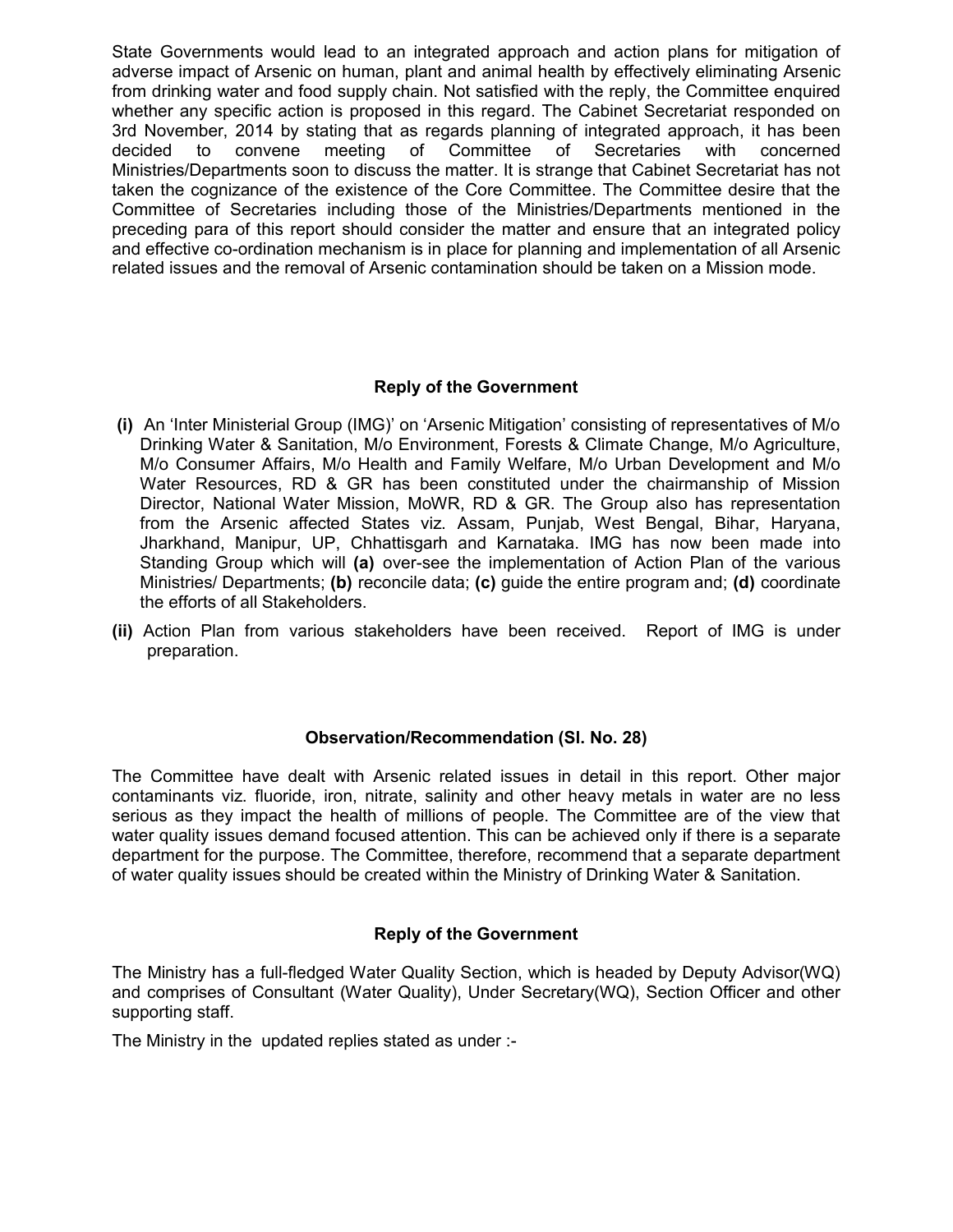As informed by Ministry of Drinking Water & Sanitation (MoDWS), they have decided to establish 'International Centre for Drinking Water Quality (ICDWQ) at Kolkata.

Setting up of ICDWQ has been approved by the Government of India and the same has been registered as a Society under the 'Societies Registration Act, 1860'. The ICDWQ would be fully funded and administered, under the overall guidance of MoDWS.

The basic aim of ICDWQ is to work in the area of identification, mitigation and management of drinking water quality related problems in India and abroad with focus on Arsenic and Fluoride; and to provide inputs for policy level decision making under the National Rural Drinking Water Programme (NRDWP) and in the rural drinking water sector in general.

The Centre will focus mainly on research and development activities, assessment of various treatment technologies, training, networking with all related organizations, promoting doctoral and post-doctoral studies on drinking water quality issues etc. It will cater both to rural and urban areas in India. The Centre will also cater assistance to other countries on demand.

The ICDWQ campus will have modern facilities following GRIHA green building norms for its Administrative building, full fledged R&D centre, library, auditorium, training centre and other ancillary buildings along with staff quarters, etc.

The Centre will become functional in two or three years, required for completion of the construction of buildings being taken up by the CPWD. However, it is pertinent to mention that the post of Director, ICDWQ and five more supporting posts have already been posts have already been created and the Centre will start functioning from New Delhi till the infrastructure at Kolkata is fully established.

The Current dispensation of this Ministry will adequately support ICDWQ in giving focused attention to Drinking Water Quality Problems.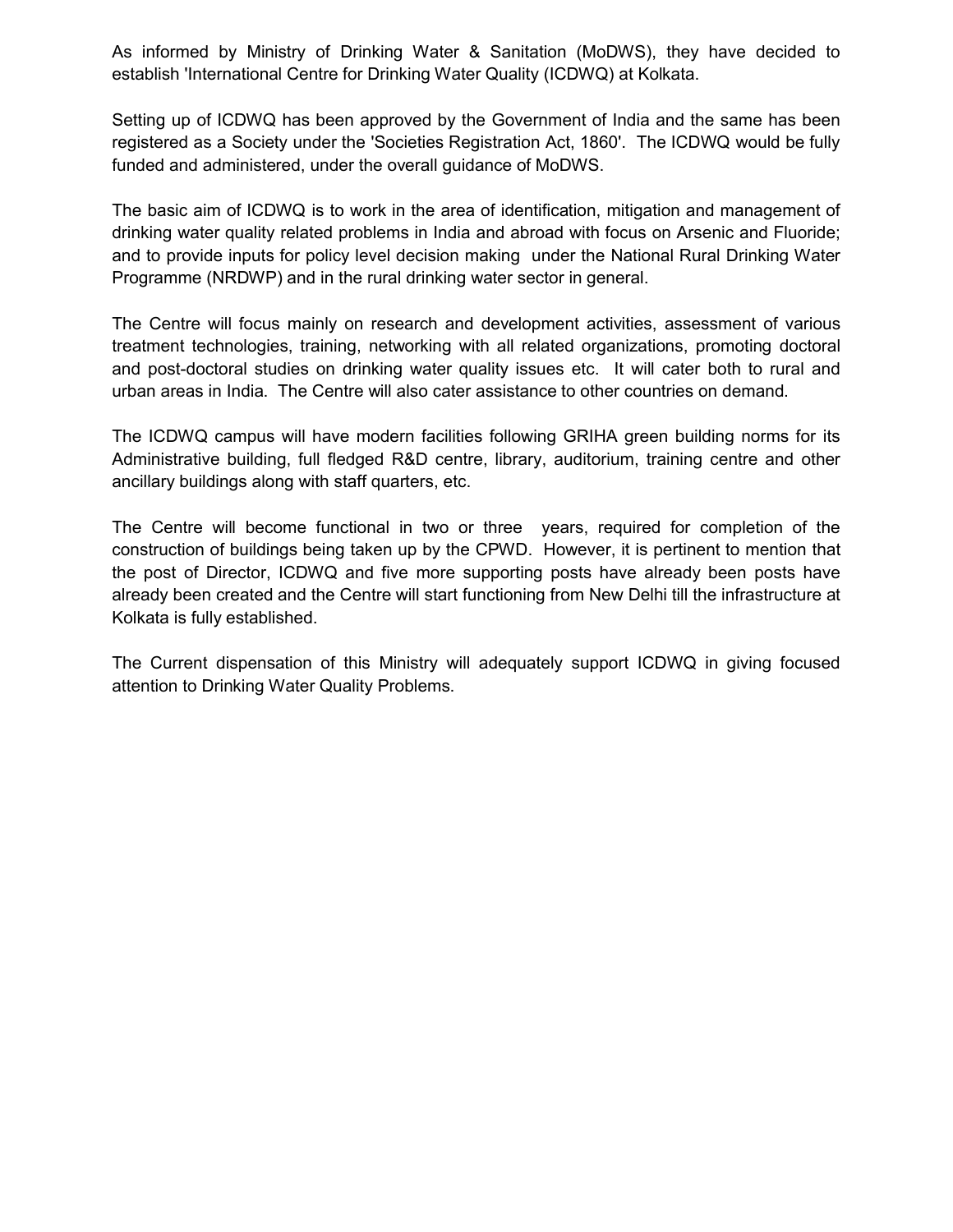## CHAPTER III

## Recommendations/Observations which the Committee do not desire to pursue in view of the Government's reply

NIL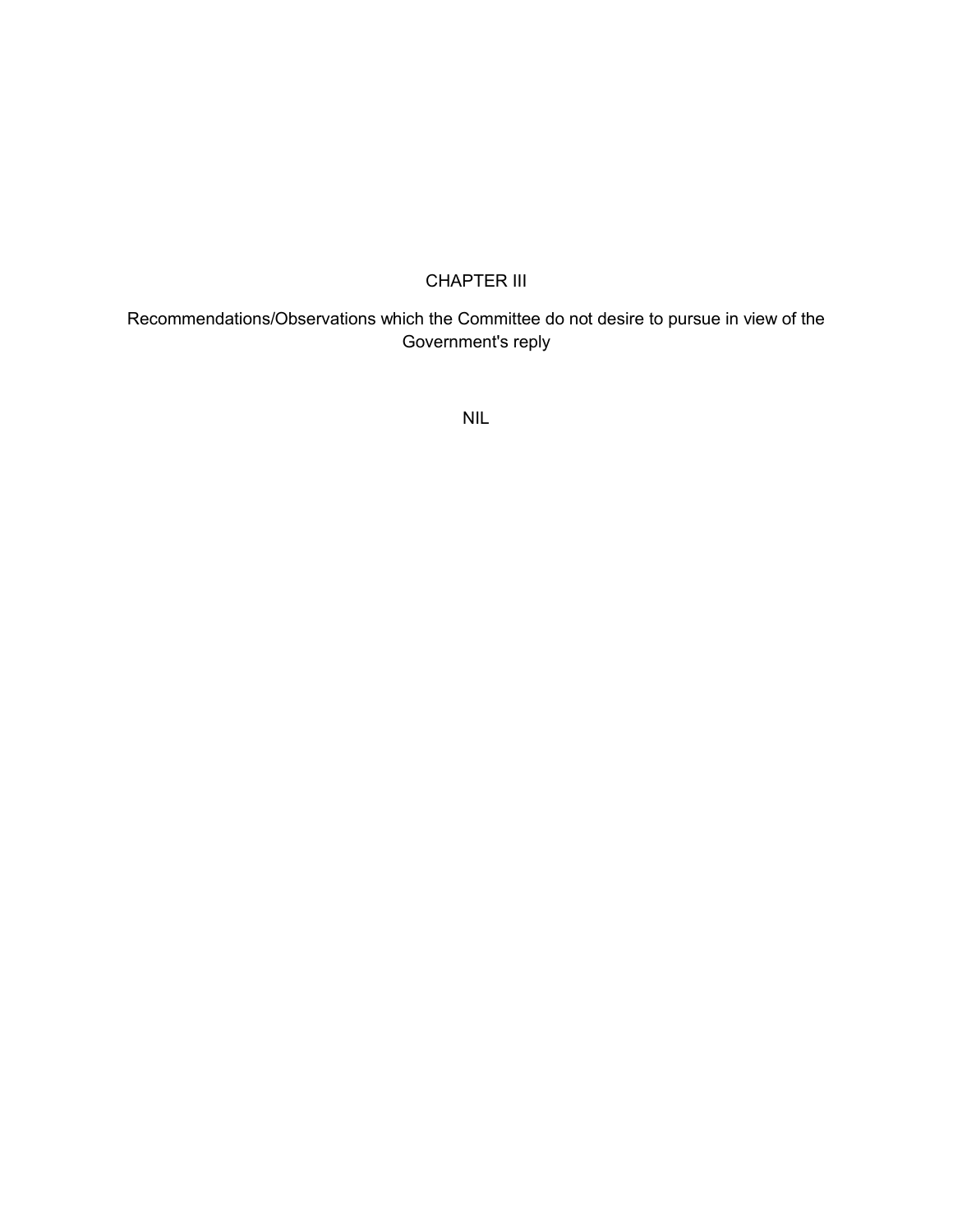## CHAPTER IV

## Recommendations/Observations in respect of which Government's replies have not been accepted by the Committee

#### **Observation/Recommendation (Sl. No. 6)**

The Committee are distressed to learn that there is no centralized data regarding the number of people affected by Arsenic poisoning and it shows the casual attitude on the part of the Government. The Committee have been informed that Centralised data is collected by the Central Bureau of Health Intelligence (CBHI) in relation to only the national programmes on various diseases.

Arsenic intake causes serious ailments like hyper pigmentation, keratosis, anaemia, swelling of legs, liver fibrosis, chronic lung disease, gangrene, neuropathy, cancer, etc. According to one expert, there are 2 to 3 lakhs of confirmed cases of illness and over one lakh deaths due to Arsenic poisoning. In animals too, the Arsenic poisoning causes many abnormalities. It has been stated that Arsenic is one of the most toxic elements to fish and acute exposure results in immediate death. The Committee express their strong displeasure as to why in spite of such serious diseases caused to human beings and animals, no steps were taken to collect relevant data or initiate appropriate diagnostic and curative measures. Considering the fact that there are as many as 12 Arsenic affected States and huge population affected by Arsenic poisoning, the Committee fail to understand as to why no national programme on Arsenic mitigation and treatment has been launched as recommended by the Working Group of Planning Commission. The Committee recommend that at least now, a national programme be launched in this regard and immediate steps taken to ensure regular collection of relevant data and providing appropriate diagnostic and curative measures both for human beings and for cattle by the M/o H&FW and by the Department of Animal Husbandry, Dairying & Fisheries respectively. The Committee should be apprised of the action taken in this regard.

## **Reply of the Government**

- **(i)** M/o Consumer Affairs have informed that the amendment to IS 10500:2012 has been finalized and Extra-Ordinary Gazette Notification sent for issuance. Thus, the process of revision of limit of Arsenic from 0.05 mg/l to 0.01 mg/l has been completed. With the modification of the limit, the existing data will undergo a major change and may include more States/ Districts/ Populations affected by Arsenic.
- **(ii)** The Task Force constituted by M/o Health & Family Welfare will work out modalities of doing a robust mapping of areas affected by high Arsenic content in ground water.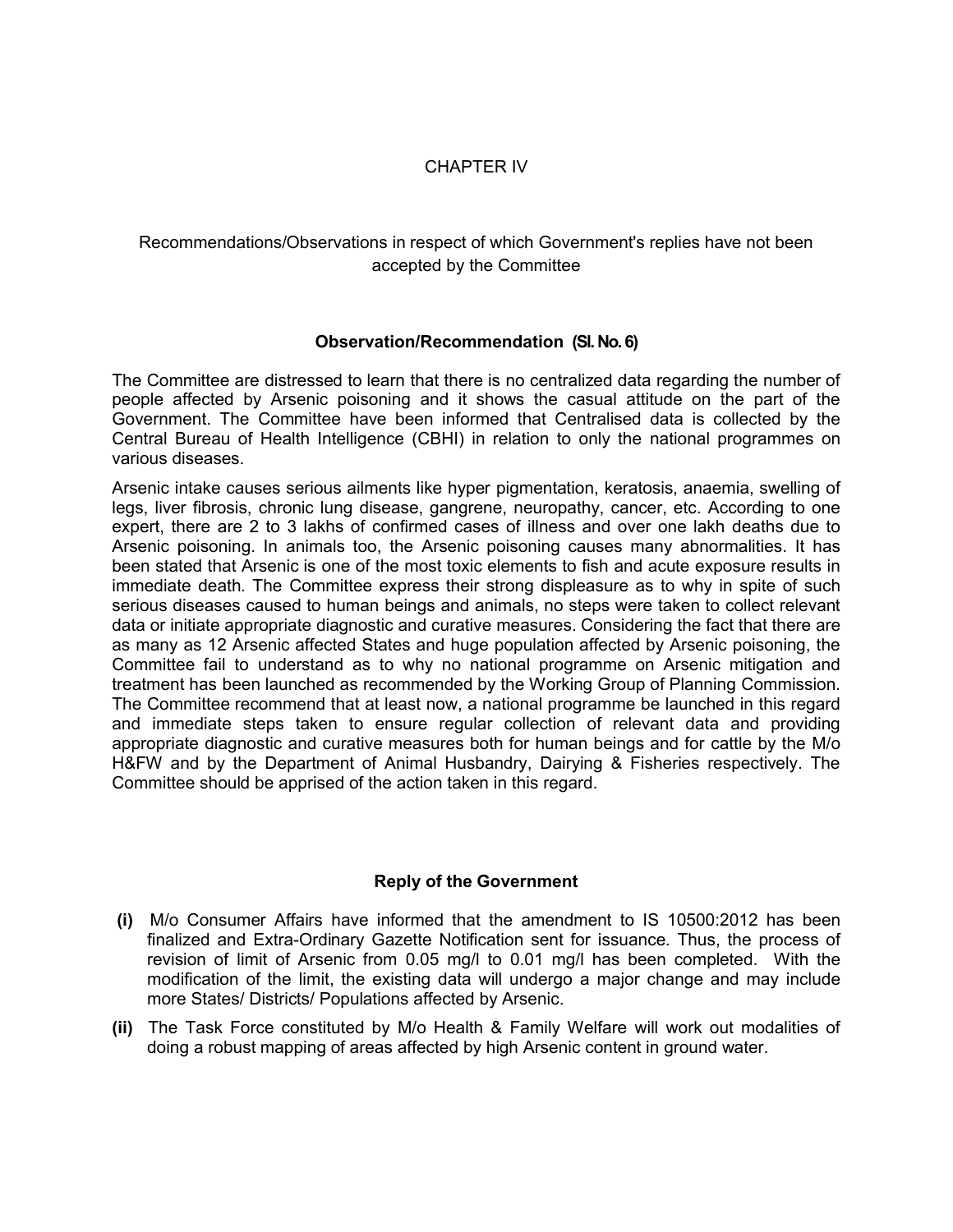**(iii)** In the first meeting of IMG, Central Ground Water Board (CGWB) has been asked to compile data on habitations affected by Arsenic contamination of ground water for **(a)** 0.01 to 0.05 ppm and **(b)** more than 0.05 ppm.

Chairman, IMG advised that all the State Governments may provide data to CGWB at the earliest. Arsenic concentration data should also contain the latitude and longitude details of the wells from where the samples were collected so that GIS based maps can be prepared. This will now be coordinated by IMG which has been made into Standing Group.

**(iv)** The 'Inter-Ministerial Group' on 'Arsenic Mitigation' constituted vide Order dated 22nd December, 2014 has been made into Standing Group, which will **(a)** over-see the implementation of Action Plan of the various Ministries/Departments; **(b)** reconcile data; **(c)** guide the entire program and ; **(d)** coordinate the efforts of all Stakeholders.

The Ministry in the updated replies stated as under :-

Ministry of Health and Family Welfare have constituted a Task Force for countering ill effects of Arsenic in Ground Water and a Committee/ Expert Group to review the currently-available treatments for Arsenic related diseases and to suggest areas for future focused research. The reports are awaited.

Similarly, ICAR has initiated a project to reduce Arsenic accumulation in plant-human-animal including cattle, the results of which are awaited.

Ministry of Drinking Water & Sanitation have also shared their plans for long term and short term solutions for Arsenic mitigation.

The consolidation of all these efforts would lead to formulation of a National Plan on Arsenic mitigation.

Further, as informed by D/o Animal Husbandry, Dairying and Fisheries, the department is implementing a Centrally Sponsored Scheme namely "Assistance to States for Control of Animal Diseases (ASCAD), under which the funds are provided for Information, Education & Communication (IEC) campaign including training of veterinarians and para-veterinarians.

The Department vide their letter dated  $31<sup>st</sup>$  July, 2015 had already issued the advisories to the States requesting them to give wider publicity to the matter of Arsenic Contents in water through IEC campaigns, trainings, seminars conducted under ASCAD.

## **Comments of the Committee**

( Please see Para No. 1.23, 1.24, 1.25 & 1.26 of Chapter I )

## **Observation/Recommendation (Sl. No.8)**

Accreditation by National Accreditation Board for Testing and Calibration Laboratories (NABL) recognizes the technical competence of laboratories. The process of accreditation of CGWB laboratories was initiated in April 2011 and only 03 out of 16 chemical laboratories of CGWB (Lucknow, Chandigarh & Hyderabad) have been accredited so far. The accreditation process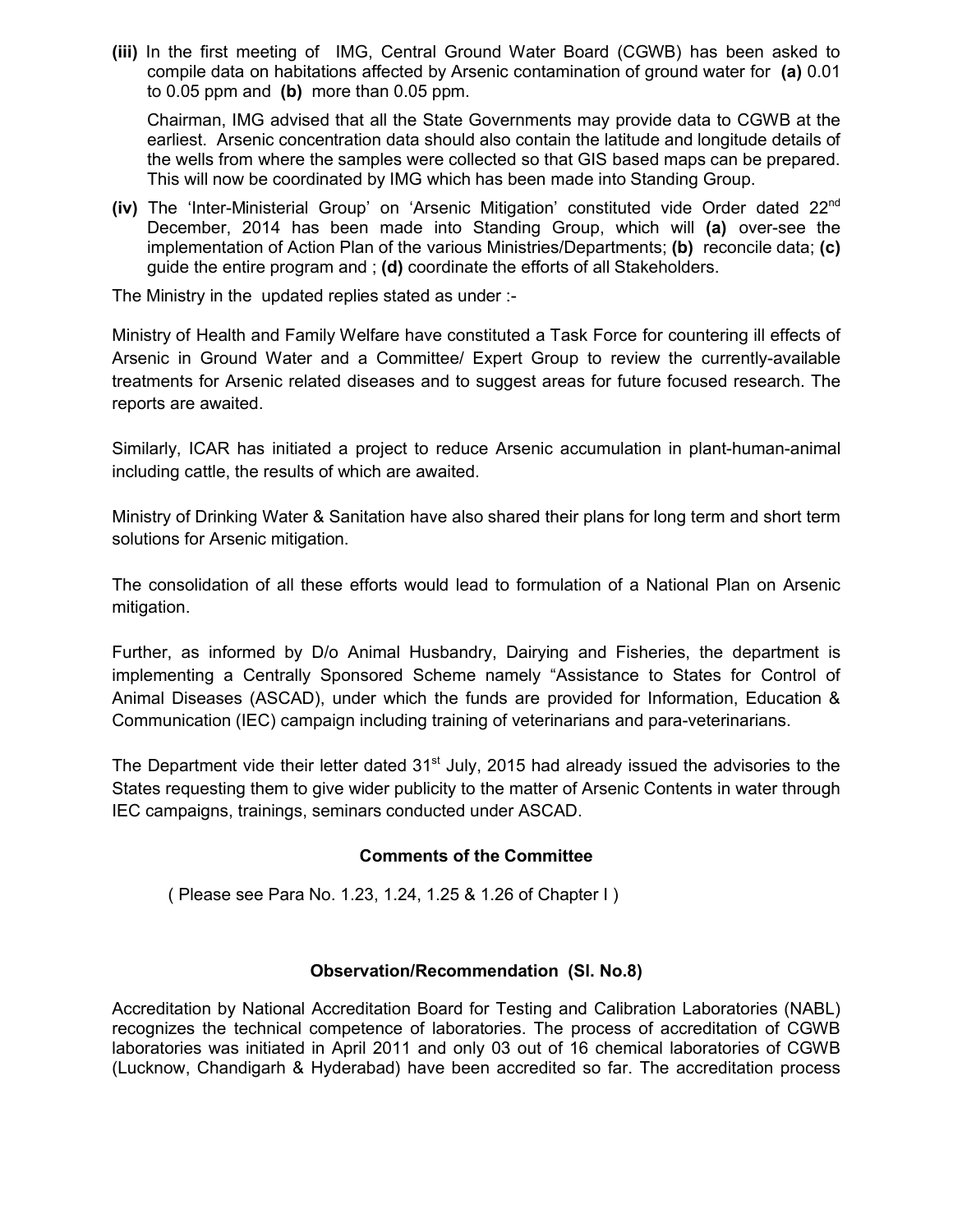involves fulfilling the requirements of standards as prescribed by NABL. The Committee see no reason why only five more labs have been targeted for NABL accreditation during the 12th Plan. The Committee urge that serious efforts should be made to get NABC accreditation for all the remaining 13 labs of CGWB before the end of 12th Plan.

## **Reply of the Government**

The labs of CGWB at Southern Region, Hyderabad; Northern Region, Lucknow & North Western Region, Chandigarh have been accredited by NABL. The remaining labs at Western Region, Jaipur; South Eastern Region, Bhubaneswar; Central Region, Nagpur; West Central Region, Ahmedabad & North Eastern Region, Guwahati are in the process of getting NABL accreditation during XII Plan. The remaining Regions have also been advised to obtain NABL accreditation in a time bound manner.

The Ministry in the updated replies stated as under :-

The lab requires minimum 4 chemists for getting the NABL Accreditation. Since adequate number of chemists are not available in CGWB as of now the timeline has not been indicated.

A Committee has been constituted to study the working of the chemical laboratories in CGWB; to identify gaps and suggest corrective measures. These efforts will help in seeking NABL accreditation

#### **Comments of the Committee**

( Please see Para No. 1.30 of Chapter I )

#### **Observation/Recommendation (Sl. No.13)**

There are a number of Arsenic removal devices, developed by various organizations based on different scientific propositions. These devices vary in cost, size, filtering mechanisms and mechanisms of operations as summarized in Chapter III of this report.

The Committee have been informed that most of the Arsenic removal devices have failed to produce satisfactory results mainly due to shortcomings in operations and maintenance (O&M). The Committee agree with the M/o WR, RD & GR that Arsenic removal devices, whose O&M aspects are managed by community participation, could produce satisfactory performance. The Committee hope that appropriate steps will be taken to enlist community participation to operate and maintain the Arsenic removal devices in the Arsenic contaminated areas. The Committee would also recommend that Arsenic testing kits should be distributed free in affected areas. The Committee feel that further R&D efforts need to be undertaken to address the problems relating to O&M.

#### **Reply of the Government**

M/o Drinking Water & Sanitation reserves 3% of National Rural Drinking Water Programme (NRDWP) allocation to all the States for water quality monitoring and surveillance activities, which, inter-alia, also includes procurement of Field Test Kits (FTKs) for regular testing of contamination of drinking water sources. However, FTKs do not include detection of Arsenic contamination. Arsenic is measured separately with hydride generation method using Arsenic Test Kit i.e., Arsenator, in the field. Arsenic Test Kits are relatively very costly (as compared to FTKs, which are used for testing of general parameters) and also require certain degree of skill.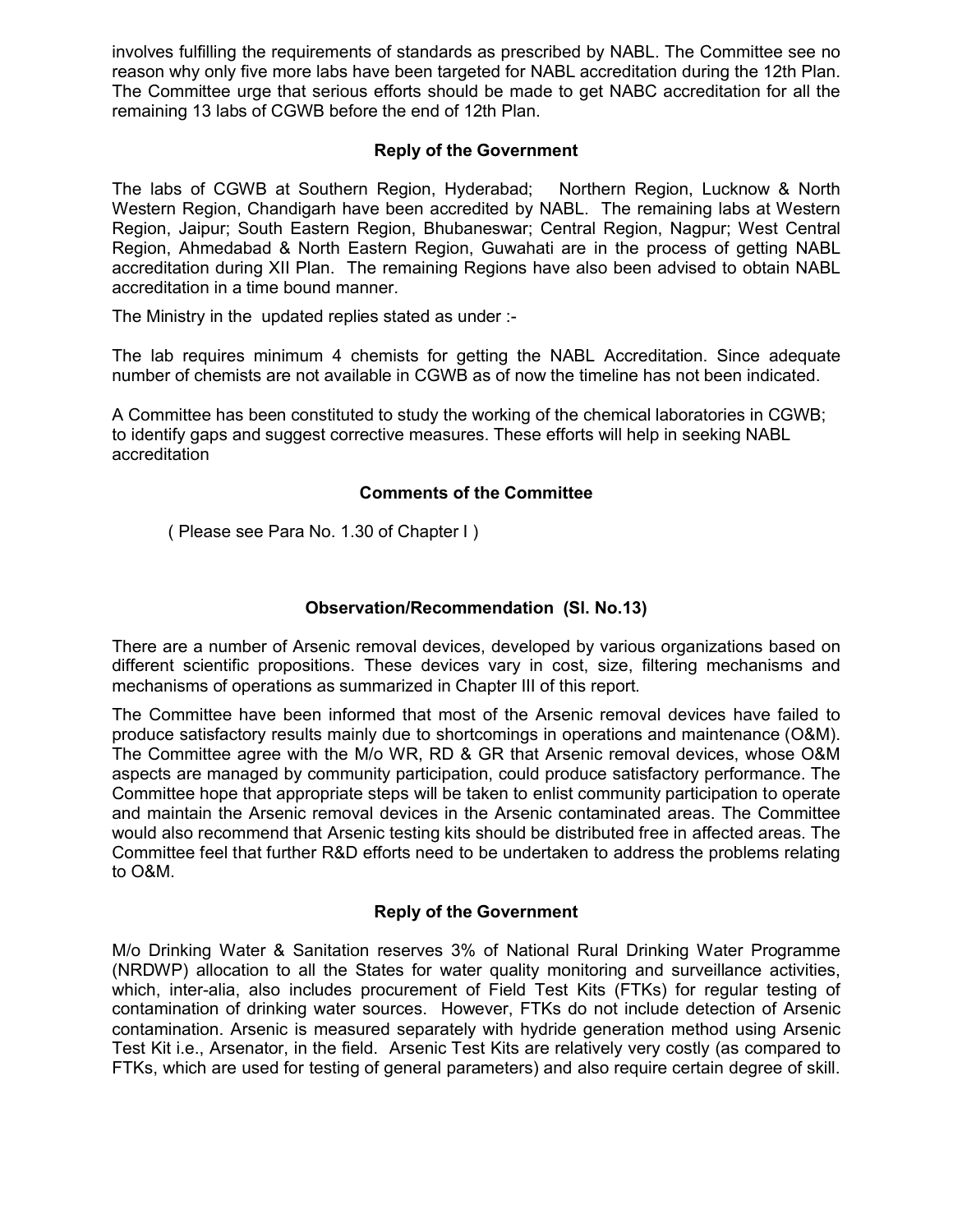In States such as West Bengal, where Arsenic contamination is more pronounced, Arsenic testing is done in block level water testing laboratories.

#### **Comments of the Committee**

( Please see Para No. 1.38 of Chapter I )

#### **Observation/Recommendation (Sl. No.14)**

The Committee are displeased to note that no national health programme has so far been formulated for ground water quality related health problems as suggested by the working group of Planning Commission in the year 2011. During his deposition before the Committee, a representative of the M/o Health & Family Welfare emphasized the need to formulate a national programme in this regard and assured that a task force would be constituted to look into Arsenic issues and would be asked to submit its report by February, 2015. He also assured that funds would be provided to State Governments under National Rural Health Mission for diagnostic facilities, treatment and medicine for Arsenic diseases. The Committee expect that action is taken in this regard promptly as promised, with sufficient budgetary provision. The Committee also desire that a detailed report should be made to Parliament regularly every six months (say April and November) bringing out the efforts made and progress achieved state-wise in treatment of Arsenic affected people under the proposed National Health Programme.

#### **Reply of the Government**

The symptoms of diseases which may be caused due to Arsenic contamination of drinking water usually manifest after consumption of contaminated water over a prolonged period of time. The impact of Arsenic contamination will consequently not be visible immediately upon drinking of Arsenic contaminated water. The relevant diseases, moreover, may also be caused by factors other than Arsenic contamination. It is not easy to segregate cases of the said diseases where cause and effect it specifically linked. Separate diagnostic tests to confirm that that disease is caused due to drinking of Arsenic contaminated water may not be easily available.

A National Programme for a particular disease should normally meet the requirement of all patients suffering from the said disease. For example, a patient suffering from cancer or liver disease will need to be treated irrespective of whether the cause of the said disease was due to drinking Arsenic contaminated water over a prolonged period of time or due to some other reasons. A National Programme, therefore, should focus on providing clean drinking water to prevent Arsenic contamination related diseases. Simultaneously, the health systems need to be strengthened to meet the healthcare requirements of all persons and to get correct diagnosis and treatment for all diseases, including Arsenic related diseases.

Consequently, for the cohort of persons who have been drinking Arsenic contaminated water and for whom diseases or symptoms may be already visible or emerge in the coming years, practical approach would be to strengthen the health infrastructure in the relevant districts for which suitable funding can be envisaged under National Health Mission (NHM). The affected States would need to assess their requirements and reflect the same in the Project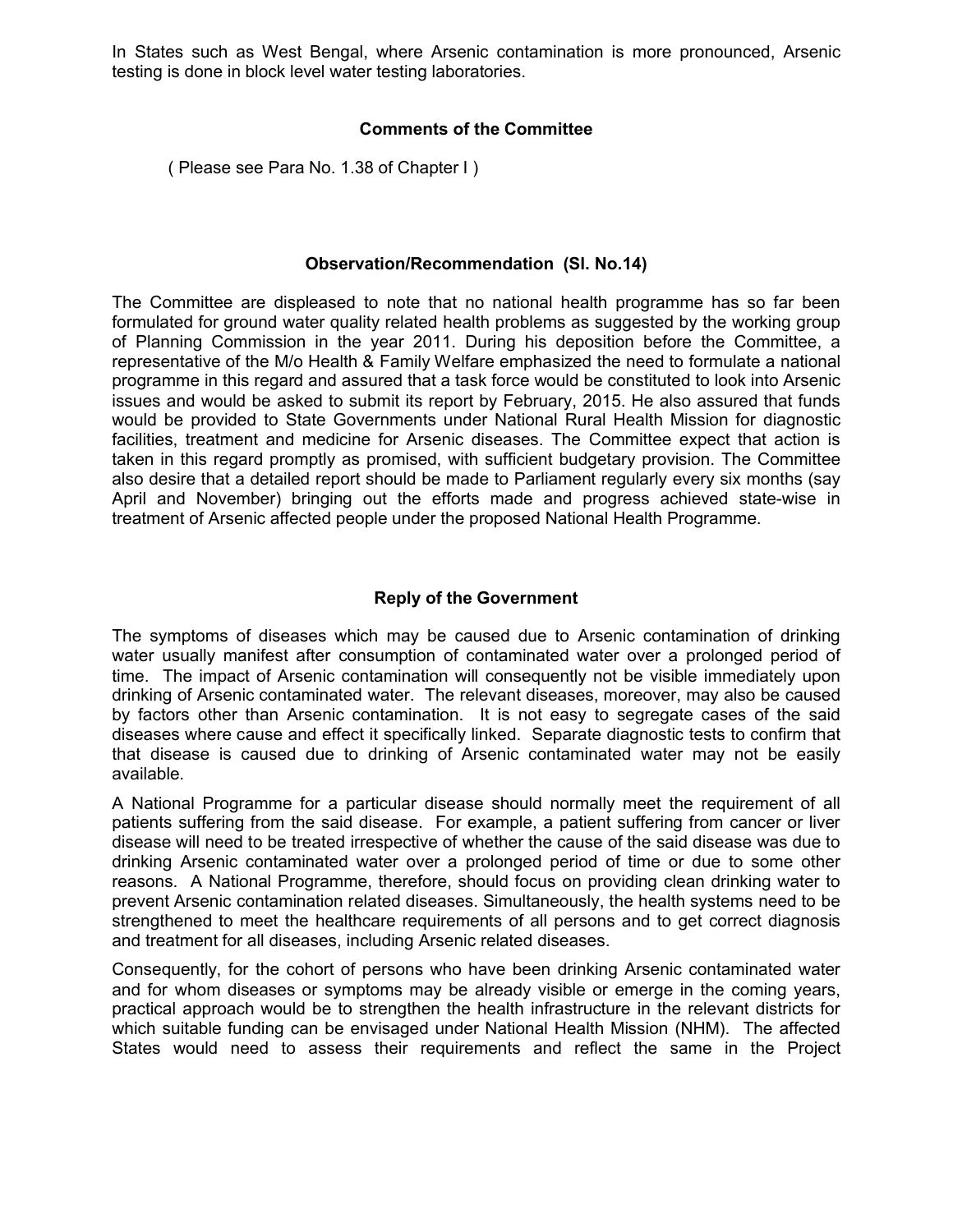Implementation Plans (PIPs). Based on the above, Ministry of Health & Family Welfare will be in a position to project the incremental fund requirement under NHM.

However, an Expert Group under the Director General of Health Services has been constituted to prepare guidelines for detection and management of Arsenicosis in India. The Expert Group has formulated draft guidelines, which upon finalization will be shared with the State Governments and other stakeholders for necessary action.

It has been decided by the Group of Officers in a meeting held on 13.07.2015 that M/o Health and Family Welfare will issue an advisory to the Arsenic affected States through NHM on the health aspects of Arsenic.

Agree to comply with the suggestion of furnishing a detailed report to the Parliament every six months or as decided by the Committee of Secretaries.

The Ministry in the updated replies stated as under :-

Ministry of Health & Family Welfare has informed that the Guidelines "Detection, Prevention and Management of Arsenicosis in India – A Field Guide" have been finalized by the expert Committee and sent to the Arsenic affected States. Concerned State Governments were advised to strengthen District/Community Health Center infrastructure for early diagnosis, management and treatment of Arsenic affected cases and for this purpose seek necessary support in the State Programme Implementation Programmes submitted under NHM.

## **Comments of the Committee**

( Please see Para No. 1.23, 1.24. 1.25 & 1.26 of Chapter I )

## **Observation/Recommendation (Sl. No.23)**

The Committee regret to note that there is no separate budgetary allocation for Arsenic related issues or for that matter for any water quality issues. At present, funding for water quality is made only through the National Rural Drinking Water Programme under the Ministry of Drinking Water & Sanitation. The Committee strongly recommends that there should be a separate budgetary head of expenditure for water quality with a sub-head for Arsenic contamination in order to adequately meet the fund requirements. Similarly, there is no specific budget allocation for Arsenic related diseases under the Ministry of Health & Family Welfare. Now that a National Programme for Ground Water related health problems is proposed to be formulated by the Ministry of Health & Family Welfare, there should be a separate budgetary head for the new national programme with sufficient funding.

## **Reply of the Government**

Under the National Rural Drinking Water Programme (NRDWP), upto 67% of the funds can be spent on coverage and tackling water quality problems in the Country. M/o Drinking Water & Sanitation has given highest priority to Arsenic and Fluoride mitigation among all the parameters. Over and above, 5% of the NRDWP funds are earmarked for Water Quality and allocated to those States with habitations affected by excess chemical contamination (highest priority to Arsenic and Fluoride) and with high priority districts affected by Japanese Encephalitis/ Acute Encephalitis Syndrome. Further, physical and financial progress on water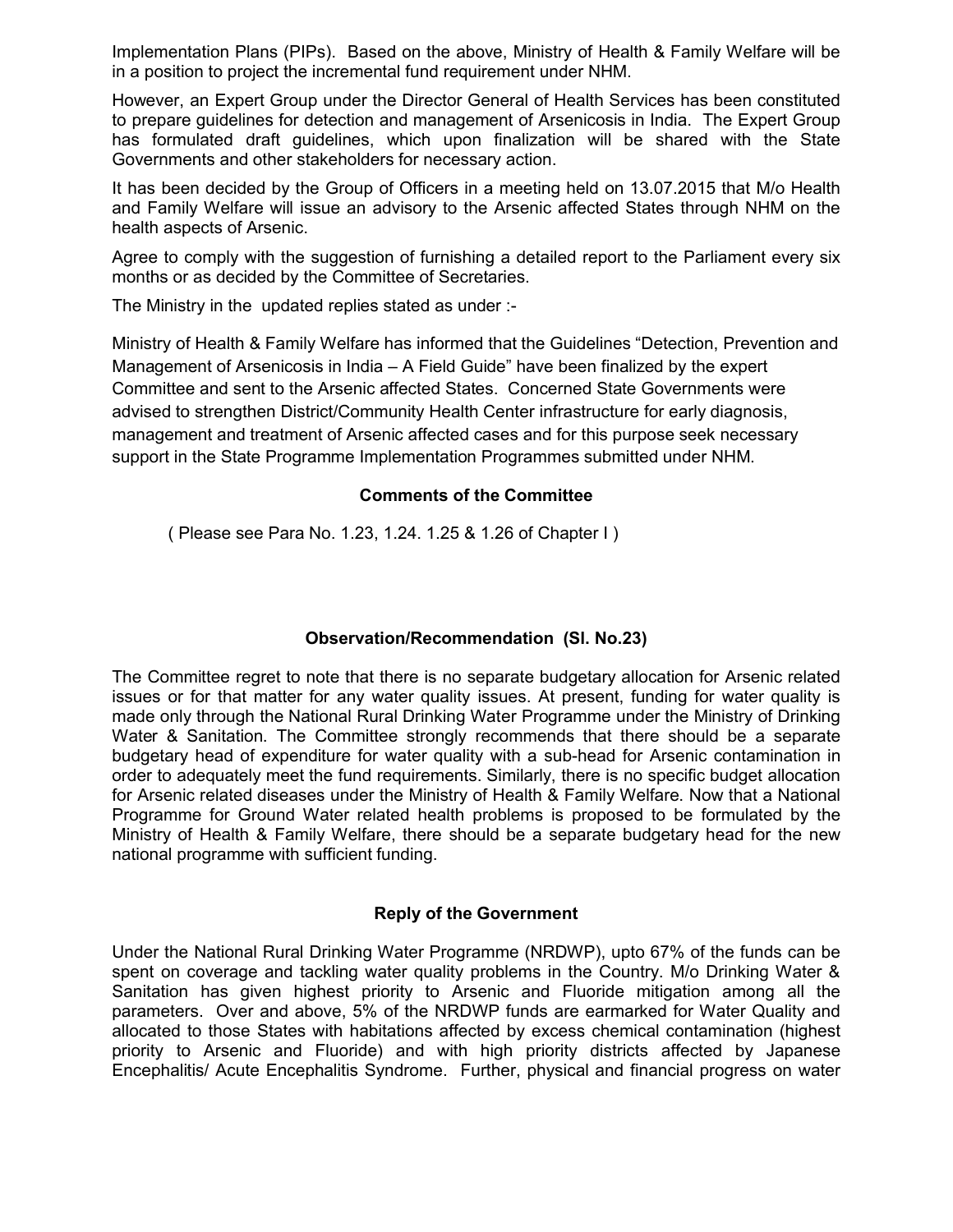quality for all the States is reviewed by Secretary, MoDWS on regular basis. The Ministry has also started a scheme on installation of Community Water Purification plants as short term measure in all remaining Arsenic affected habitations by March, 2017 for providing 8-10 lpcd (litres per capita per day) of safe water for drinking and cooking purposes. Since the matter is already reviewed regularly and the present system is working well, there is no need of creation of a separate budgetary head for Arsenic mitigation at this stage, as this will also require change in NRDWP Guidelines.

The Ministry in the updated replies stated as under :-

**(i)** MoDWS have informed that there are 1490 Arsenic affected rural habitations where 23.98 lakh people are at risk. IMIS 2015 data indicates that there are only 6 Arsenic affected States – West Bengal, Assam, Bihar, UP, Karnataka and Punjab.

In the first alternative, when the maximum permissible limit of Arsenic is maintained at 0.05mg/l, an outlay of `268 Crores for short term solution (by providing community water purification plant including seven years O&M) and `1262.69 Crores for long term & sustainable solution (taking up water supply projects) i.e., nearly `1530 Crores is required.

## **Total Cost :** `**1530 Crores (Arsenic limit at 0.05mg/l)**

The no. of Arsenic affected habitations is 10028 if maximum permissible limit of Arsenic is considered at 0.01mg/l. An amount of `1805.04 Crores for short term (by providing community water purification plant including seven years O&M) and `6319.56 Crores for long term solution (taking up water supply projects) i.e., nearly `8124 Crores is required.

## **Total Cost :** `**8124 Crores (Arsenic limit at 0.01mg/l)**

**(ii)** D/o Health Research has informed that Indian Council of Medical Research (ICMR) has constituted an Expert Group under the Chairmanship of Dr. D.N. Guhamajumdar, and that this Group is scheduled to meet on 01.06.2015 in ICMR to review the currently available treatments for Arsenic related diseases and to suggest areas for future focused research.

Therefore, an action plan and the likely financial implications in implementation of the said plan can be formulated and quantified only after the Group meets and submits its report.

## **Comments of the Committee**

( Please see Para No. 1.46 & 1.47 of Chapter I )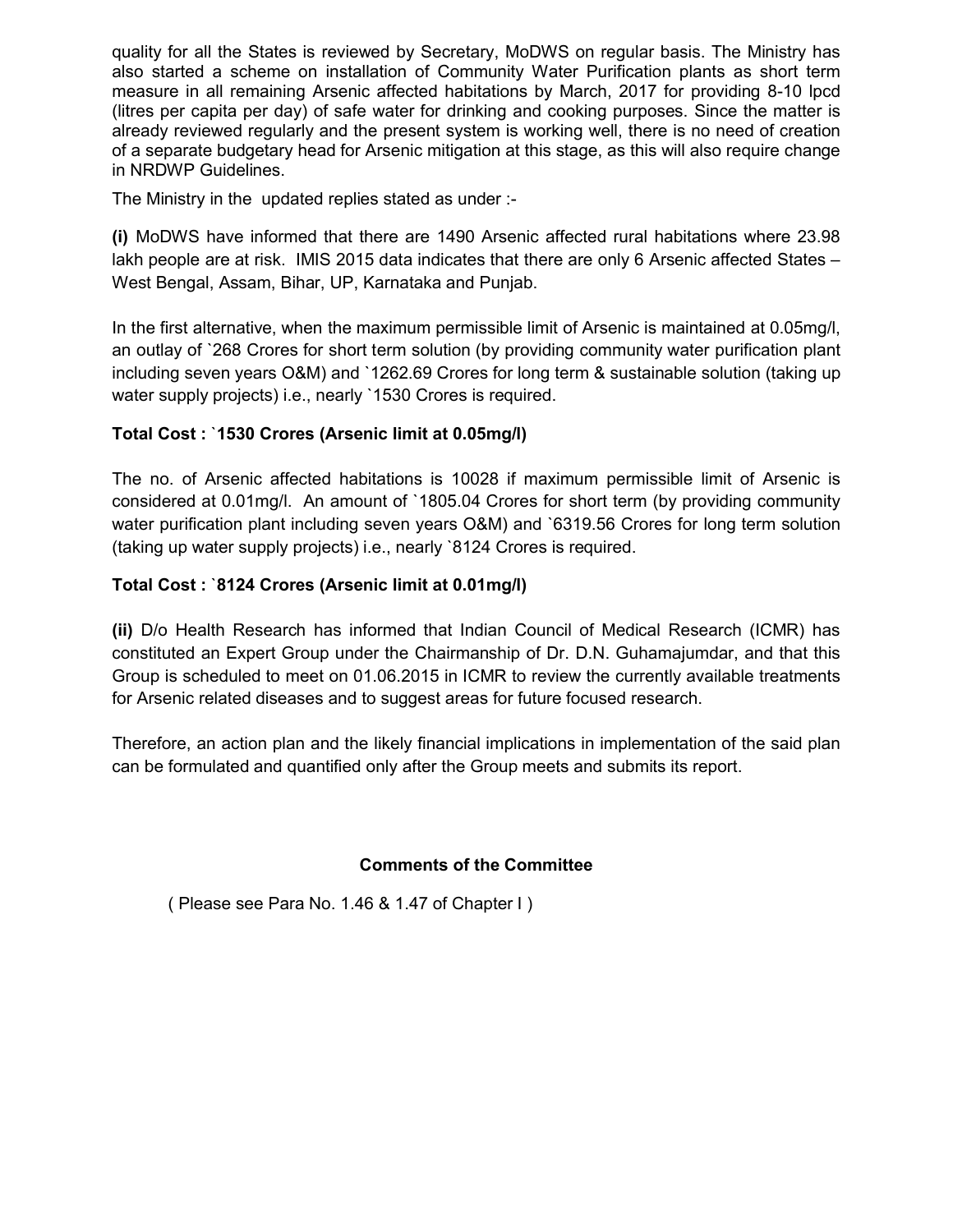Recommendations/Observations in respect of which final reply of Government is still awaited

#### **Observation/Recommendation (Sl. No.2)**

The Committee are at a loss to understand as to why there is no comprehensive data about affected districts/States and the magnitude of population exposed to Arsenic, even thirty-eight years after first Arsenic contamination incident came to notice in Chandigarh. The information furnished by the Ministry of Water Resources, River Development and Ganga Rejuvenation (M/o WR, RD & GR) shows that 86 Districts in 10 States have Arsenic contamination exceeding the permissible limit. The Department of Agricultural Research and Education (DARE) has, however, listed out only 71 Districts in 09 States having Ground Water Arsenic contamination. The Department of Science and Technology (DST) has come out with yet another list of affected districts and States. Collation of information furnished by different Ministries shows that there are 96 districts in 12 States affected by ground water Arsenic. According to the Council of Scientific and Industrial Research (CSIR), 70.4 million people have been identified with ground water Arsenic contamination in 35 Districts in six States. The figure of affected population will be much higher if data about affected people in all the 96 districts are collected. All these conflicting data show that there had been no attempt to collect reliable data by any central agency. The Committee deplore such casual attitude and hardly need to emphasize that dependable, accurate and regular update of data are essential for providing perspectives with regard to public health, agriculture and other purposes. The Committee, therefore, desire that immediate steps should be taken to draw up a central data base about Arsenic affected districts/States not only for drinking water segment but also for irrigation and the data of human population, animals and crops exposed to Arsenic.

## **Reply of the Government**

- **(i)** M/o Consumer Affairs have informed that amendment to IS 10500:2012 has been finalized and Extra-Ordinary Gazette Notification has been sent for issuance. Thus, the process of revision of limit of Arsenic from 0.05 mg/l to 0.01 mg/l has been completed. With this modification, the existing data will undergo a major change and may include more States/ Districts/ Population affected by Arsenic.
- **(ii)** Task Force constituted by M/o Health & Family Welfare will work out modalities of doing a robust mapping of areas affected by high Arsenic content in ground water.
- **(iii)** IMG has asked Central Ground Water Board (CGWB) to compile data on habitations affected by Arsenic contamination of ground water for **(a)** 0.01 to 0.05 ppm and **(b)** more than 0.05 ppm. Chairman, IMG advised that all the State Governments may provide data to CGWB at the earliest. Arsenic concentration data should also contain the latitude and longitude details of the wells from where the samples were collected so that GIS based maps can be prepared.
- **(iv)** The 'Inter-Ministerial Group' on 'Arsenic Mitigation' constituted vide Order dated 22nd December, 2014 has been made a Standing Group, which will **(a)** over-see the implementation of Action Plan of the various Ministries/Departments; **(b)** reconcile data; **(c)** guide the entire program and; **(d)** coordinate the efforts of all Stakeholders.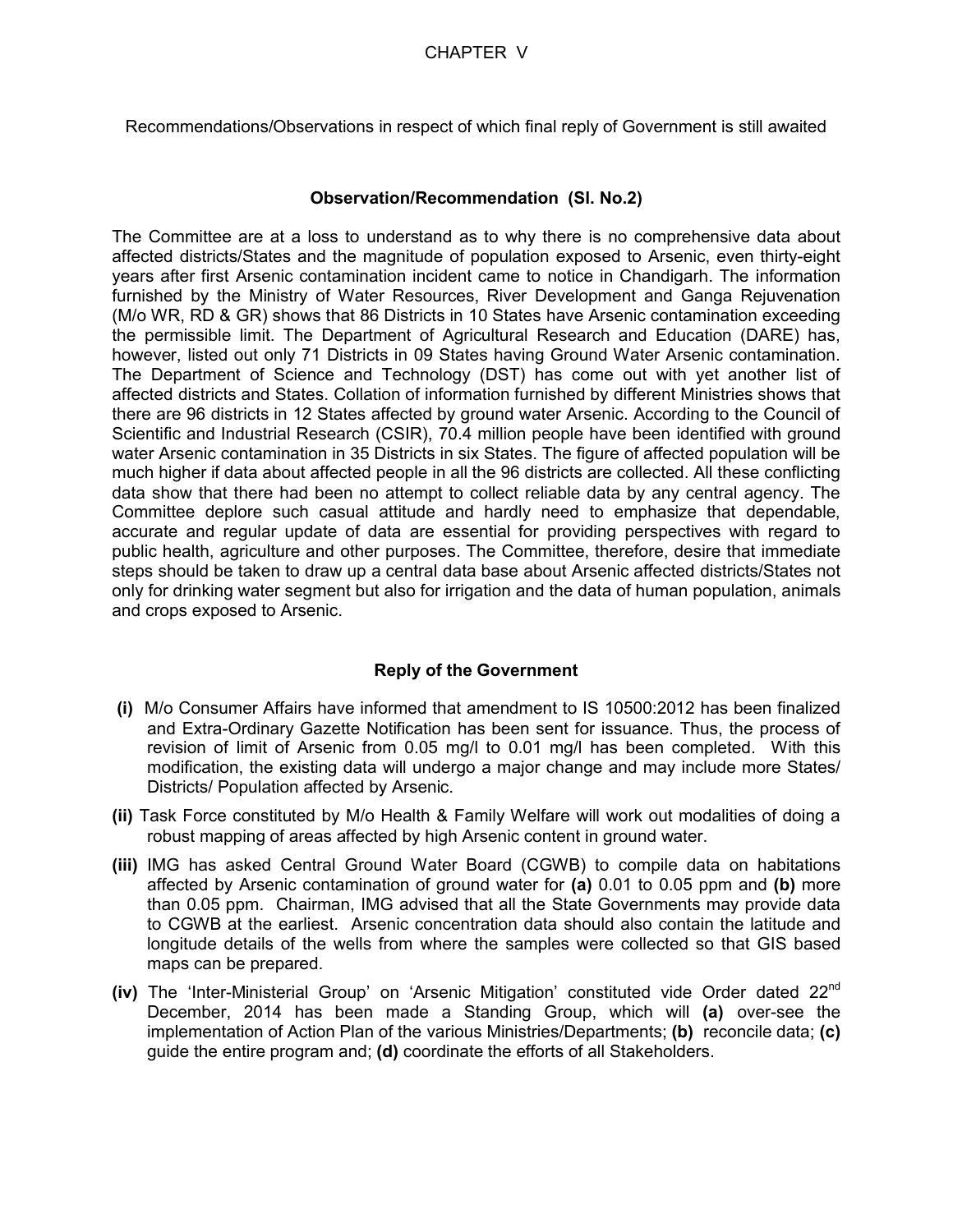## **Comments of the Committee**

( Please see Para No. 1.8 of Chapter I )

## **Observation/Recommendation (Sl. No.15)**

Arsenic affected people are economically backward and loose their earthly possession in the process of Arsenic treatment. The Committee feel that it is the duty of the State to provide them relief. The Committee, therefore, recommend that Arsenic affected people should be provided treatment and medicines free-of-cost. They should also be provided with health insurance and life insurance with the cost of premium borne by the Government.

## **Reply of the Government**

Health is a State subject. It is expected that State Governments through their respective health system would provide medicines for all diseases, including Arsenic related diseases, free of cost or at subsidized rates. This would especially hold for Below Poverty Line (BPL) and poor patients.

As far as life insurance is concerned, this subject does not fall in the realm of M/o Health & Family Welfare.

Regarding health insurance for Arsenic affected people, the affected State Governments could explore this option. Ministry of Finance may also have views on the subject. Normally health insurance, which is based on the principle of risk pooling, would be more successful where numbers are very large. Moreover, for the person who is being insured, health insurance would be appealing for all illnesses rather than only for Arsenic related diseases. As already mentioned, symptoms for Arsenic related diseases may be visible after extended periods of time. It may be difficult to persuade the population in the affected area to pay a insurance premium.

The Ministry in the updated replies stated as under :-

MoWR, RD & GR has written D.O letter & Reminders to Ministry of Finance to obtain the comments/views, which are awaited. Since the matter is serious and pecuniary in nature, we may wait for the views of M/o Finance.

## **Observation/Recommendation (Sl. No.22)**

The Committee find that the problem of ground water Arsenic contamination, in spite of being very grave, has not received deserved attention due to lack of its focus in the National Water Policy-2012. The Arsenic contamination in ground water was first reported almost four decades ago and presently spread over 96 districts in 12 States. The population identified with Arsenic contamination is as much as 70.4 million and 2 to 3 lakhs of confirmed cases of Arsenic illness. In view of the seriousness of the problem, the Committee urge that there should be a specific focus in the National Water Policy to address this humongous problem, by appropriate addendum to the National Water Policy-2012.

## **Reply of the Government**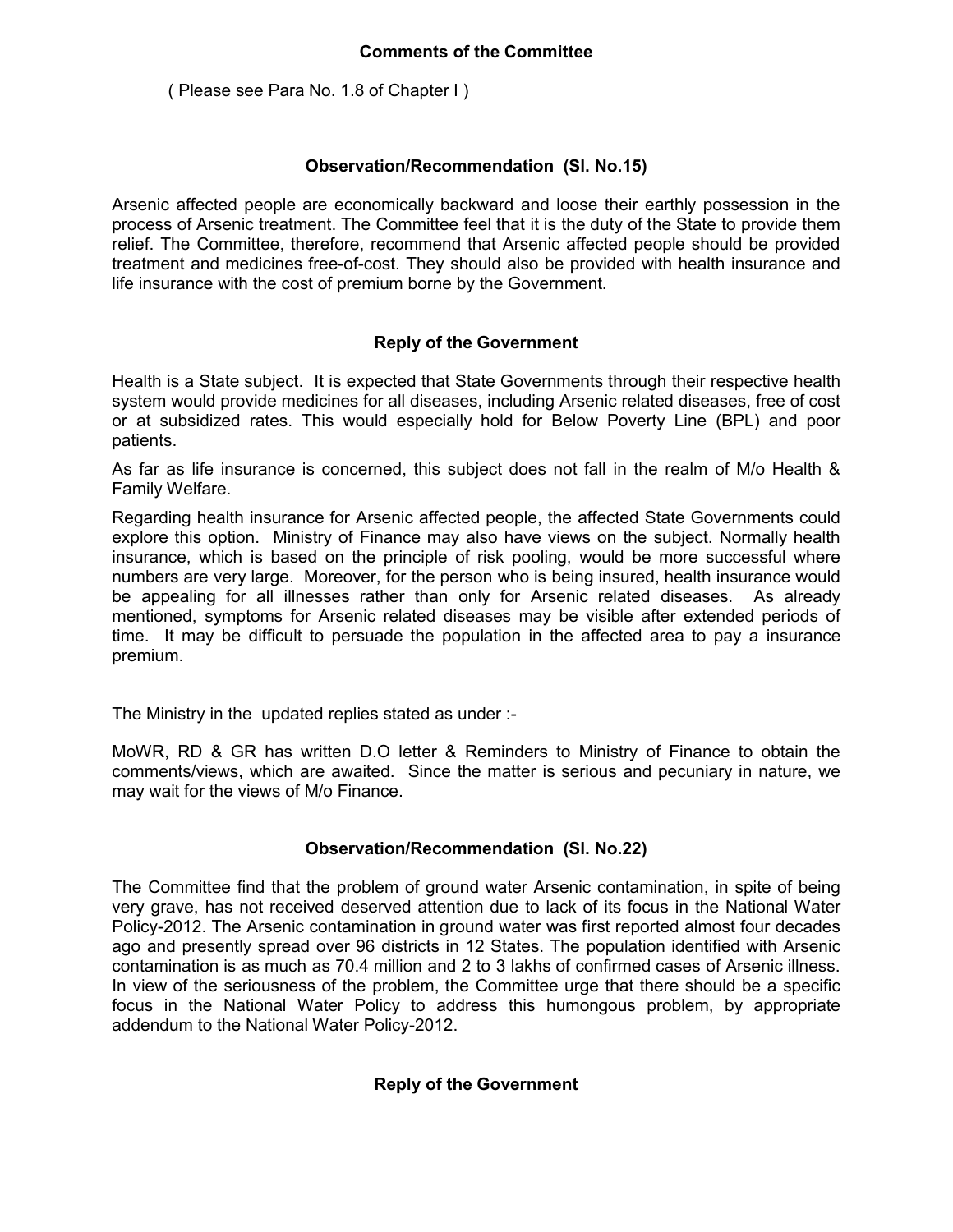Concern of the Hon'ble Committee has been noted and the matter is under consideration of the Ministry.

## **Comments of the Committee**

( Please see Para No. 1.41 of Chapter I )

18 Shravana, 1938(Saka)

New Delhi; DR. MURLI MANOHAR JOSHI, 09 August, 2016 Chairperson, Chairperson, Chairperson, Chairperson, Chairperson, Chairperson, Chairperson, Chairperson, Committee on Estimates.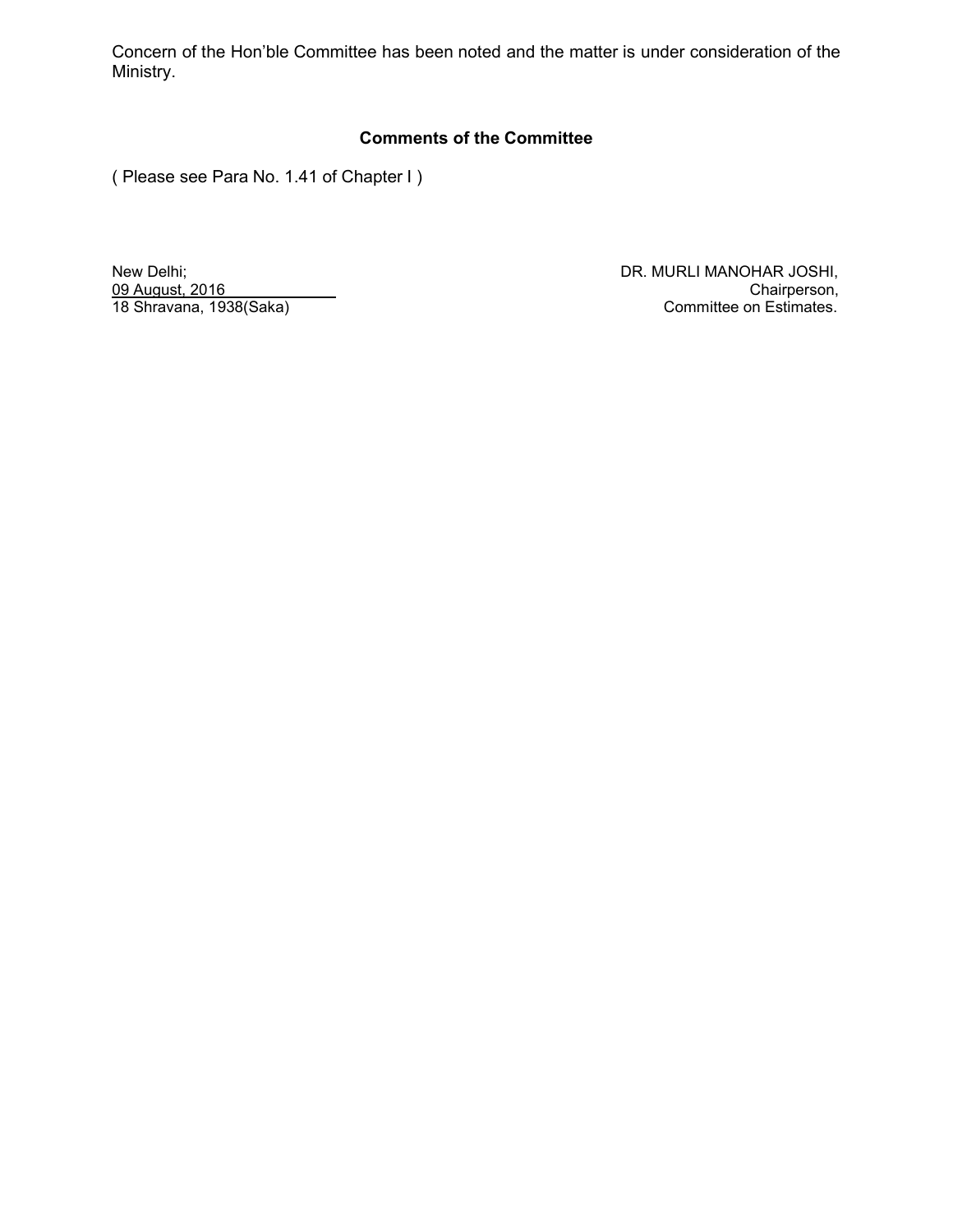## **MINUTES OF TENTH SITTING OF THE COMMITTEE ON ESTIMATES (2015-16)**

The Committee sat on Friday, the  $8<sup>th</sup>$  January, 2016 from 1200 hrs. to 1300 hrs. in Room No. '53', Parliament House, New Delhi.

## **PRESENT**

Dr. Murli Manohar Joshi – Chairperson

#### **Members**

- 2. Shri Anil Shirole
- 3. Shri Ashwini Kumar Choubey
- 4. Col. Sonaram Choudhary
- 5. Shri Sanjay Dhotre
- 6. Shri P.C.Gaddigoudar
- 7. Shri Sudheer Gupta
- 8. Dr. Sanjay Jaiswal
- 9. Shri P. Kumar
- 10. Shri J.C. Divakar Reddy

## **SECRETARIAT**

- 1. Shri Devender Singh Additional Secretary 2. Shri Vipin Kumar - Director 3. Shri Srinivasulu Gunda - Additional Director
- 2. At the outset, the Chairperson welcomed the Members to the Sitting of the Committee.

| 3. | *** | $***$ | $***$ |
|----|-----|-------|-------|
|    |     |       |       |
| 4. | *** | $***$ | ***   |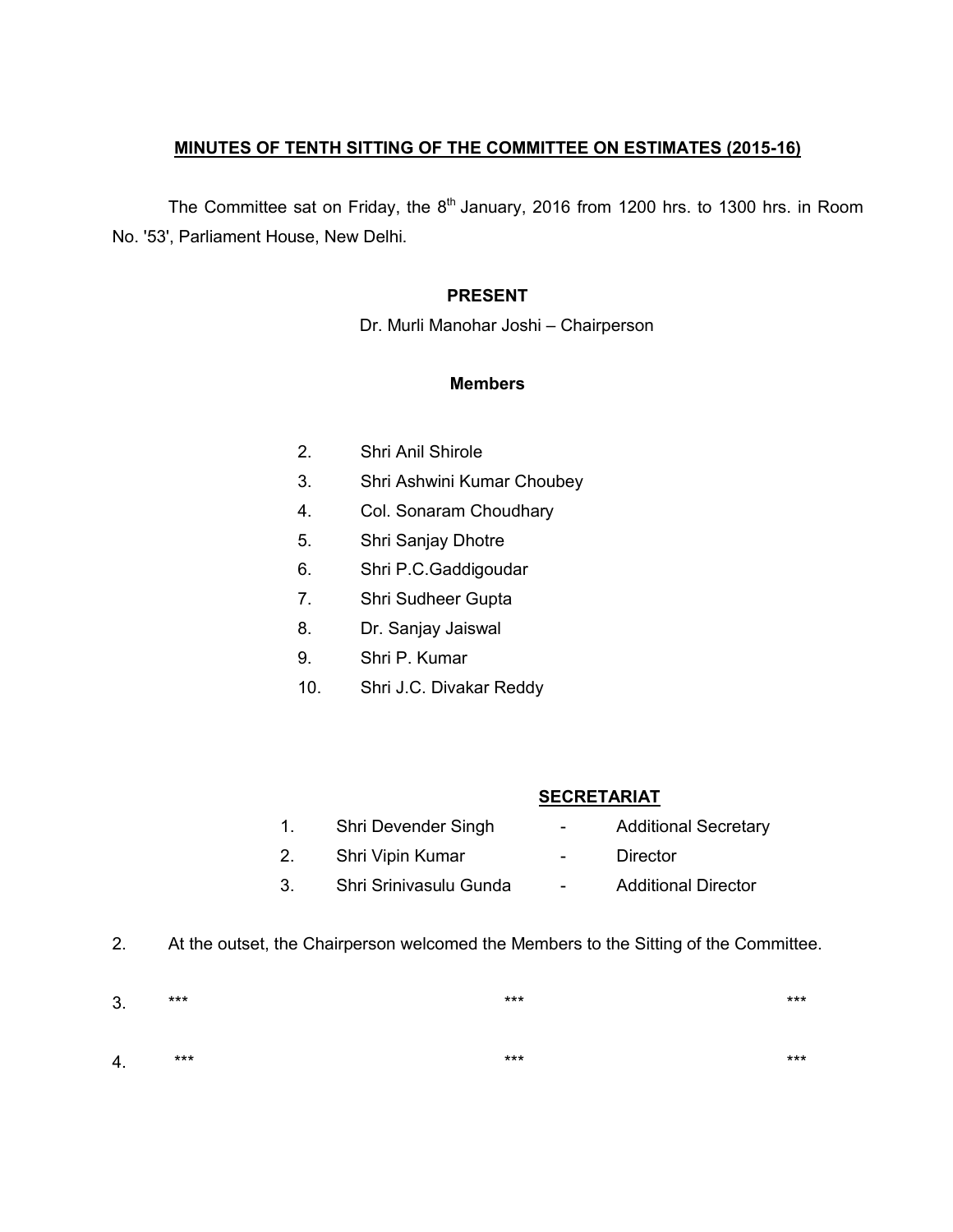5. Thereafter, the Committee took up for consideration Memorandum No. 7 regarding Action Taken by the Government on the Observations/Recommendations contained in the 1<sup>st</sup> Report of the Committee on Estimates (2013-14) (Fifteenth Lok Sabha) on the subject 'Occurrence of High Arsenic Content in Groundwater'. The Committee expressed their dissatisfaction with the action taken by the Government and desired that the comments of the Ministry of Finance, Cabinet Secretariat and other concerned Ministries may be sought at the first instance. Thereafter, they may be called for evidence before the Committee.

6. \*\*\* \*\*\* \*\*\* \*\*\* \*\*\* \*\*\* \*\*\* \*\*\* \*\*\*

*The Committee then adjourned with vote of thanks to the Chair.*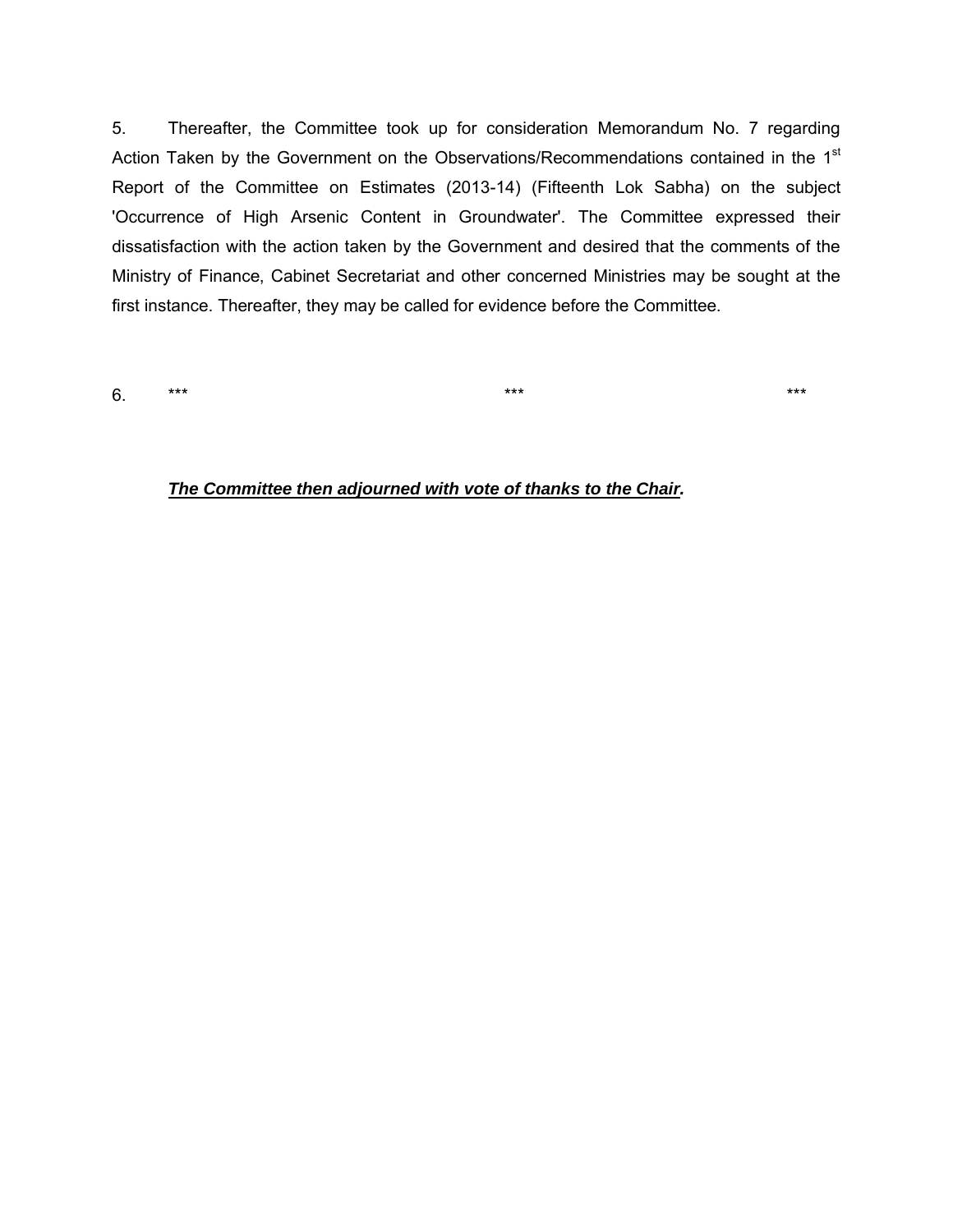## **MINUTES OF THE EIGHTH SITTING OF THE COMMITTEE ON ESTIMATES (2016-17)**

The Committee sat on Monday, the  $8<sup>th</sup>$  August, 2016 from 1500 hrs to 1545 hrs. in Main Committee Room, Parliament House Annexe, New Delhi.

## **PRESENT**

## **Dr. Murli Manohar Joshi – Chairperson**

## **MEMBERS**

- 2. Shri Sultan Ahmed
- 3. Shri A. Arunmozhithevan
- 4. Shri George Baker
- 5. Shri Dushyant Chautala
- 6. Shri Ashok Shankarrao Chavan
- 7. Shri Ram Tahal Choudhary
- 8. Shri Col. Sonaram Choudhary
- 9. Shri Sanjay Dhotre
- 10. Shri P. Kumar
- 11. Shri K. H. Muniyappa
- 12. Shri Ravindra Kumar Pandey
- 13. Shri Raosahed Danve Patil
- 14. Shri Md. Salim
- 15. Shri Jugal Kishore Sharma
- 16. Shri Jai Prakash Narayan Yadav

# **SECRETARIAT**

- 1. Shri Devender Singh Additional Secretary
- 2. Shri Vipin Kumar Director
- 3. Shri R. S. Negi Under Secretary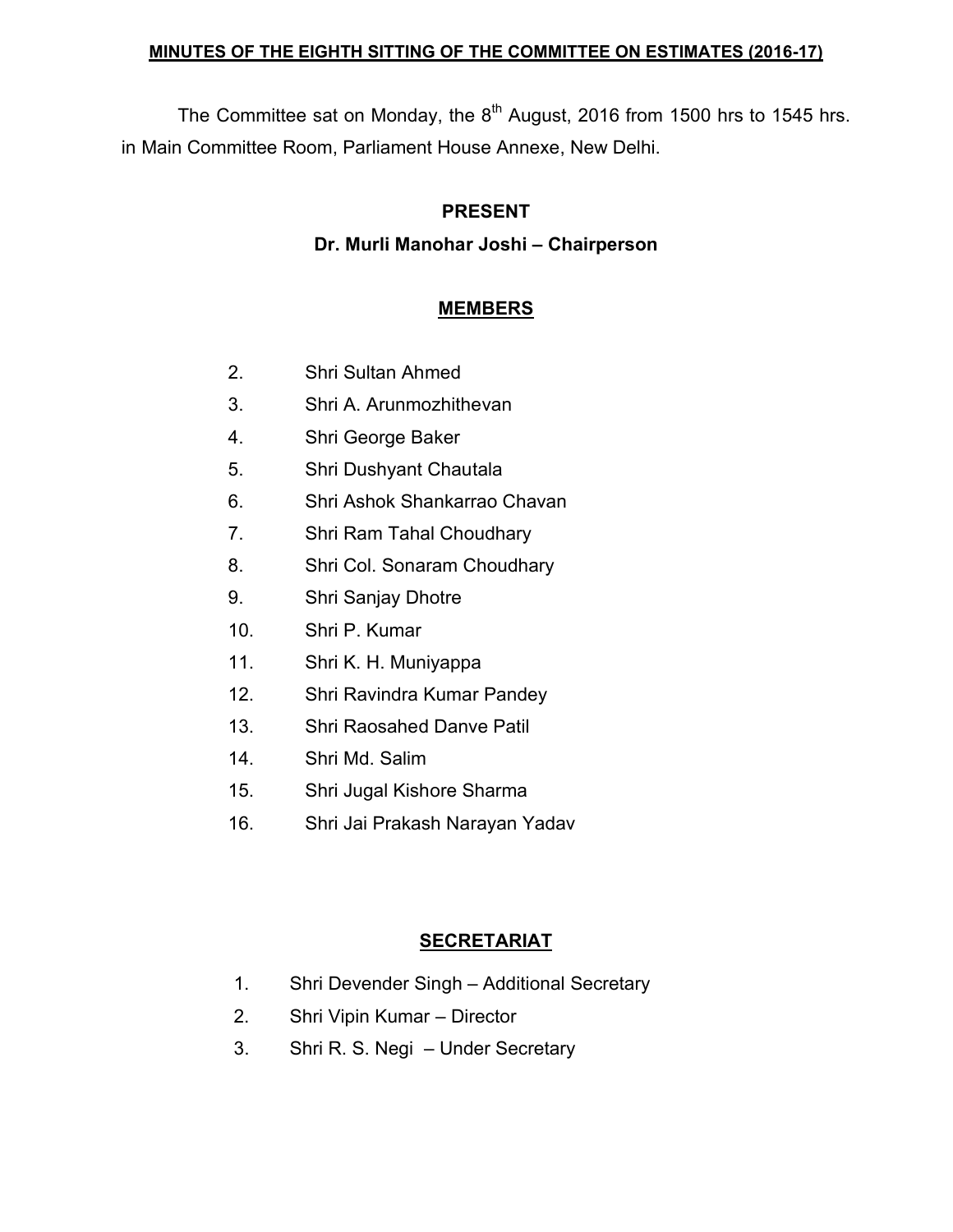2. At the outset, the Chairperson welcomed the members to the sitting of the Committee.

3. The Committee then took up for consideration Memorandum No. 4 regarding draft Report on the Action Taken by the Government on the Observations/Recommendations contained in the 1<sup>st</sup> Report of the Committee on Estimates (2014-15) on the subject 'Occurrence of High Arsenic Content in Groundwater' pertaining to the Ministry of Drinking Water and Sanitation.

4. The Committee after consideration adopted the above Report with minor modifications and authorized the Chairperson to finalize the Report and present the same to Lok Sabha.

## *The Committee then adjourned with vote of thanks to the Chair.*